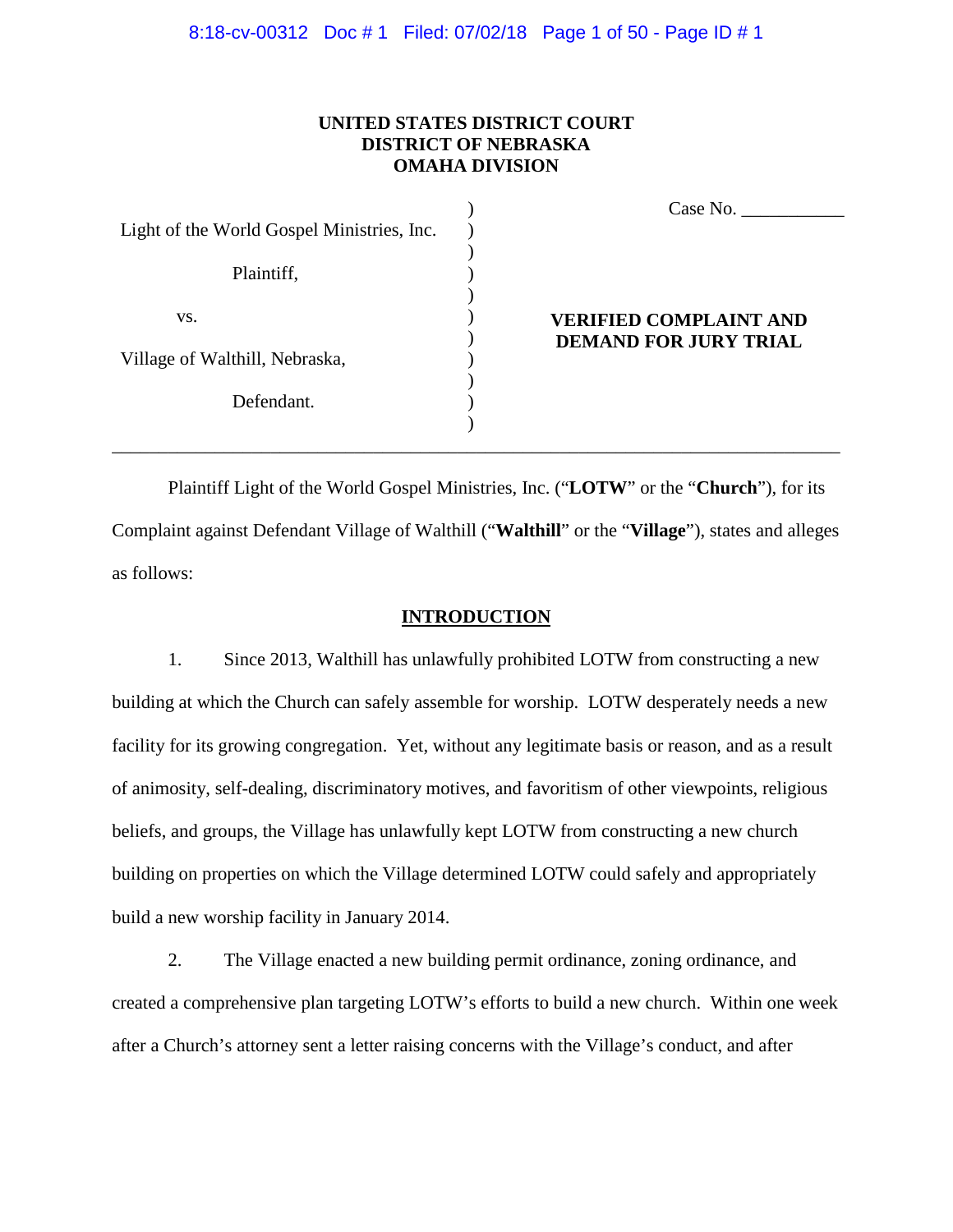#### 8:18-cv-00312 Doc # 1 Filed: 07/02/18 Page 2 of 50 - Page ID # 2

consulting with the Village Attorney, the Village unlawfully retaliated by scheduling the Church's previously approved building permit for revocation.

3. The Village revoked the Church's previously approved building permit in retaliation for the Church's protected conduct and citing false public statements disparaging LOTW's alleged religious beliefs and practices. For the next three years, the Village refused to grant multiple Church requests for demolition permits, again without any lawful basis, and cited the alleged irrational opinions of a favored organization. Finally, in September 2017, the Village denied the Church's application for a special use permit that would have allowed the Church to worship. The Village denied the permit without a single finding, without conducting a single study, and based on no evidence whatsoever.

4. LOTW has patiently suffered through the Village's unlawful acts, not seeking to engage in a dispute. But the Church can wait no longer. Its needs are too great. The Church now seeks the relief from this Court which it has needed since July 2014.

#### **THE PARTIES**

5. Walthill is a village and municipal corporation located in Thurston County, Nebraska.

6. LOTW is a religious assembly—an independent Christian church—organized as a Nebraska non-profit corporation.

7. LOTW's current principal place of worship is a building located at in Walthill (this building and property, LOTW's "**Current Building**"). Exhibit A attached hereto is a satellite photograph showing the location of the Church's Current Building and certain other properties referenced below.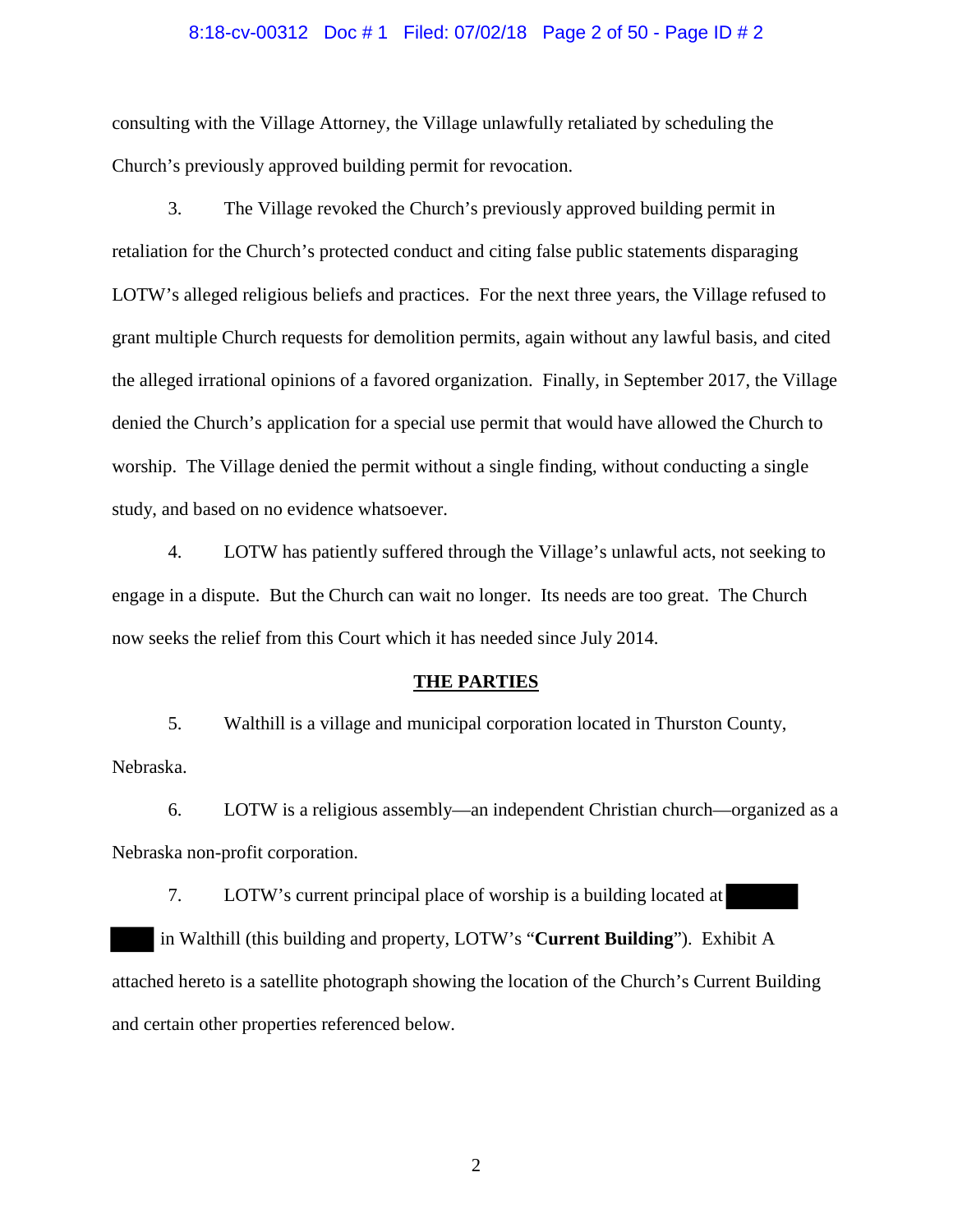#### 8:18-cv-00312 Doc # 1 Filed: 07/02/18 Page 3 of 50 - Page ID # 3

8. LOTW has a substantial and pressing need for a new building at which to assemble and worship, however, the Village has not allowed the Church to build a new church building in violation of the U.S. Constitution and the Religious Land Use and Institutionalized Persons Act ("**RLUIPA**").

### **JURISDICTION AND VENUE**

9. This Court has personal jurisdiction over Walthill as a municipal corporation within the state of Nebraska.

10. The Court has subject matter jurisdiction over this case under 28 U.S.C. § 1331, as this action arises under (1) the First and Fourteenth Amendments to the United States Constitution; (2) 28 U.S.C. § 1343(a)(3), as it is brought to redress deprivations, under color of state law, of rights, privileges, and immunities secured by the United States Constitution; (3) 28 U.S.C. § 1343(a)(4), as it seeks to recover damages and secure equitable relief under Acts of Congress, specifically RLUIPA, 42 U.S.C. § 2000cc, *et seq*.; and (4) 42 U.S.C. § 1983, which provides a cause of action for the protection of civil rights; under 42 U.S.C. § 1988(b), as it seeks an award of attorneys' fees; under 28 U.S.C. § 2201(a), as it seeks to secure declaratory relief; and under 28 U.S.C. § 2202, as it seeks to secure permanent injunctive relief and damages. This Court has supplemental subject matter jurisdiction over the state law claims in this case under 28 U.S.C. § 1367.

11. Venue is proper in the United States District Court for the District of Nebraska under 28 U.S.C. § 1391(b), as all or a substantial part of the events giving rise to the claims occurred within the District.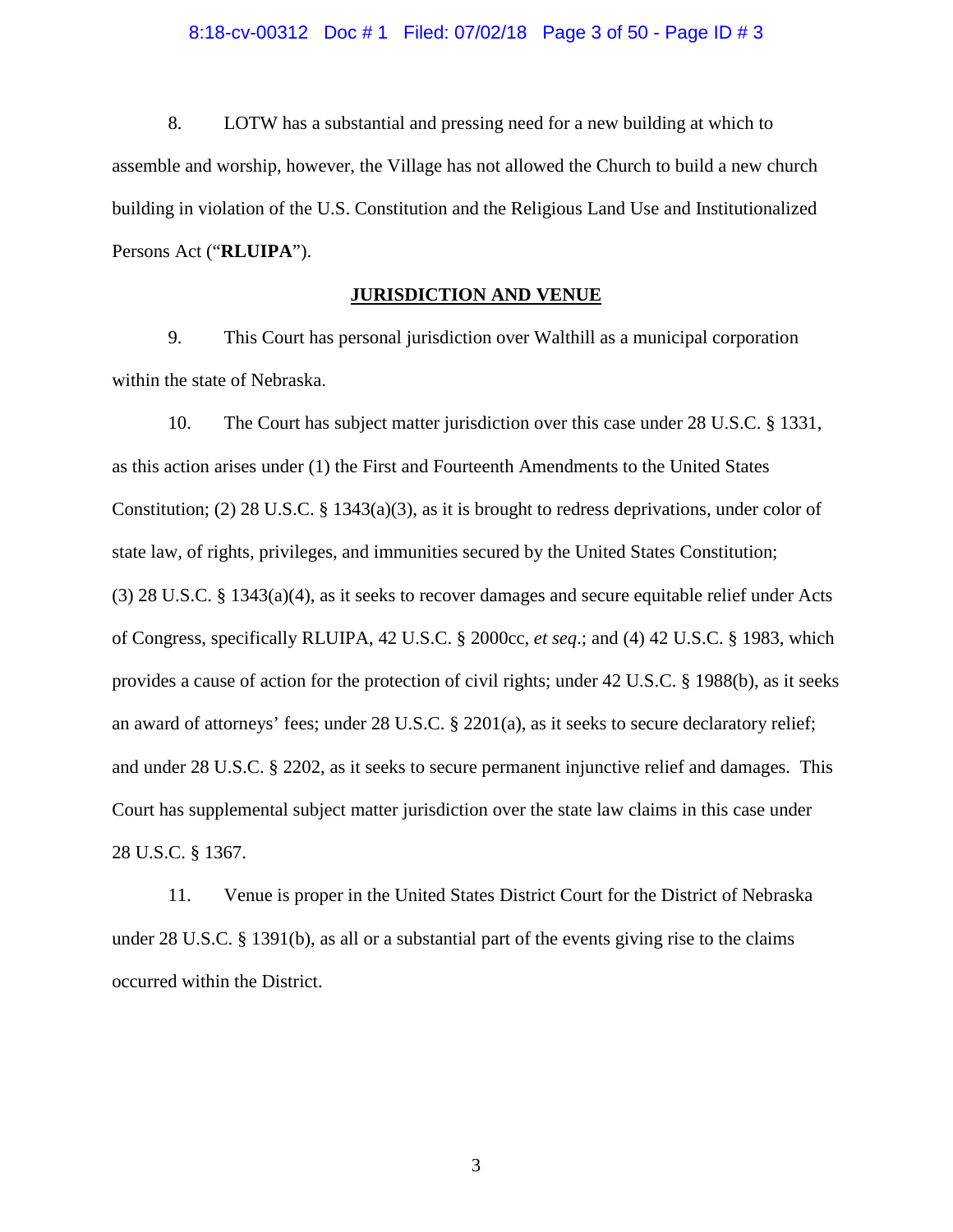8:18-cv-00312 Doc # 1 Filed: 07/02/18 Page 4 of 50 - Page ID # 4

### **LOTW'S RELIGIONS MISSION AND EFFORTS TO BUILD A NEW CHURCH BUILDING FOR ASSEMBLY AND WORSHIP**

12. The Church's purpose and vision is to worship God and Jesus Christ, to reach those who do not know Jesus Christ, and to challenge and encourage those who do know Him.

13. LOTW carries out its purpose and vision, in part, by regularly assembling to collectively worship, including through prayer, singing, and preaching.

14. LOTW is a growing, diverse, and multi-cultural congregation with a vibrant youth group.

15. LOTW has a substantial need for a new church building. Many of the Church's worship services in its Current Building are crowded and uncomfortable for attendees. Pictures showing the exterior and interior of LOTW's Current Building are attached hereto as Exhibit B.

16. As shown in the first picture at Exhibit B, a large portion of a wall of the building adjacent to LOTW's Current Building is precariously and unsafely leaning over the Church's Current Building. See also, Exhibit C, showing pictures of this building.

17. LOTW's Current Building has a worship space of approximately 1,250 square feet in which 130 or more worshipers regularly gather.

18. Approximately 200 people attend all LOTW events many weeks. These people could not all meet together in LOTW's Current Building.

19. LOTW's Current Building has minimal, poor-quality space in which the Church provides education programs and other children's programming. Up to 20 children gather in a Sunday School room that is approximately 11 by 12.5 feet. Not all of the children that regularly attend LOTW can fit into the single Sunday school room in LOTW's Current Building.

20. Prospective members desiring to worship with LOTW have chosen not to join or worship with the Church due to the overcrowded condition of LOTW's Current Building.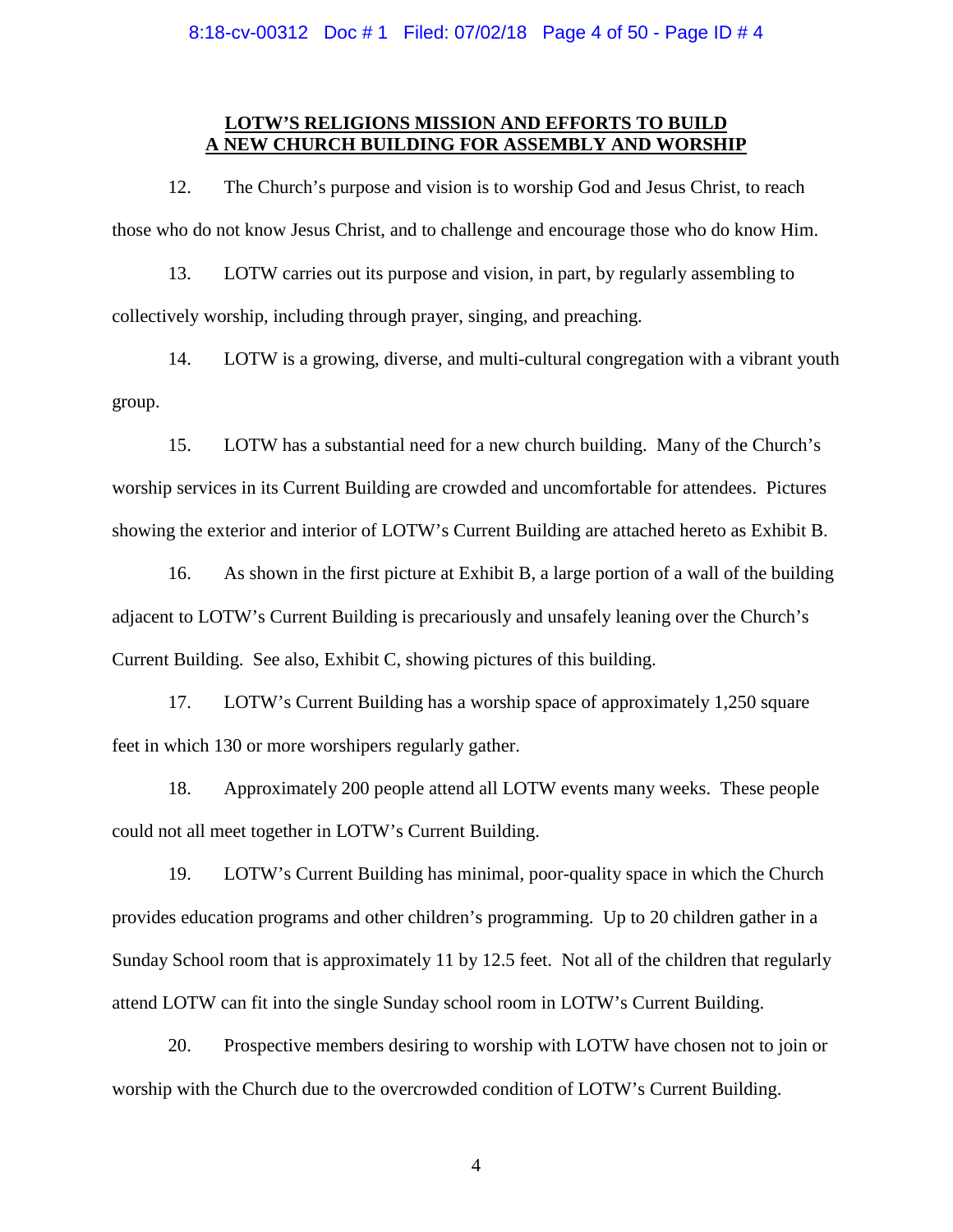#### 8:18-cv-00312 Doc # 1 Filed: 07/02/18 Page 5 of 50 - Page ID # 5

21. LOTW's Current Building prevents and has prevented the Church from growing, and so directly hinders LOTW from living out its sincerely held beliefs.

22. LOTW congregants have stopped attending the Church because its Current Building is overcrowded.

23. Potential members of LOTW have been inhibited from coming because there is no room or the only room is immediately in the front of the service.

24. Since at least 2013, LOTW has explored alternatives to obtain or build a new church building.

25. Meeting in a central location in Walthill for worship is important to LOTW because the Church draws congregants and attendees from the rural areas and communities surrounding Walthill.

26. LOTW's location is also important because the Church desires to have an accessible and visible location to serve the Walthill community and to attract individuals who may wish to worship or to learn about the Gospel of Jesus Christ.

27. It is LOTW's sincere belief that God has called the Church to construct a new building on Main Street in Walthill to use for worship, to share God's truth with the Village and the surrounding area, and to minister to the Village and the surrounding area.

### **WALTHILL AND THE VILLAGE BOARD**

28. Walthill has had economic difficulties over the past several decades.

29. A number of properties and buildings in Walthill, including along Main Street, are vacant and in a state of disrepair.

30. There are only a few businesses that actually operate in the downtown areas of Walthill.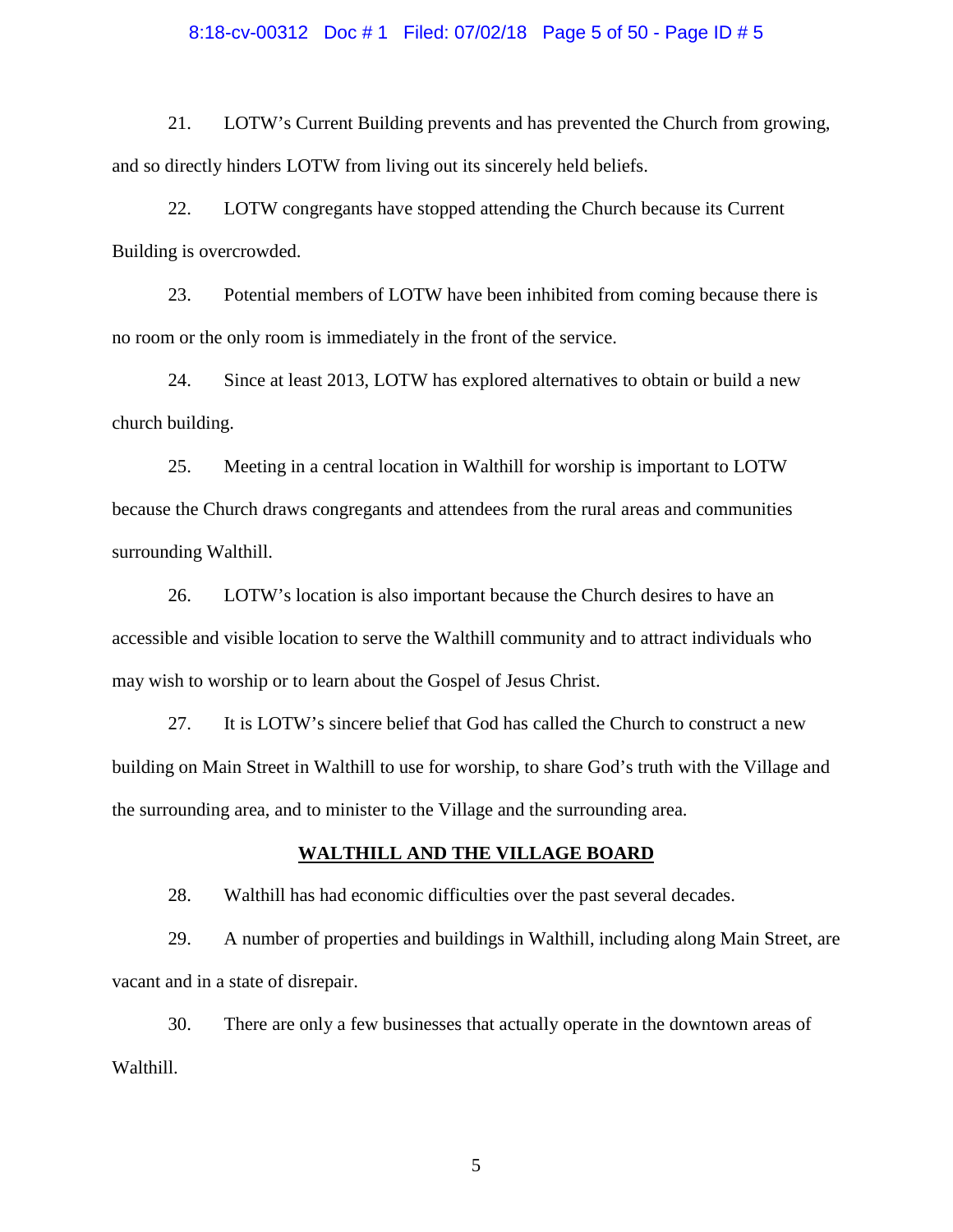#### 8:18-cv-00312 Doc # 1 Filed: 07/02/18 Page 6 of 50 - Page ID # 6

31. Walthill's population has declined from 909, according to the 1990 Census, to 780, according to the 2010 Census.

32. Walthill is governed by a Village Board of Trustees (the "**Village Board**" or the "**Board**") made up of five (5) Trustees. Information regarding the Village Board is available on the Village's website: http://www.walthillne.com/.

33. The Village Board consists of five (5) members, designated as Trustees. One Trustee is designated as Chairperson. The term of office for each member is four (4) years. Trustees are required to live in Walthill to serve on the Board.

34. Regular Village Board meetings are held on the first Wednesday of each month at 5:30 p.m. in a meeting room at the Walthill Village Office.

35. Pursuant to the Nebraska Open Meetings Act, the Village Board is required to keep minutes of its meetings showing at least the time, place, members present and absent, and the substance of all matters discussed.

36. A Village employee takes notes at Village Board meetings to create minutes.

37. At its regular meetings, the Village Board reviews and approves the minutes of its previous meeting. When the Board reviews the minutes of a meeting, the Board has an opportunity to make truthful corrections to the Board minutes.

### **LOTW ATTEMPTS TO BUILD IN 2014—THE VILLAGE BOARD RESPONDS UNLAWFULLY PASSING ORDINANCES TO IMPEDE THE EFFORT**

38. Beginning in 2013, LOTW purchased several properties on the 200-block of Main Street in Walthill, across the street from LOTW's Current Building.

39. The Village was aware of the Church's purchases of these properties.

40. On May 15, 2013, a meeting was held and attended by then-Village Board

Chairperson H. Dean Ross, another Trustee, the Village Clerk, representatives of Washington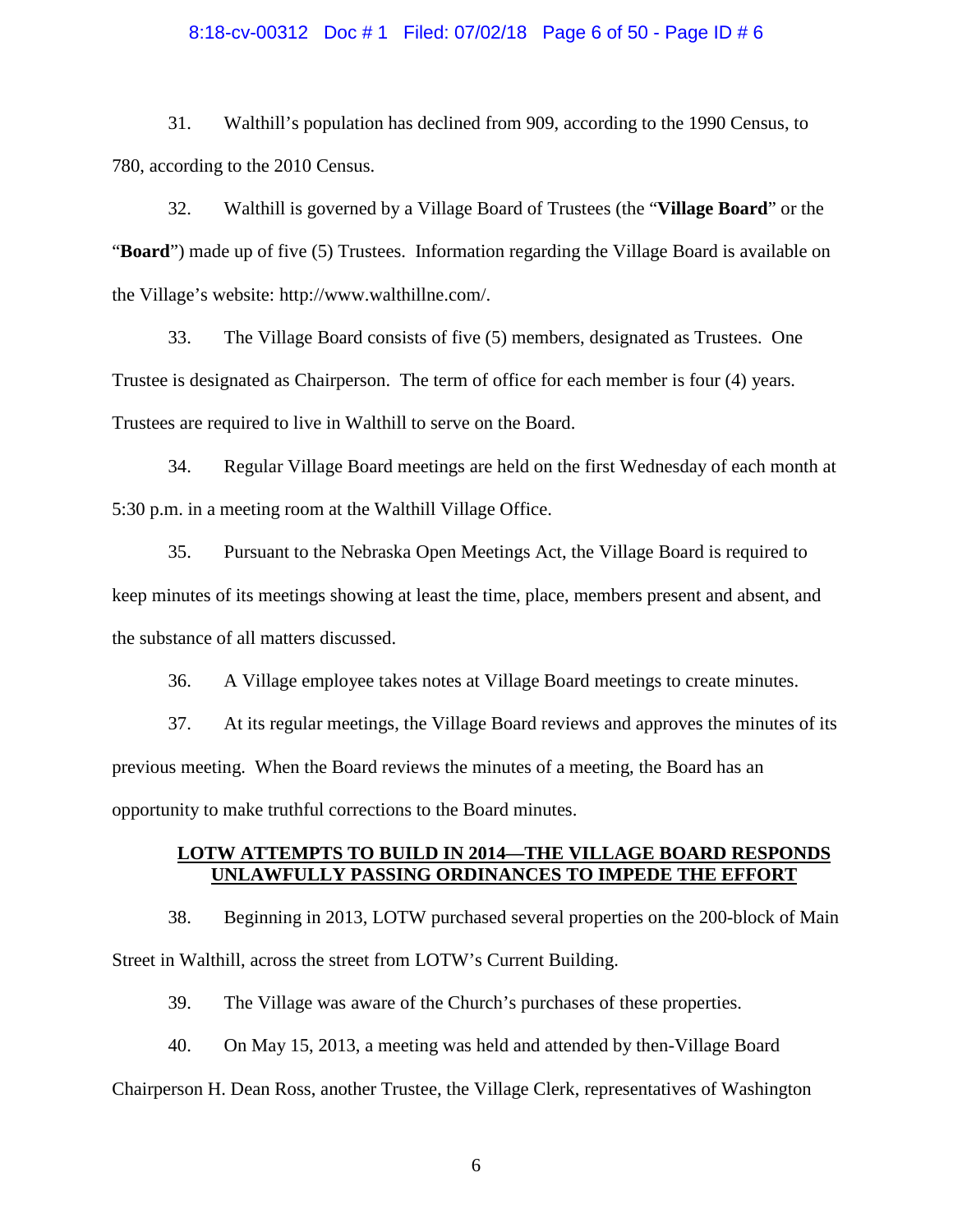# 8:18-cv-00312 Doc # 1 Filed: 07/02/18 Page 7 of 50 - Page ID # 7

County Bank, and LOTW to attempt to work out issues related to a lien or liens on the 209 and 211 Main Street properties that LOTW sought to purchase.

41. At this meeting, Chairperson Ross raised concerns regarding a compromise proposed by Washington County Bank. Ross stated that he had spoken with Trustee Mike Grant and that they did not want the Village to take anything less than the full amount of its lien.

42. At this meeting, Chairperson Ross stated concerns regarding LOTW's proposed purchase because "We are trying to get . . . businesses on Main Street who pay taxes" and the "Church would not be paying taxes."

43. Minutes of the Village Board meeting dated July 1, 2013, discuss LOTW's desire to purchase properties at "to build a church complex . . . ." The minutes also memorialize the Village Board's vote at the meeting to accept a payment in exchange for releasing the Village's lien on

44. The Board did not cite any concerns regarding LOTW's desire to build a new church worship facility at the July 1 meeting, nor did the Board make any findings regarding any concerns, problems, or possible detrimental effects of LOTW's construction of a new church building.

45. The properties along the north side of the that LOTW ultimately purchased included PID Nos: 003340006, 003340007, 003340008, 003340010, and 003340011 (these properties, collectively, the "**Main Street Properties**"). These properties are shown on Exhibit A.

46. LOTW sincerely believes God gave the Church the Main Street Properties to construct a new facility for religious worship and ministry. These properties are particularly well-suited to meet LOTW's needs and desires for a new Church building.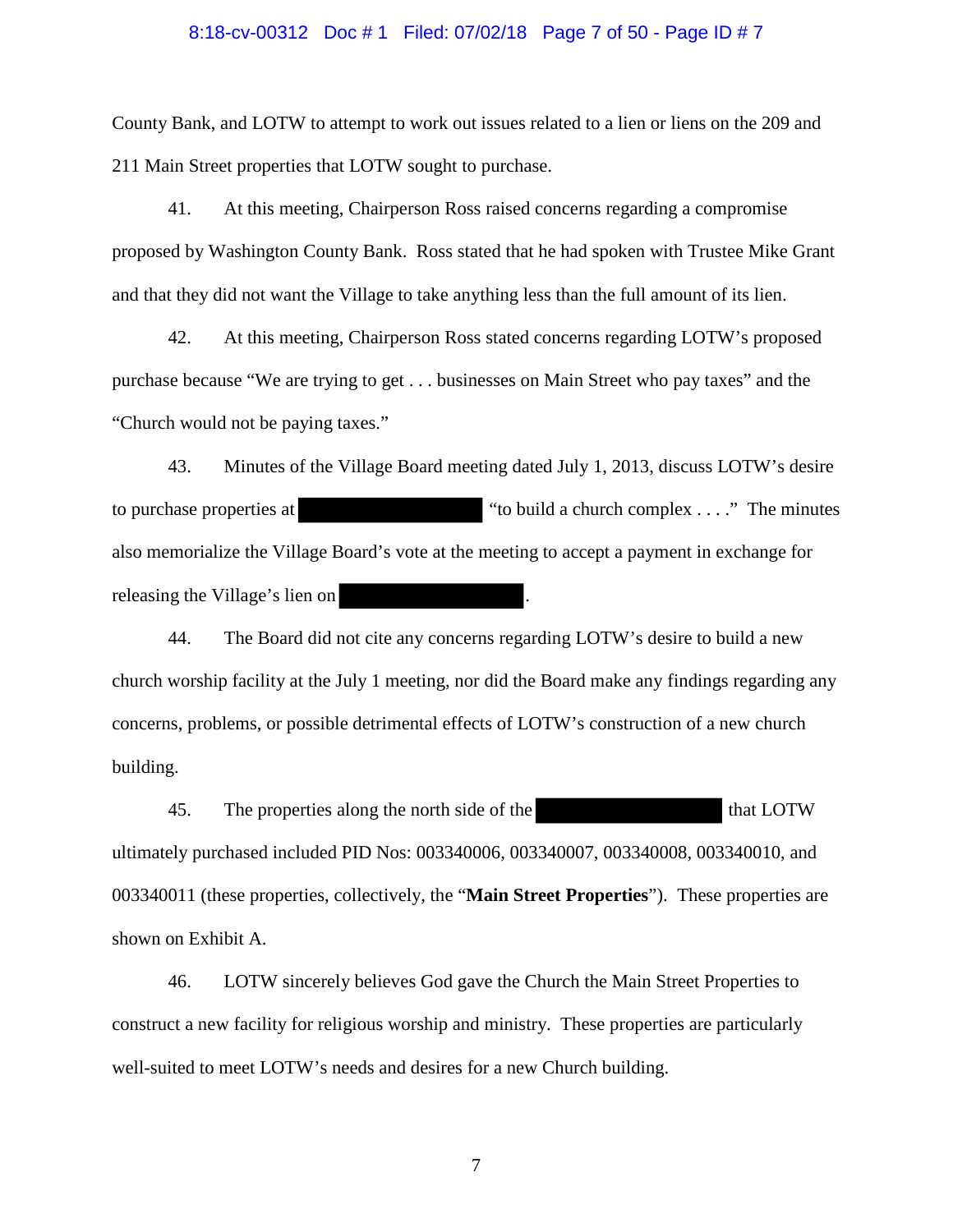#### 8:18-cv-00312 Doc # 1 Filed: 07/02/18 Page 8 of 50 - Page ID # 8

47. In December 2013, LOTW submitted a building permit application requesting approval to build a "church building – steel frame" on three of the Main Street Properties (the

# "**Building Permit**").

48. The Village Board considered whether to grant LOTW's requested Building Permit at the Board's January 14, 2014, meeting.

49. LOTW's request for a Building Permit was the only request or application related to a specific building, construction, or development project that was considered by the Board at the January 14 Village Board meeting.

50. Just after the meeting was called to order, Trustee Grant made a motion and the Board voted to go into a closed executive session that lasted for over 50 minutes. The minutes of the January 14 meeting state:

Chair Ross called the meeting to order at 5:21 p.m.

The availability of the open meeting laws was brought to the public's attention.

A motion was made by Grant, seconded by Porter to go into Executive Session at 5:22 pm to discuss strategies of community development in which other political subdivisions may be in competition. All trustees in attendance voted aye. Motion carried.

51. On January 14, 2014, a closed session of the Village Board was not clearly necessary for the protection of the public interest or for the prevention of needless injury to the reputation of any individual, nor did the Board require a closed executive session of the Village Board for a strategy session with respect to collective bargaining, real estate purchases, pending litigation, or litigation. On January 14, 2014, the Village was not involved in or threatened with litigation related to community development or any similar matter.

52. After the Village Board's closed executive session at the January 14 meeting and immediately before the Village Board considered LOTW's application for the Building Permit, Trustee Grant proposed a new Village ordinance related to building permits, Ordinance #2014-1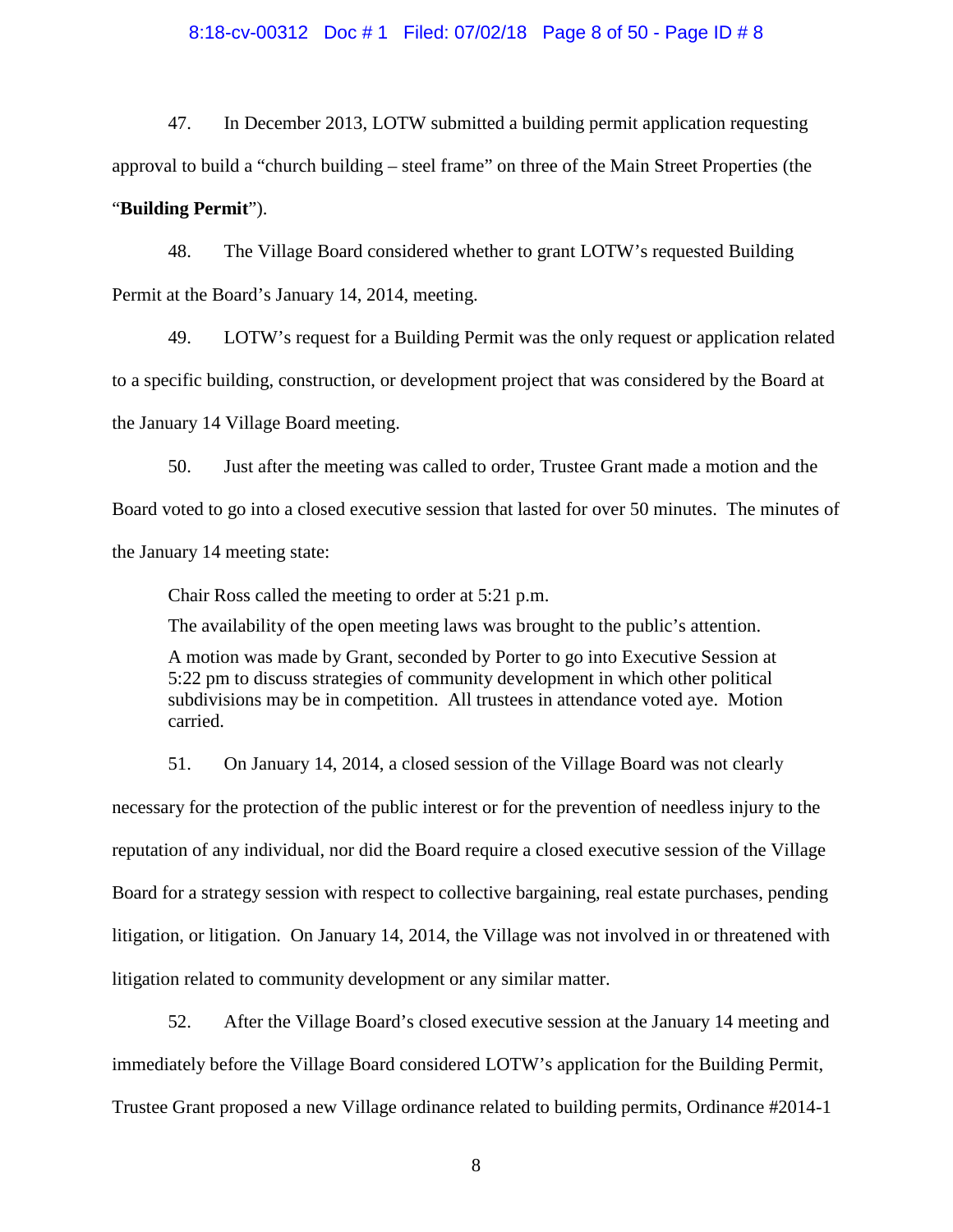#### 8:18-cv-00312 Doc # 1 Filed: 07/02/18 Page 9 of 50 - Page ID # 9

(the "**Permit Ordinance**"). The three members of the Village Board present approved the proposed ordinance.

53. The Permit Ordinance imposed a number of requirements on applicants for a building or demolition permit, including penalties for violations, providing a right of entry for a building inspector, and requiring posting of cash or a bond for demolition of a building.

54. Immediately after approving the Permit Ordinance at the January 14 meeting, the Village Board considered whether to approve the Building Permit requested by LOTW in its December application. The Village Board approved a Building Permit for LOTW but required that the Church provide for two commercial businesses on Main Street in its construction plans.

55. According to the minutes of the January 14 Board meeting, Trustee Grant stated, "I am not saying you cannot have a church in town. You can save souls in a church that is sitting in Centennial [Street] and in a residential area, okay? Now, the residential area, where the souls are, are living closer to the church."

56. According to the minutes of the January 14 Board meeting, Trustee Grant stated, "I have a vision for Main Street. I am going to be honest with you guys. I believe churches should be in residential areas."

57. At the January 14 Village Board meeting, Trustee Grant made the following statements:

A. "We are in talks with the Omaha Tribe about developing Walthill. They want to use Walthill as their industrial area."

B. "One of the letters [submitted in support of the Church's request] talks about . . . a positive change can happen with our church, like there's been nothing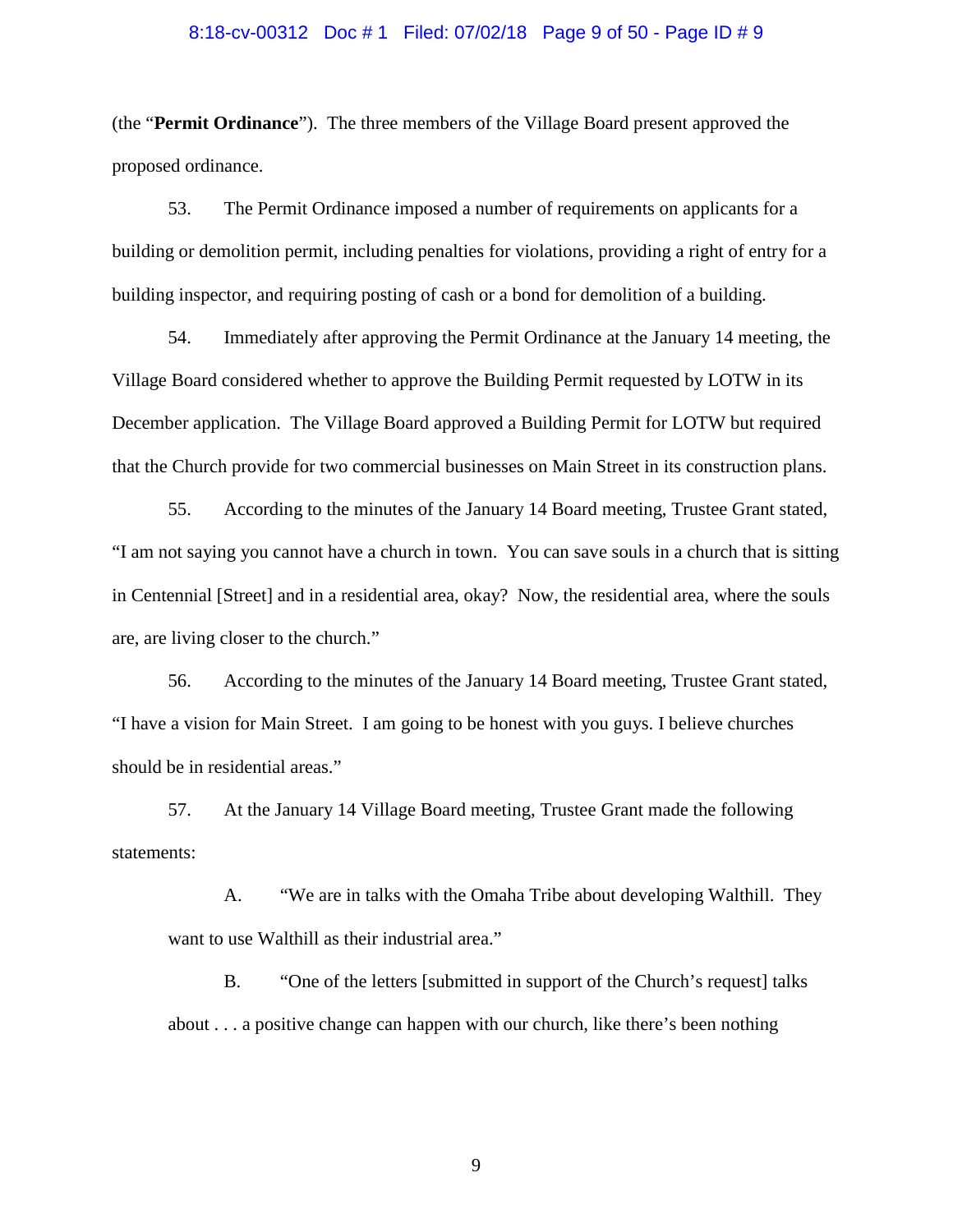#### 8:18-cv-00312 Doc # 1 Filed: 07/02/18 Page 10 of 50 - Page ID # 10

happening or changing that's been happening . . . When I hear all this stuff, it's almost like [the Church is suggesting] there's no positive change happening" in the town.

C. "I'm glad you're here, I'm so happy that you're here, I'm glad that you got your Bible . . . but let's be realistic now . . . we're talking about people coming in to develop business. . . We have to make sure we have money coming into this town."

D. When Trustee Grant stated "let's be realistic now," he appeared to chuckle or laugh.

58. After the January 14 Village Board meeting, the Village added the following to the minutes of the meeting in regard to the Board's discussion of whether to approve the Building Permit, the "discussion resulted in Pastor Paul Malcomson and Trustee Grant shaking hands to agree to allow Trustee Grant to be in the planning process of [the Church's] design" for its new building.

59. No such handshake or agreement had occurred at the January 14 meeting. LOTW would not have agreed, and did not agree, to allow a member of the Board, a government official, to be a part of the Church's planning or design process.

60. The Village Board adopted the inaccurate amendment to the minutes of the January 14 Village Board meeting at the Village Board's March 10, 2014, Village Board meeting.

61. Trustee Grant later purchased and currently owns the property at PID No. 003340004 as of the date of this Complaint. The is immediately adjacent to LOTW's Main Street Properties.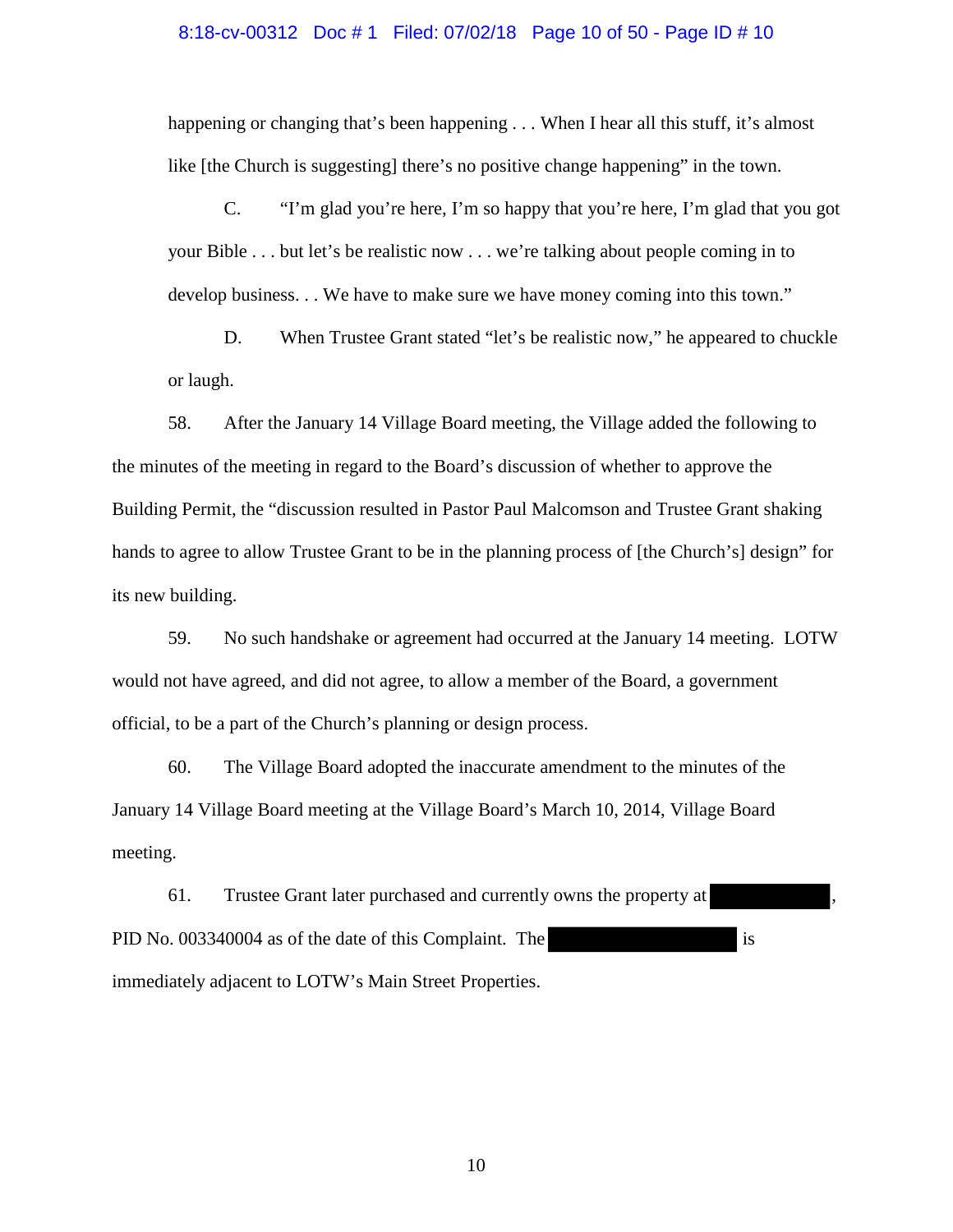#### 8:18-cv-00312 Doc # 1 Filed: 07/02/18 Page 11 of 50 - Page ID # 11

62. Trustee Grant later purchased and currently owns the property at PID No. 003370008 as of the date of this Complaint. The is located in the C-1 commercial zone.

63. In January and July 2014, three out of five members of the Board, including Trustee Grant were members of the Omaha Tribe of Nebraska.

#### **WALTHILL'S APRIL 2014 ZONING ORDINANCE AND COMPREHENSIVE PLAN**

64. On April 14, 2014, the Board considered and adopted a zoning ordinance for the Village codified as the "Zoning Ordinance of the Village of Walthill, Nebraska" in the Walthill, Neb. Code (the "**Zoning Ordinance**"), a zoning map (the "**Zoning Map**"), and a comprehensive development plan (the "**Comp. Plan**") through Ordinance 2014-5. These actions are memorialized in the minutes of the April 14, 2014, Board meeting.

65. The Village's Zoning Ordinance allows religious assembly uses—referred to as "churches and other religious institutions"—only as a "special use" with a "special permit." Zoning Ordinance §§ 501.04, 502.04, 503.04, 505.04, 506.04.

66. The Zoning Ordinance does not allow religious assembly uses as a permitted or conditional use without a special permit in any zoning district or area of the Village.

67. The Zoning Ordinance provides that "[n]o building, structure, or land shall hereafter be used or occupied, and no building or structure or part thereof shall hereafter be erected, constructed, reconstructed, moved or structurally altered except in conformity with all of the zoning regulations herein specified [in the Zoning Ordinance] for the district in which it is located." Zoning Ordinance § 202.

68. The Zoning Ordinance provides that "special uses are allowed only by a special permit granted by the Village." Zoning Ordinance § 202.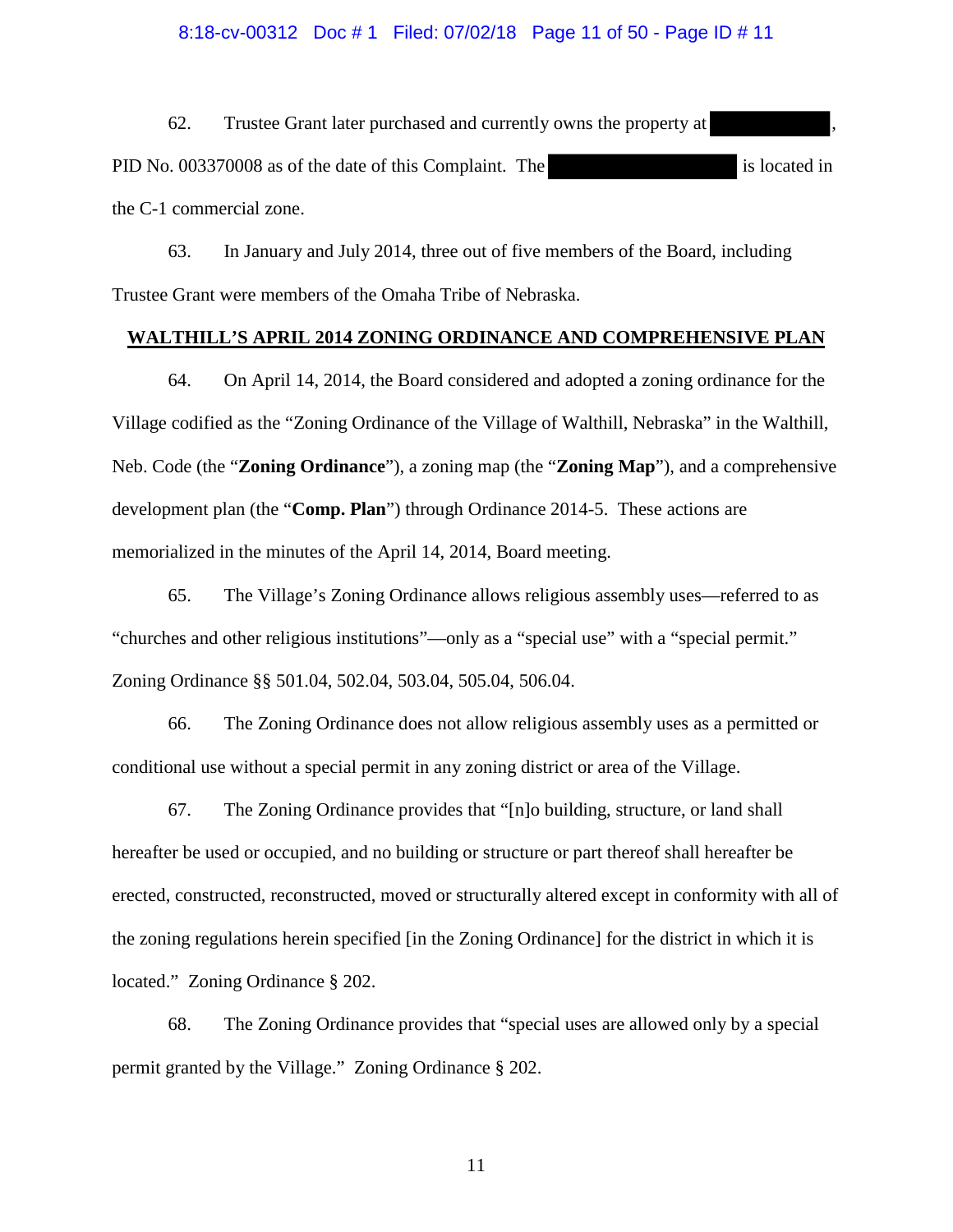69. The Zoning Ordinance defines a special permit/special use permit as:

A written permit issued with authorization of the Village Board. The special permit provides permission under specific conditions to make certain special uses of land in certain zoning districts as stipulated under permitted special uses in each of the district zoning regulations.

Zoning Ordinance § 303.

70. The Zoning Ordinance provides that:

[N]o special use permit shall be granted by the Village Board, without an affirmative vote of a majority of all members of the Village Board and unless the proposed use is found to:

- 1. Be compatible with and similar to the use permitted in the district, and
- 2. Not be a matter which should require rezoning of the property, and
- 3. Not be detrimental to adjacent property, and
- 4. Not tend to depreciate the value of the surrounding structures or property, and
- 5. Be compatible with the stated intended use of the district, and
- 6. Not change the character of the district, and
- 7. Be in accordance with the Comprehensive Plan.

Zoning Ordinance § 702.03.

71. Neither the Zoning Ordinance's text nor any other section of the Walthill, Neb.

Code describes or defines the meaning of the phrases set forth in paragraphs 1-7 of Zoning

Ordinance Section 702.03.

72. Neither the Zoning Ordinance's text nor any other section of the Walthill, Neb.

Code describes or dictates how the Village could, will, or must determine the issues set forth in

paragraphs 1-7 of Zoning Ordinance Section 702.03.

73. The Zoning Ordinance states that:

In case of protest against [a requested] special use permit, signed by owners of twenty percent (20%) or more either of the area of the lots included in such proposed change, or of those immediately adjacent on the sides and in the rear thereof extending three hundred (300) feet, therefrom, and of those directly opposite thereto extending three hundred (300) feet from the street frontage of such opposite lots, such special use permit shall not become effective except by the favorable vote of three-fourths of all the members of the Village Board.

Zoning Ordinance § 702.04.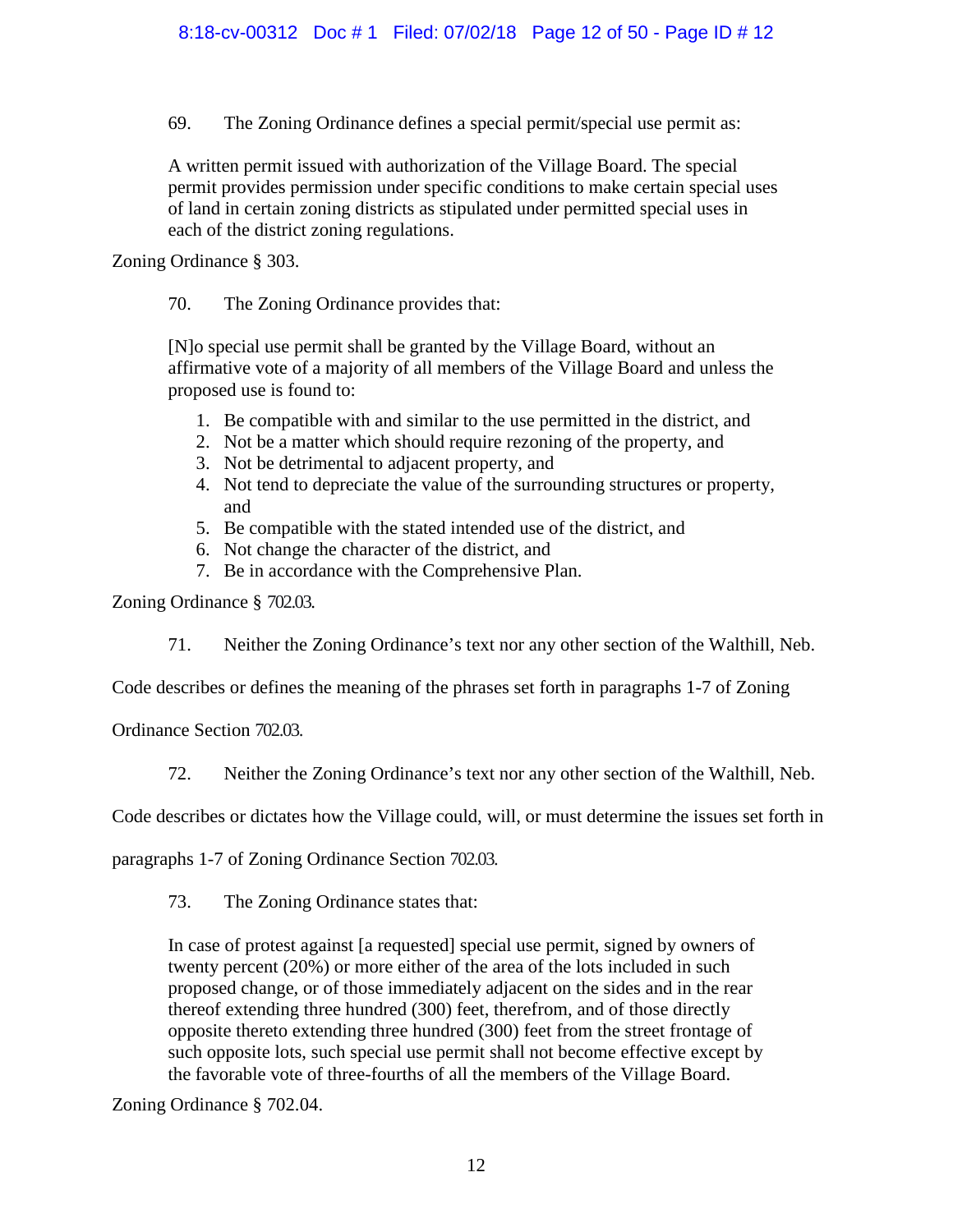#### 8:18-cv-00312 Doc # 1 Filed: 07/02/18 Page 13 of 50 - Page ID # 13

74. Zoning Ordinance Section 702.04 does not address or require disclosure of the motivation for a protest by the adjacent property owners referenced therein.

75. Zoning Ordinance Section 702.04 would allow the adjacent property owners referenced therein to protest a requested special use for any reason, including on the basis of religion or race, or because of the viewpoints, beliefs, or previous public expression of the property owner or applicant.

76. The Zoning Ordinance is a land use regulation or system of land use regulations under which Walthill makes, or has in place, formal or informal procedures or practices that permit it to make individualized assessments of the proposed uses for and development of properties in the Village.

77. In certain zoning districts, the Zoning Ordinance classifies religious assembly uses as "public and quasi-public uses of an educational, recreational or religious type …" Zoning Ordinance §§ 502.04.1, 503.04.1, 504.04.4.

78. The Zoning Ordinance allows the following uses as a permitted use in the C-1 zoning district:

- 1. Business and professional offices;
- 2. Retail stores and service establishments which supply commodities or provide services primarily to meet the needs of residents of the trade area conducted entirely within an enclosed building;
- 3. Automobile service stations;
- 4. Dwelling units above the first story of a building.

Zoning Ordinance § 504.02.

79. The Zoning Ordinance allows the following uses in the C-1 zoning district, among others, only "if a special permit for such use has been obtained in accordance with Article 7 of" the Zoning Ordinance:

1. Multi-family structures.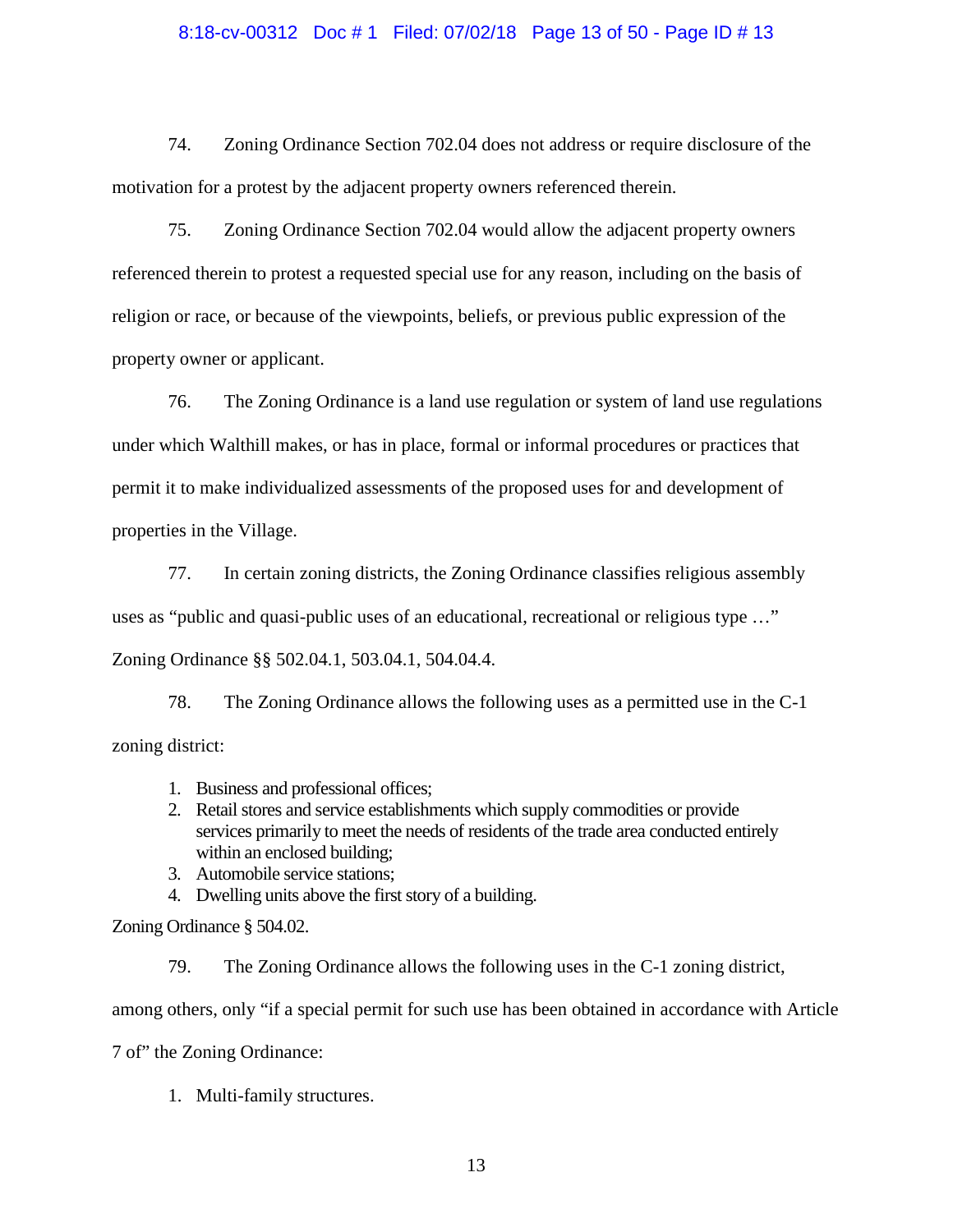- 2. Wholesaling activities.
- 3. Car/truck wash.
- 4. Public and quasi-public uses of an educational, recreational or religious type including nursery schools, churches, parsonages, and other religious institutions.
- 5. Public and private charitable institutions.
- 6. Public uses of an administrative, public service or cultural type including city, county, state or federal administrative centers and courts, libraries, police and fire stations and other public buildings, structures and facilities.

Zoning Ordinance § 504.04.

80. The Zoning Ordinance allows the following uses as a permitted use in the C-2

zoning district:

- 1. Establishments which provide services or supply commodities at retail primarily for the convenience of patrons traveling on highways and roads; and
- 2. Other local commercial establishments providing services and supplies to the community and local trade area, including but not limited to automotive dealerships and agricultural implement dealerships.

Zoning Ordinance § 505.02.

81. The Zoning Ordinance allows the following uses in the C-2 zoning district,

among others, only "if a special permit for such use has been obtained in accordance with Article

7 of" the Zoning Ordinance:

- 1. Churches and other religious institutions;
- 2. Private clubs and lodges;
- 3. Public buildings and grounds;
- 4. Hospital, nursing home, and other medical facilities;
- 5. Public and private charitable institutions;

Zoning Ordinance § 505.04.

82. The Zoning Ordinance allows the following uses in the "Industrial" zoning

district, among others, only "if a special permit for such use has been obtained in accordance

with Article 7 of" the Zoning Ordinance:

- 1. Churches and other religious institutions;
- 2. Private clubs and lodges;
- 3. Public buildings and grounds;
- 4. Public and private charitable institutions;
- 5. Other public and quasi-public uses; . . .and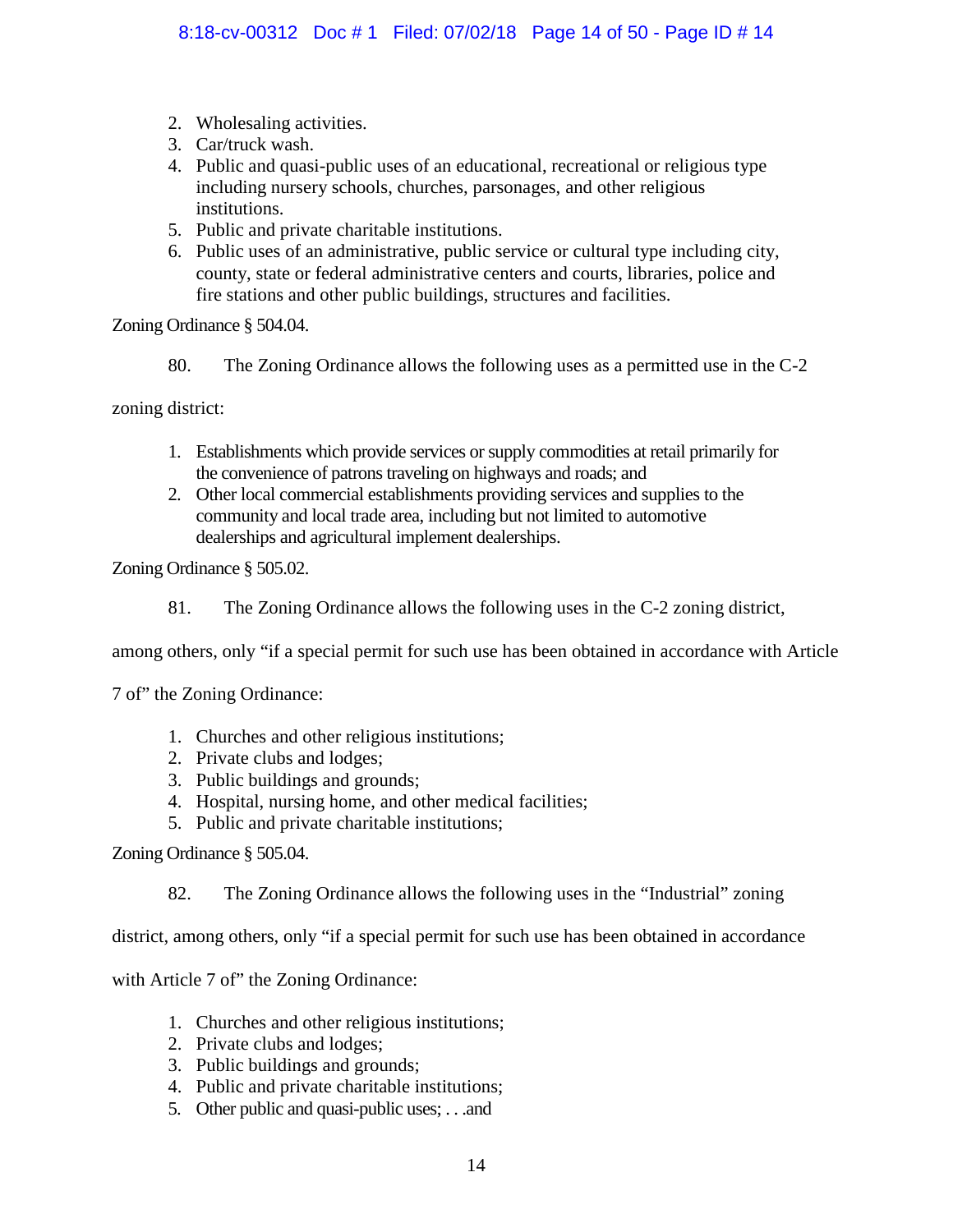\* \* \*

10. A use which is consistent with the intent of this district and which is not specifically prohibited for this district.

Zoning Ordinance § 506.04.

83. The Zoning Ordinance provides "design standards for all structures" only for

structures in the C-1 zoning district. Zoning Ordinance § 504.08.

84. Among other provisions, the C-1 zoning district's design standards, set forth in

Zoning Ordinance Section 504.08, state that:

## **1. Building Sizes and Projections**

- A. Building height should be comparable to adjacent structures…
- B. A distinct cornice along the top of the façade of the building should be defined by using at least one of the following elements:
	- 1. A horizontal projection or series of projections from the surface of the facade of the building.
	- 2. A contrasting change in pattern, texture or color from that of the wall surface.
- C. A storefront cornice comparable to adjacent structures, or structures within the Downtown should be established and the size and proportions of window and door openings within the storefront and throughout the building should be similar to those on buildings in the Downtown.
- **2. Facade Elements:** Materials used for building facades should be similar to those used on adjacent buildings.
	- 1. Primary materials are materials used historically in the Downtown and are required to be used similarly in new construction as follows:
		- A. Brick varying colors, sizes and textures of brick exhibited in existing buildings.
		- B. Wood best utilized for architectural elements such as pilasters, cornices or decorative raised panels and trim. The use of wood as a general siding material is discouraged due to maintenance requirements.
		- C. Concrete block is best utilized in combination with other materials such as brick or stone. The use of concrete block as the only building material is strongly discouraged.
		- D. Metal flashing and Architectural elements Metal, painted or exposed, forms long lasting flashing and other architectural elements such as cornices and moldings.
		- E. Structural steel Exposed structural pre-formed steel fulfills aesthetic purposes at lintels and columns in a manner similar to existing historic structures.
- **3. Other Materials:** The following materials do not coincide with the historic elements of Downtown Walthill.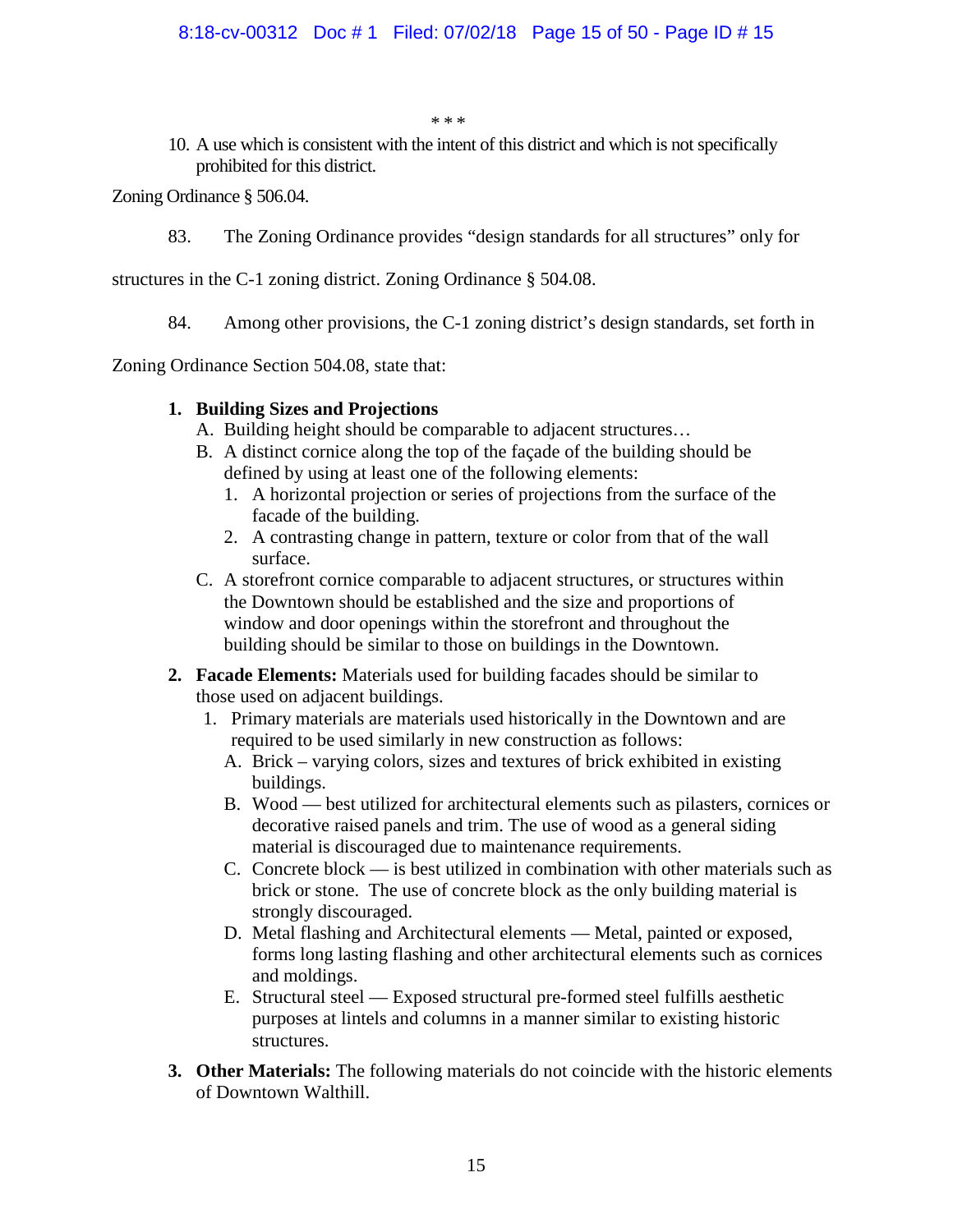### 8:18-cv-00312 Doc # 1 Filed: 07/02/18 Page 16 of 50 - Page ID # 16

- 1. Stucco materials similar in texture and perception are recommended only as an accent element to a facade. Although a couple of buildings are stucco covered today, it was not the historically accurate facade exterior.
- 2. Metal, aluminum or vinyl siding or preformed panels—are not to be utilized and should only be utilized as accents or within small areas of a façade.
- 3. Asphalt shingles or siding should only be utilized in limited instances, potentially as an awning or cornice element.

Zoning Ordinance § 504.10.

85. Walthill did not conduct any study focused on, or specifically related to, assembly uses, religious assembly land uses or church land uses before or at the time that the Village Board approved April 2014 Zoning Ordinance or Comprehensive Plan.

86. Walthill did not review or rely on any study focused on, or specifically related to, assembly uses, religious assembly land uses or church land uses before or at the time that the Village Board approved the Zoning Ordinance or Comprehensive Plan.

87. Walthill has never conducted any study focused on, or specifically related to,

assembly uses, religious assembly land uses or church land uses.

88. After the Village approved the Zoning Ordinance, in May 2014 the Village's contract planner sent a copy of the Zoning Ordinance adopted in April 2014 to LOTW.

89. A number of non-profit, government, and secular assembly uses are located on property in Walthill's C-1 and C-2 "commercial" zoning districts, including:

A. The Walthill public library, 323 Main Street (since March or April 2017 and formerly located at 222 Main Street);

B. The Walthill Fire Hall, 123 Main Street (since January 2015 and formerly located at 323 Main Street). The Village uses the Walthill Fire Hall for meetings and rents out the hall for gatherings and events;

C. Olive Branch (Masonic) Lodge #274 located at 401 Main Street;

D. Lucky 77 Casino, 202 Main Street;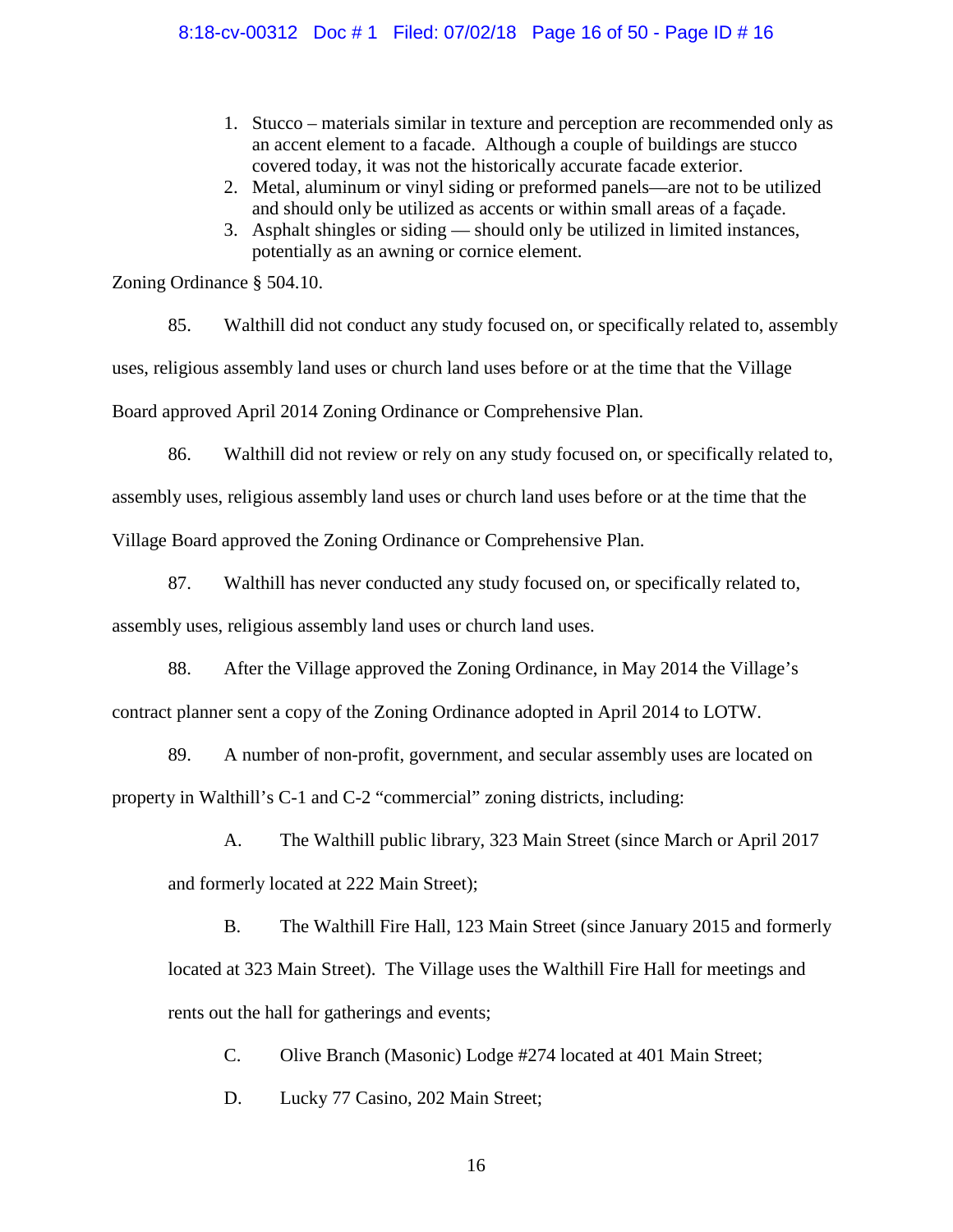- E. Walthill Senior Center, 101 North Hayden Street;
- F. The Post Office, 316 Main Street;
- G. Village Offices, including the meeting room at which Village Board

meetings are held, 224 Main Street; and

- H. Omaha Tribe Police Substation, 305 Main Street.
- 90. Walthill's April 2014 Comprehensive Plan stated that one of its policies was to

"[i]mprove and beautify the built environment in Walthill" which included an action strategy to

"[r]emove or repair dilapidated and unsightly buildings."

91. Walthill's April 2014 Comprehensive Plan stated that:

The analysis of the existing land use in Walthill revealed a deficiency of parks and recreational facilities, public/quasi-public facilities, multifamily residential, commercial and industrial land use types, which are common to small Towns.

92. Walthill's April 2014 Comprehensive Plan included the following definition

which included the plan's only reference to churches or religious assembly land uses in the plan:

**Public/Quasi-Public** land acreage in Walthill totals an estimated nine acres, or 4.4 percent of the total platted Village area. This land classification includes the Walthill Senior Center, Churches, Walthill Public Schools, the Village Offices and various public buildings. This land use classification equals an estimated 1.1 acres per 100 people, about 61 percent less than the recommended Planning Standard. Approximately 1.2 acres of Public/Quasi-Public uses are located along Main Street in Downtown Walthill.

93. One of the "Planning Implementation Recommendations" in Walthill's April

2014 Comprehensive Plan was to "[e]ncourage removal and replacement of substantially

dilapidated and substandard structures within the Community."

## **THE BOARD'S RETALIATORY REVOCATION OF LOTW'S BUILDING PERMIT AND TWO-YEAR REFUSAL TO ACT ON ITS REQUEST FOR A DEMOLITION PERMIT**

94. In May 2014, LOTWs applied for a demolition permit to destroy certain unsafe and dilapidated buildings on LOTW's Main Street Properties.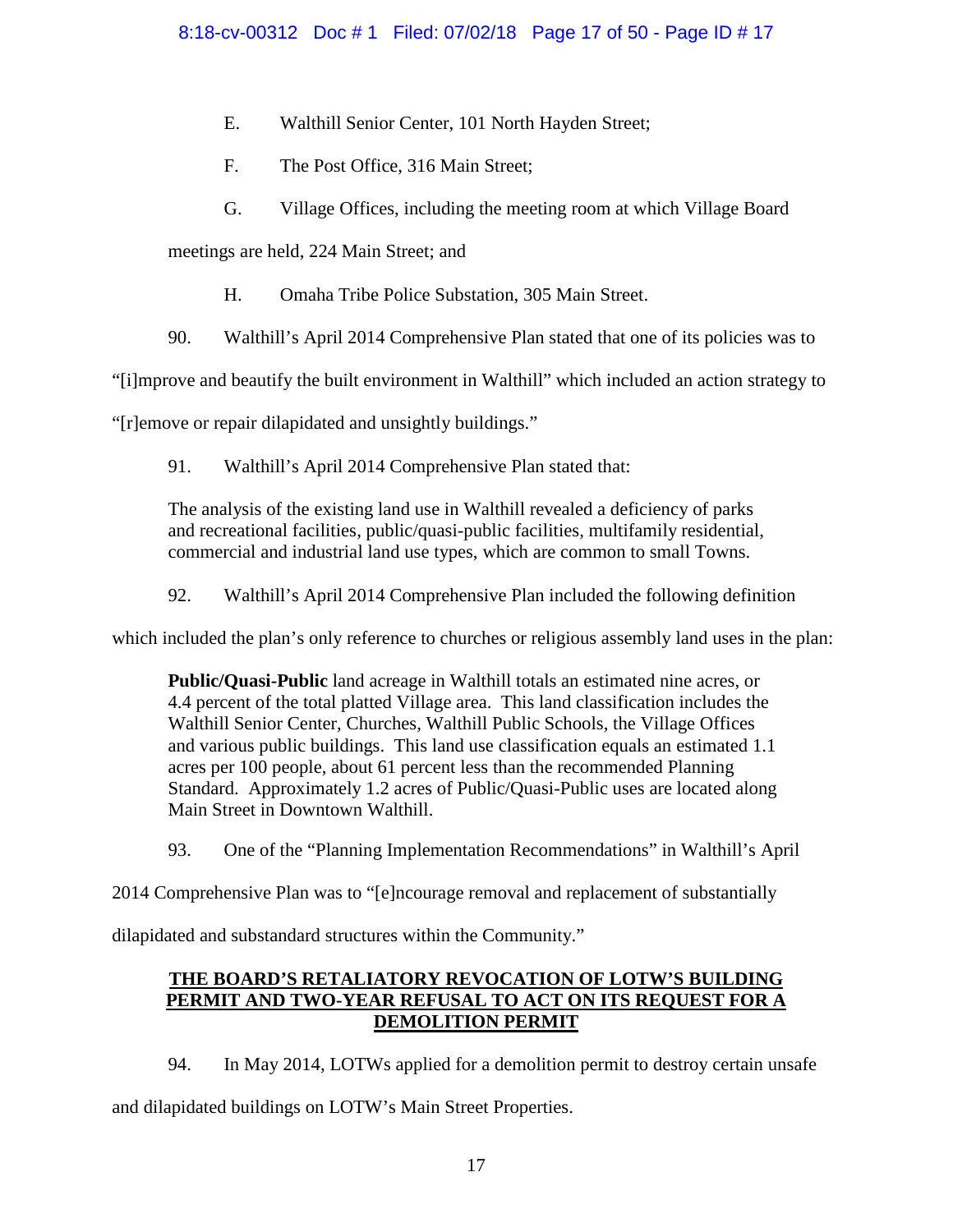# 8:18-cv-00312 Doc # 1 Filed: 07/02/18 Page 18 of 50 - Page ID # 18

95. The buildings that LOTW sought, and seeks, to demolish through the requested demolition permit have numerous problems, including large holes in their roofs. Pictures of the interior and exterior of these buildings are attached hereto as Exhibit D.

96. On June 2, 2014, the Village Board considered issuing LOTW's requested demolition permit at a meeting. The Board did not issue the demolition permit and tabled discussion regarding of approval of the permit until the Board's July meeting citing concerns regarding an upcoming "rodeo weekend" parade.

97. As acknowledged by the Board at this meeting, the Village Board could have approved the Demolition Permit conditioned on demolition work commencing after the parade.

98. At this meeting, Board Chairperson Ross also, for the first time, raised concerns regarding debris on the Main Street Properties. No discussion regarding such debris had occurred at the June 2 meeting or at any other open meeting of the Board.

99. Other properties in the Village had debris and/or were in a state of disrepair worse than any of the Main Street Properties and did not have plans submitted to the Village to demolish problematic structures and improve their properties. Pictures of other properties in the Village that were taken on June 3, 2014, are attached hereto as Exhibit E.

100. After raising concerns regarding alleged debris, Chairperson Ross, on behalf of the entire "Board" then "gave a verbal directive for Light of the World Gospel Ministries to remedy within 10 days the safety issues regarding their open demolition permit or the village would perform the [clean up] work and bill them."

101. Specifically, Chairperson Ross stated "as a Board we would like to give [the Church] ten days to get" the items cleaned up. Because the Board had not discussed this issue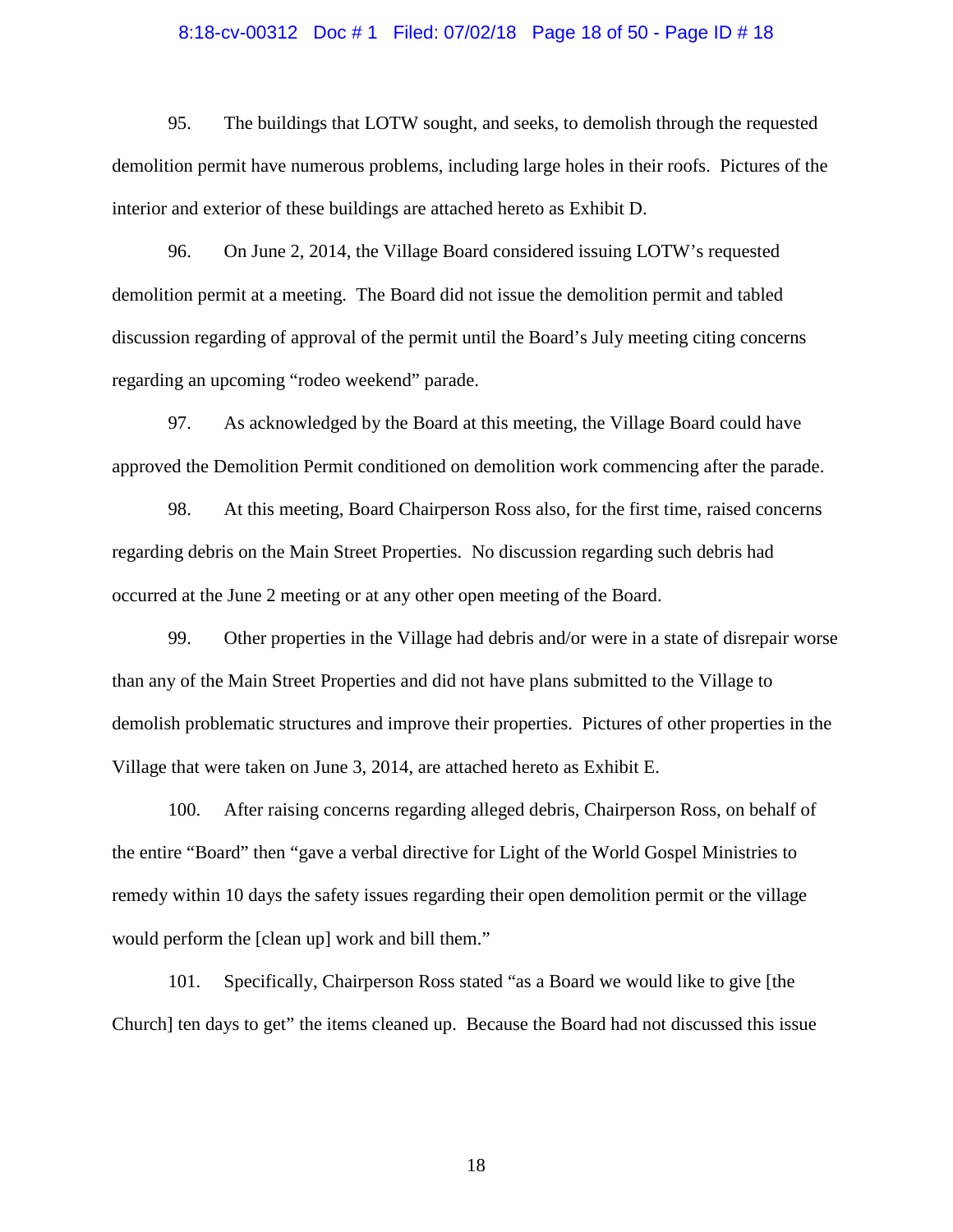# 8:18-cv-00312 Doc # 1 Filed: 07/02/18 Page 19 of 50 - Page ID # 19

previously at its open meeting, the Board had discussed this purported directive outside of the open meeting.

102. At the meeting, Chairperson Ross threatened on behalf of the Board to charge LOTW if items were not cleaned up "and that will be added as a lien against the property."

103. Multiple sites in the Village had debris far worse than any on LOTW's Main Street Properties and did not have a clean-up and demolition plan submitted to the Village Board for approval. Yet these other properties had not been issued clean-up orders by the Board.

104. LOTW cleaned up and removed the minimal debris referenced by Chairperson Ross promptly after it first learned of the Board's concerns at the June 2 meeting. The Church had intended to complete this clean-up work as a natural part of its proposed demolition project pursuant to its requested demolition permit that the Village refused to grant.

105. On or about June 25, 2014, an attorney representing LOTW sent a letter to the Village Chairperson and Board raising concerns regarding the Village's refusal to grant the requested demolition permit and discussing several provisions of RLUIPA, including its substantial burden, equal terms, nondiscrimination, and unlawful exclusion provisions. The attorney's letter discussed federal law at length. The only issue of Nebraska law in the letter was a single sentence in which the letter referenced the Church's rights under RLUIPA, the U.S. Constitution, and "the Constitution of the State of Nebraska." The letter discussed RLUIPA and federal law for three more pages, and did not otherwise reference any Nebraska statute, law, or rule.

106. The Village Board's Chairperson in 2013 and 2014, Chairperson Ross, had been the pastor of the Assembly of God Church in Walthill when LOTW was first planted. Chairperson Ross' church had extremely low attendance. By 2014, Chairperson Ross was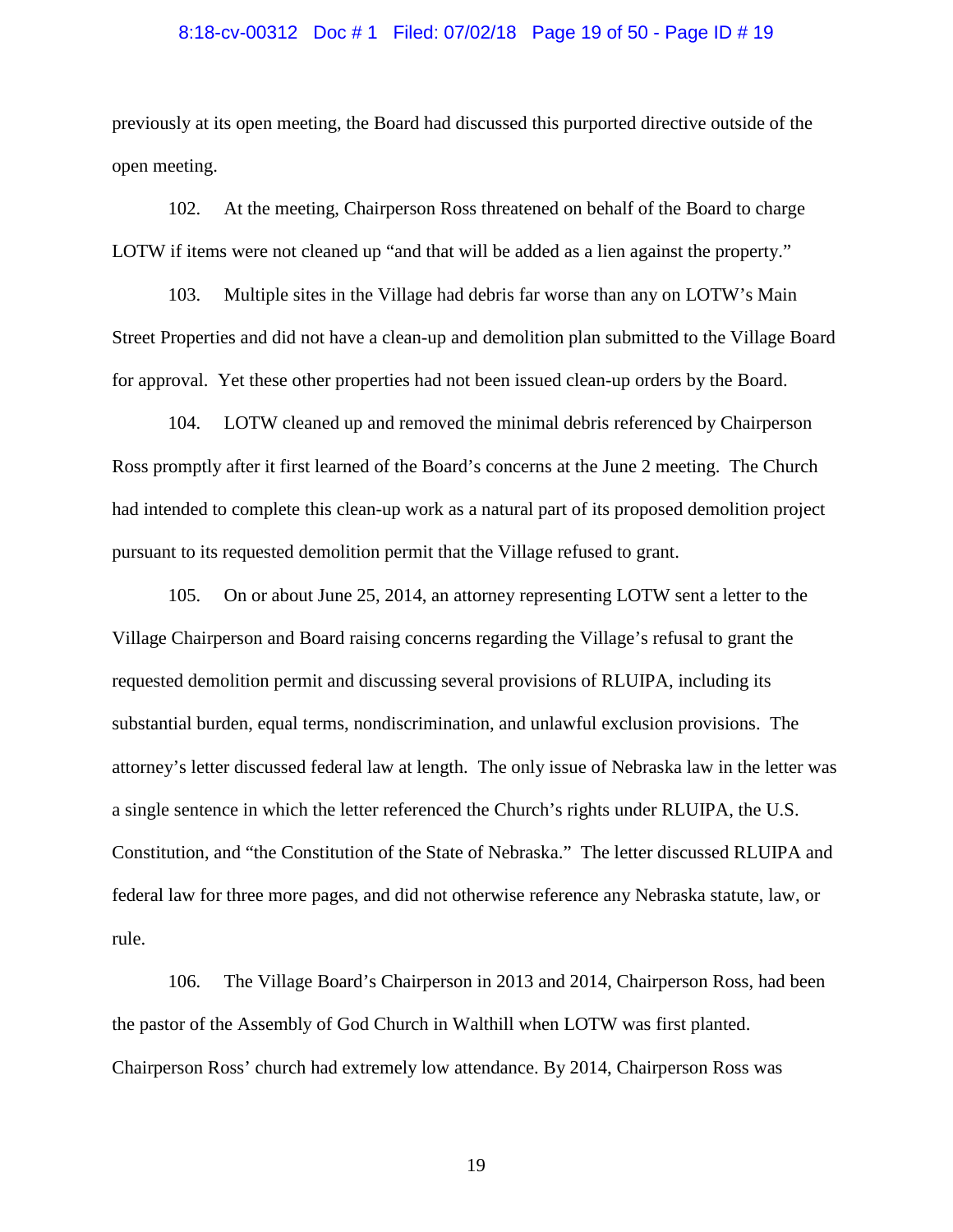#### 8:18-cv-00312 Doc # 1 Filed: 07/02/18 Page 20 of 50 - Page ID # 20

holding services at the Presbyterian Church in Walthill that were attended by a handful of congregants.

107. Upon information and belief, in or about 2014, Chairperson Ross was disciplined

by the Assembly of God denomination for his actions and animosity toward LOTW.

108. In 2013 and later, Chairperson Ross was motivated by personal animosity toward

LOTW that influenced his and the Board's decision-making and actions.

109. On or about June 30, 2014, Chairperson Ross moved his residence out of Walthill, making him ineligible to remain a member of the Village Board. Chairperson Ross remained a member of the Board despite his move.

110. On July 2, 2014, Chairperson Ross sent an email message to the Village Clerk

regarding the agenda for the Village Board's July 8, 2014, meeting. The message stated:

Immediately after the agenda items for the out of town people, please add the following items:

1) Executive Session to discuss possible litigation against the Village and to confer with our attorney.

2) Discussion of revocation of building permit number 01142014 approved on 1/14/2014 for LOTW Gospel Ministries-Discussion-Board action

111. There was no lawful reason for the Village to consider LOTW's Building Permit at its July 8, 2014, meeting.

112. Before Chairperson Ross's July 2, 2014, email message, the Board had not been scheduled to consider revocation of LOTW's Building Permit.

113. Chairperson Ross scheduled the revocation of LOTW's Building Permit on

July 2, 2014, in retaliation for LOTW's attorney's June 25, 2014, letter.

114. The same day as Chairperson Ross scheduled the revocation of LOTW's Building

Permit to the Board's upcoming meeting agenda, July 2, 2014, Village Attorney Matthew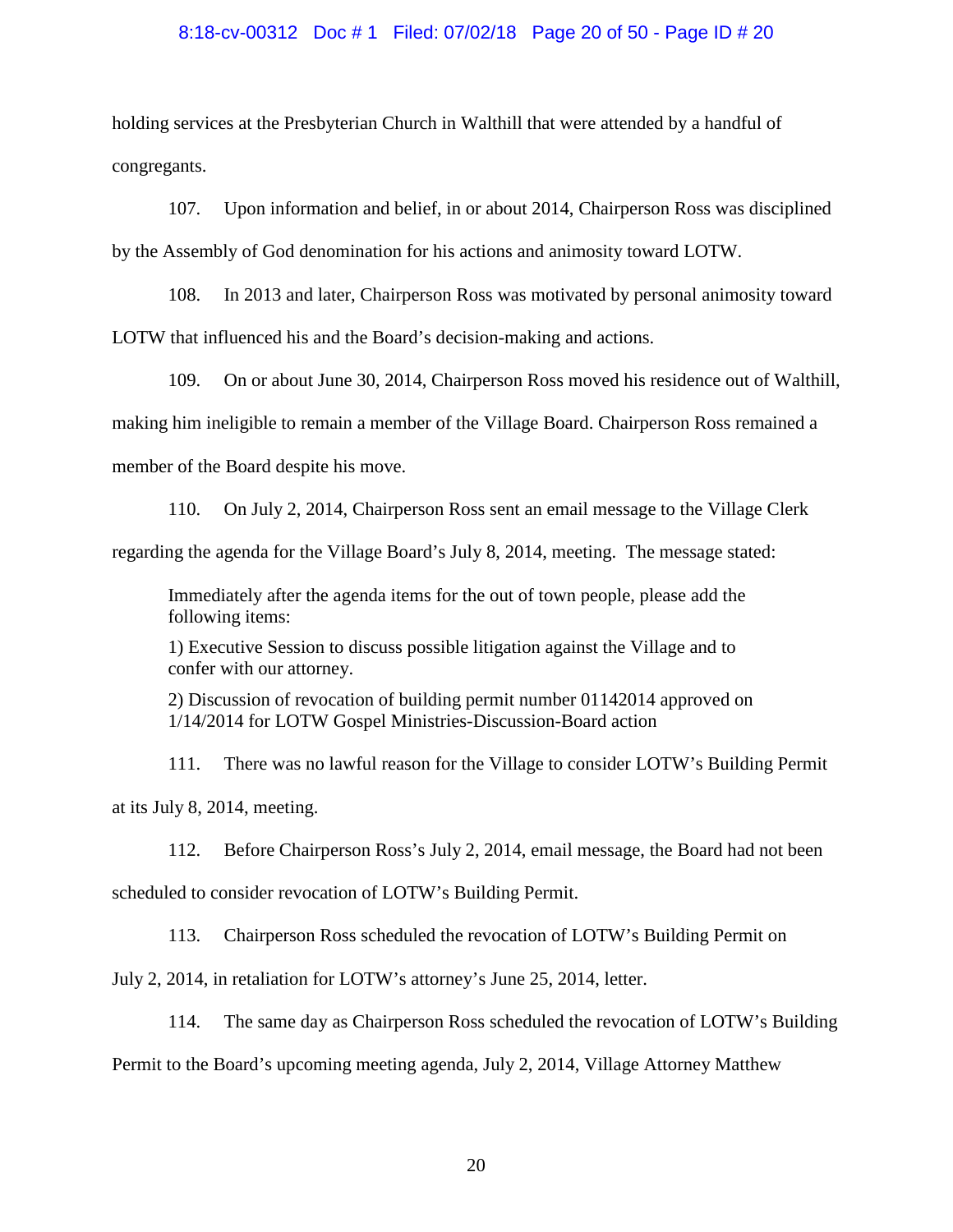# 8:18-cv-00312 Doc # 1 Filed: 07/02/18 Page 21 of 50 - Page ID # 21

Munderloh sent a letter on behalf of the Village to the Nebraska Counsel for Discipline, copying the attorney discipline offices of Kentucky and Texas.

115. Village Attorney Munderloh's letter alleged that LOTW's attorney was engaged in the unauthorized practice of law in Nebraska. The letter was intended to harass LOTW, to gain leverage in the Village's dealings with the Church, and/or to diminish the possibility of litigation from LOTW.

116. Village Attorney Munderloh's letter was sent in retaliation for the Church's attorney's June 25, 2014, letter.

117. The same day as Chairperson Ross scheduled the revocation of LOTW's Building Permit to the Board's upcoming meeting agenda, July 2, 2014, Village Attorney Matthew Munderloh sent a letter on behalf of the Village to LOTW's pastor informing him that the Village Board had placed the revocation of the Church's building permit on the agenda of the July 8, Board meeting.

118. On July 3, 2014, the Village Clerk sent a revised agenda to members of the Village Board. Chairperson Ross responded to this message with a suggested change to the wording of the new agenda items he had inserted on July 2. His message stated, "The wording on these two items is very important, please adjust the agenda accordingly."

119. The Village Board considered LOTW's request for a demolition permit for the second time at the Board's July 8, 2014, meeting. At this meeting, Village Attorney Munderloh stated that LOTW's request for a demolition permit complied with the Village's ordinances and he recommended that the Board approve LOTW's request.

120. At the July 8 meeting, Rod Schultz, the owner of a property at (the " ") adjacent to a building that LOTW intended to demolish asked the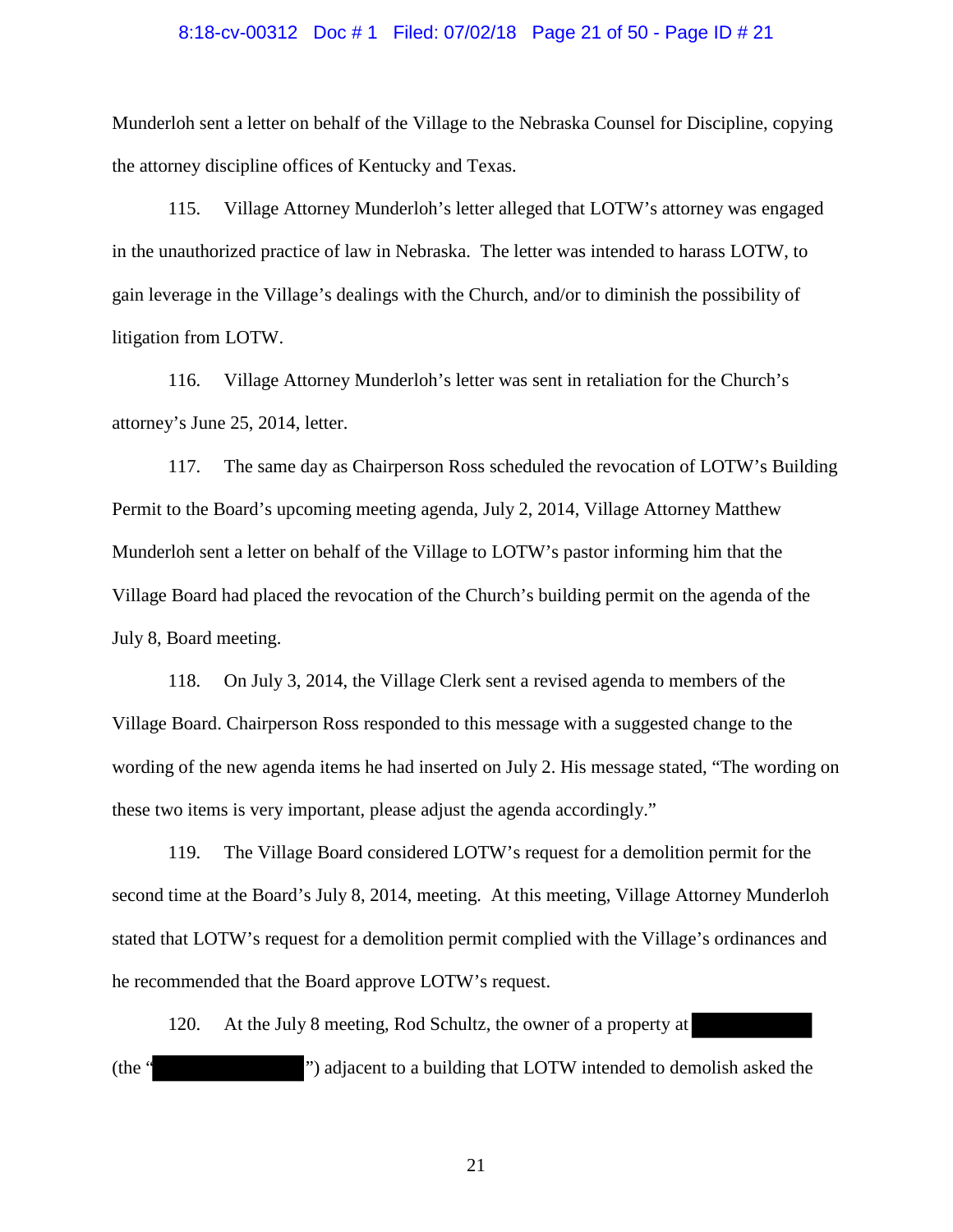#### 8:18-cv-00312 Doc # 1 Filed: 07/02/18 Page 22 of 50 - Page ID # 22

Board to provide assurances that no damage would occur to his building as a result of LOTW's proposed demolition.

121. At the July 8 meeting, Chairperson Ross stated that the Board was unable to give assurances to the owner of and that any damage to his building would be a private matter between the two parties. LOTW responded by stating that it had sufficient insurance coverage and there was no common wall between the two buildings.

122. At the July 8 meeting, Chairperson Ross stated that it would not be appropriate for the Board to delay approval of the demolition permit until Mr. Schultz's concerns were resolved.

123. The Board voted on July 8, 2014, to table consideration of LOTW's requested demolition permit until the following month.

124. After leaving the July 8 meeting and going outside to her car, a member of LOTW found the tires of her car had been slashed.

125. The July 8 Board meeting was continued until July 15, 2014. On July 15, the Board moved forward with Chairperson Ross's proposal to revoke LOTW's January 2014 Building Permit.

126. At the Board meeting on July 15, 2014, Trustee Grant asked that anyone who did not live in Walthill or on the Omaha Indian Reservation to leave the meeting.

127. Trustee Grant selected five specific individuals in attendance and instructed them to leave the meeting. All five individuals attended LOTW and had come to the meeting to support the Church.

128. Trustee Grant intentionally selected these five individuals because of their affiliation with the Church.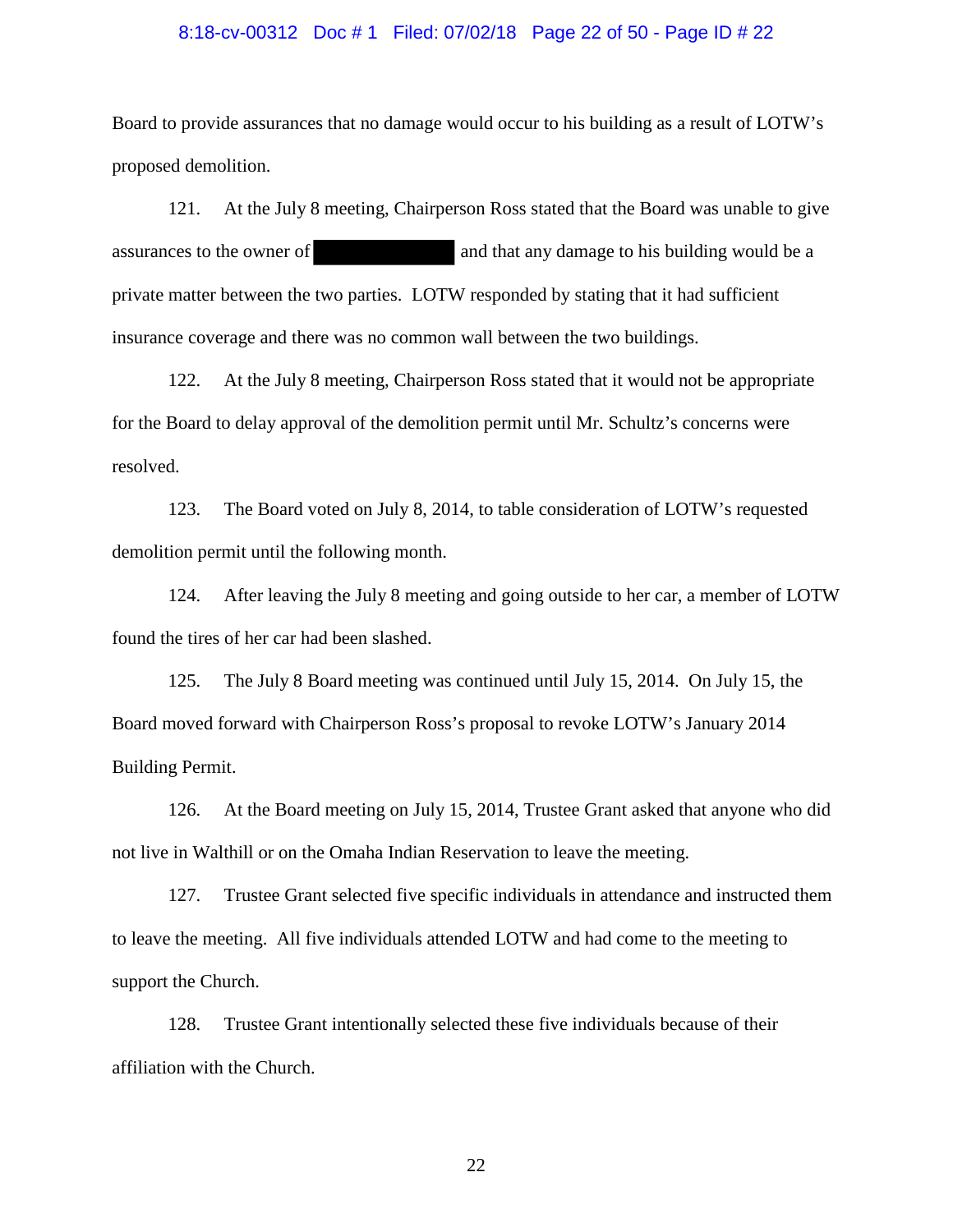# 8:18-cv-00312 Doc # 1 Filed: 07/02/18 Page 23 of 50 - Page ID # 23

129. One of the five selected for dismissal by Grant was a resident of Walthill and another was in the process of building a house in Walthill. All five individuals had a right to attend the meeting in support of their Church.

130. Four attendees at the meeting whose names are noted in the meeting minutes alleged that members of LOTW had proselytized in ways they believed to be offensive or that members of LOTW held unfavorable religious views of Native Americans or Native American religious beliefs. None of these visitors shared any concerns regarding LOTW's building, demolition, or other issues on which the Board might have legitimately acted.

131. One of the four speakers asked the Village Board if the Board could ban LOTW from the Omaha Reservation. Chairperson Grant suggested a way that the Omaha Tribe may be able to ban the Church or its members from Tribal land.

132. A member of LOTW attempted to respond to one of the four speakers who raised issues regarding LOTW allegedly sharing its faith. The woman responded "Stop interrupting white boy."

133. The four speakers who spoke against LOTW's religious activities and the Board's action that resulted from these comments are memorialized in the Village Board's meeting minutes for the July 15, 2014, meeting which state:

Visitors speaking included Sherry Moniz-Dewey, Thomas Parker, Mitchell Parker and Lisa Drum with concerns regarding LOTW Gospel Ministries.

As a result of the testimony given by visitors, Trustee Grant made a motion to revoke building permit #01142014 to LOTW Gospel Ministries. Voting aye: Ross, Grant and Porter. Nay: King. Absent: Appleton. Motion carried.

134. Upon information and belief, before their testimony on July 15, Chairperson Ross and/or Trustee Grant had private discussions with the four individuals who spoke at the July 15 meeting.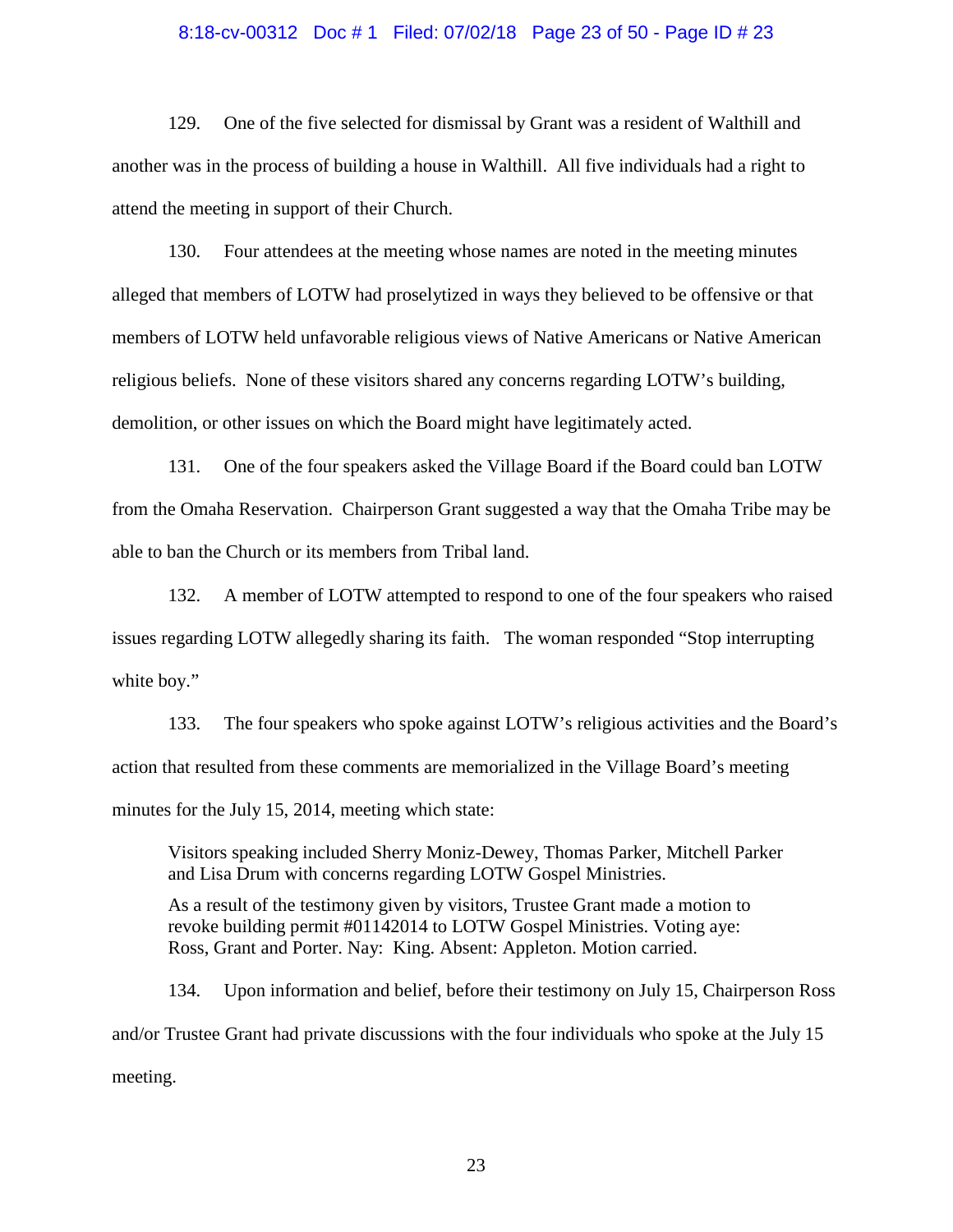# 8:18-cv-00312 Doc # 1 Filed: 07/02/18 Page 24 of 50 - Page ID # 24

135. LOTW was not allowed to speak in opposition to the revocation of its Building Permit or its need for a new Church building.

136. The Village Board did not cite any lawful concern, interest, or evidence to justify its revocation of the Building Permit.

137. The only reason cited by the Board for its revocation of LOTW's Building Permit was the opinions of visitors at the July 15 meeting criticizing alleged religious conduct and religious views of LOTW.

138. The testimony of the visitors who were allowed to testify at the July 15 Board meeting was false and racially biased.

139. As recorded in the minutes of its July 15 Board meeting, the Village effectively adopted these same views as its own and revoked LOTW's building permit solely because of these views.

140. At the next Village Board meeting on August 12, 2014, the Board reviewed and approved the minutes of its previous meeting held on July 8 and 15, 2014. No member of the Board corrected, added to, or amended the minutes before the Board's approval.

141. On August 12, 2014, however, the Board did not actually review complete and accurate minutes of the meeting held on July 8 and 15, 2014. On July 31, 2014, the Village Clerk sent an email to the entire Village Board and Village Attorney Munderloh, stating;

Attached are the revised [draft minutes of the July 8 and 15, 2014, Board meeting]. After a discussion with [Village Attorney] Matt [Munderloh], I took out the portion regarding making some people leave the meeting. I don't believe there are any other changes. Please let me know if I am able to forward to the newspaper.

142. At the Board's August 12 meeting Chairperson Ross stated that he had spoken earlier in the day to Mr. Schultz, the owner of the . According to Chairperson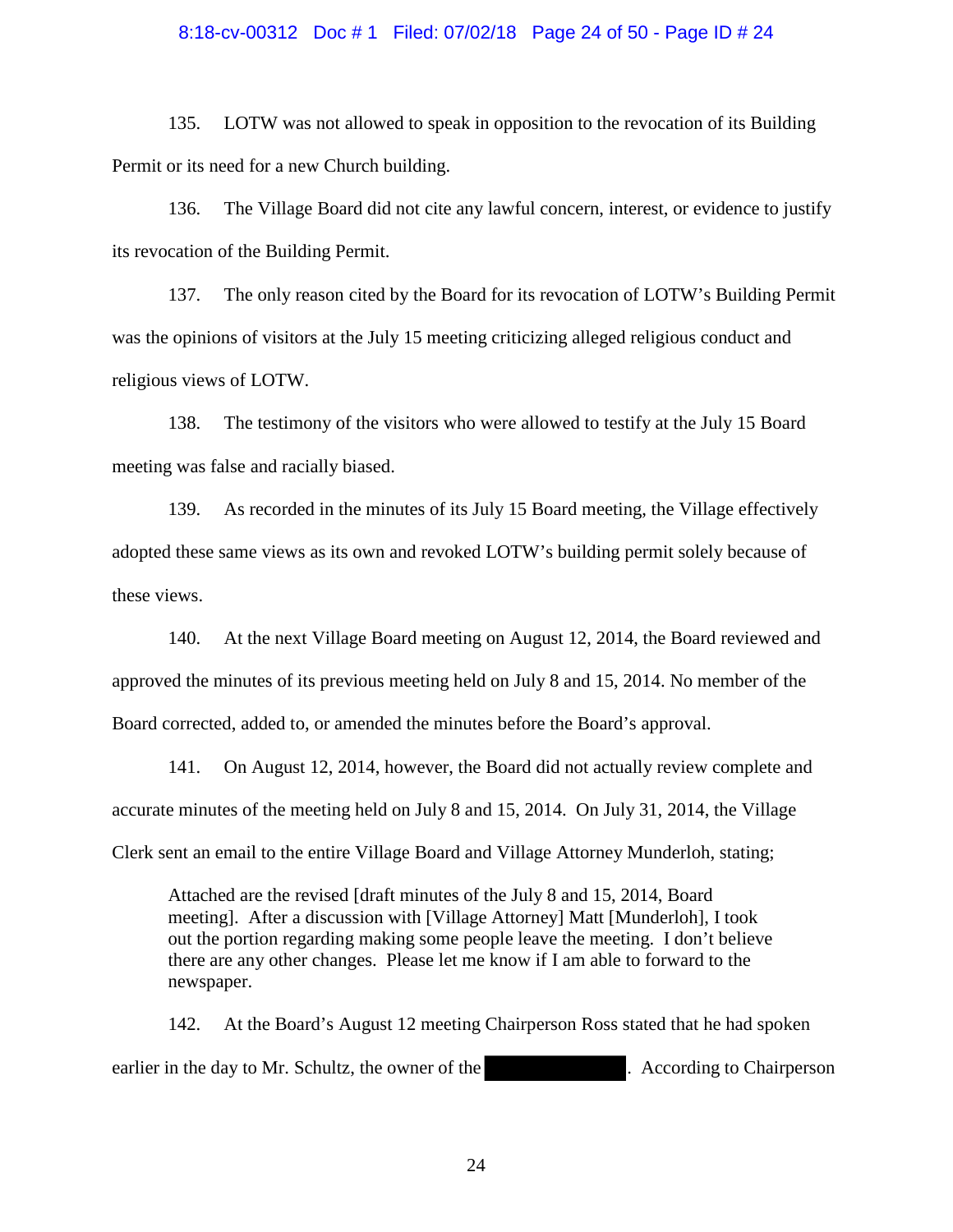# 8:18-cv-00312 Doc # 1 Filed: 07/02/18 Page 25 of 50 - Page ID # 25

Ross, Schultz had not seen proof of LOTW's insurance. As a result, the Board voted to deny LOTW's requested demolition permit.

143. Neither Chairperson Ross nor any other member of the Board asked LOTW regarding any discussions with Mr. Schultz or LOTW's proof of insurance either before or at the meeting.

144. At the August 12 Village Board meeting, the Board approved a building or renovation permit for Coalition for a Better Community—a non-profit organization—for a building at 318 Main Street, a property zoned C-1. The Board did not cite or raise any concern regarding commercial activity or the need for business uses in the C-1 district in relation to its consideration of this application

145. In August 2014, LOTW again applied for a demolition permit seeking to demolish the same structures sought to be demolished through LOTW's May 2014 request.

146. On September 16, 2014, the Board denied LOTW's requested demolition permit, as memorialized in meeting minutes:

Discussion was held regarding a demolition permit submitted by LOTW Gospel Ministries with Trustee Grant citing a partnership with the Omaha Tribe for economic development within the village and community member concerns regarding LOTW and adjacent property owner, Rod Schultz commenting on needing assurances regarding damage to his property as a result of the demolition, therefore, Trustee Grant made a motion, seconded by Porter to deny the demolition permit submitted by LOTW Gospel Ministries, All trustees in attendance voted aye. Motion carried,

147. On November 10, 2014, the Village Board approved a demolition permit for the Assembly of God Church, Village Chairperson Ross's former church.

148. On or about January 30, 2015, the Omaha Tribe of Nebraska purchased the Property.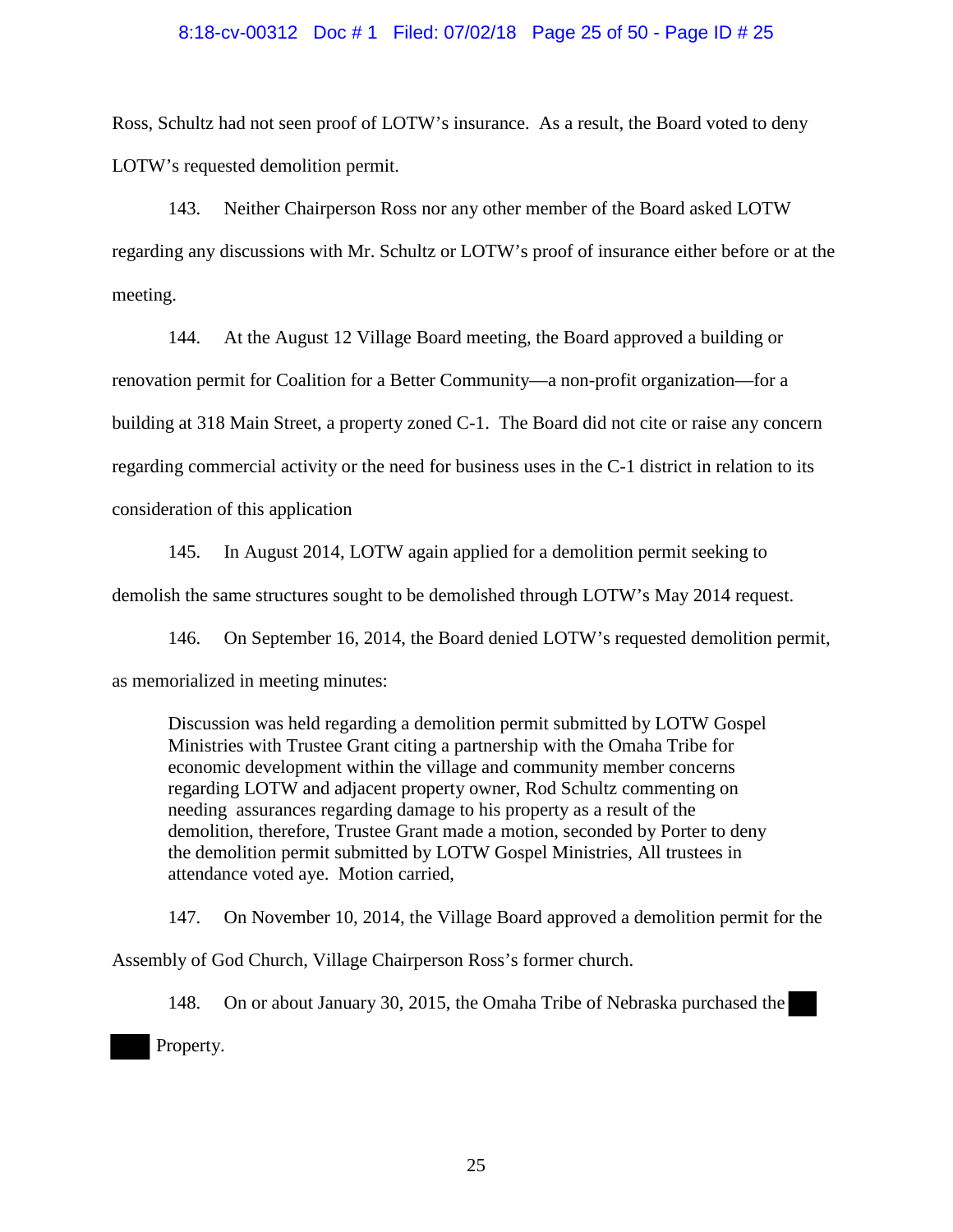# 8:18-cv-00312 Doc # 1 Filed: 07/02/18 Page 26 of 50 - Page ID # 26

149. On February 5, 2015, Village Chairperson Ross finally resigned from the Board, despite having moved out of Walthill in June 2014.

150. In February 2015, LOTW again applied for a demolition permit.

151. At its March 2, 2015, meeting, the Board tabled LOTW's permit application "so they can notify the Omaha Tribe, who recently acquired" the . At this meeting, the Village Building inspector had reported to the Board that the building that LOTW intended to demolish and the building on the are separate structures and do not share a common wall.

152. In March 2015, LOTW sent a letter to the Omaha Tribe attempting to address any concerns regarding LOTW's demolition plans. LOTW did not receive a response from the Tribe.

153. At its April 1, 2015, meeting, the Board first found that "[d]ue to lack of a motion and the willingness to meet with the Omaha Tribe, the demolition permit submitted by LOTW failed." Later in the meeting, then-Chairperson Mike Grant instructed the Village Clerk to place the requested demolition permit on the agenda for the Board's May meeting. Despite this instruction, the Village denied the requested demolition permit without further action of the Board.

154. LOTW took numerous good-faith actions attempting to meet and communicate with the Omaha Tribe in April, May, June, July, August, and September 2015. However, the Tribe did not meet or communicate with LOTW.

155. In June, July, and August 2015, the Village Board refused to act on LOTW's requested demolition permit without the specific approval or consent from the Omaha Tribe or its Tribal Council.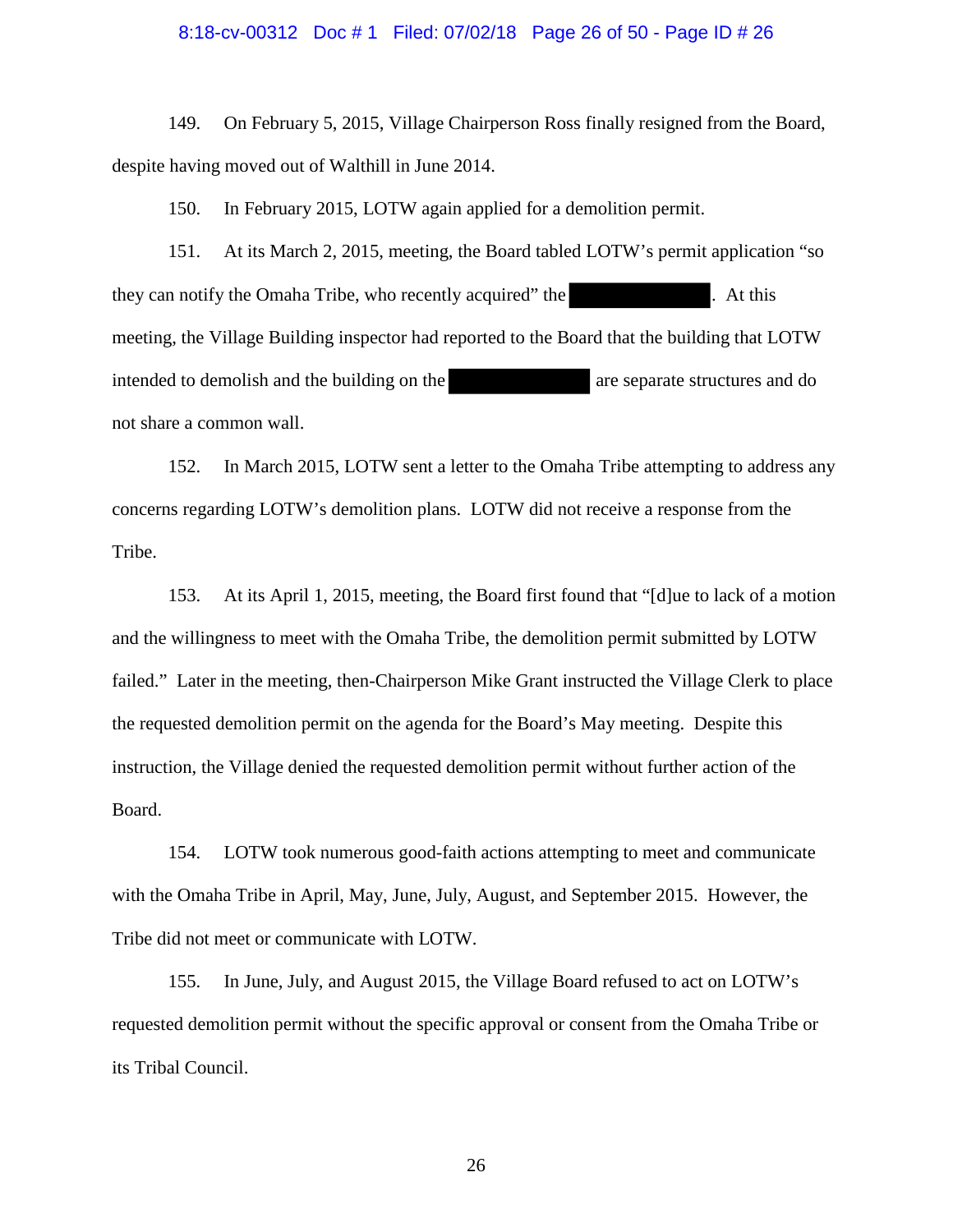#### 8:18-cv-00312 Doc # 1 Filed: 07/02/18 Page 27 of 50 - Page ID # 27

156. Upon information and belief, the Village has not required a building or demolition permit for projects in the Village.

### **THE VILLAGE'S UNEQUAL TREATMENT OF SECULAR ASSEMBLY USES AND REFUSAL TO GRANT LOTW'S REQUEST FOR A SPECIAL USE PERMIT**

157. In 2013, the Village began working on a plan to relocate and expand the Walthill public library to Walthill's former fire station.

158. In 2016, the Village finalized plans for the library relocation and expansion project. The plans included relocating the library to the Village's former fire station and significantly expanding the library's meeting space.

159. A photograph of the former fire hall to which the library relocated is shown before the library was moved there on the first page of Exhibit F which is attached hereto.

160. The Village's library expansion and renovation project was completed in or around March or April 2017. The new library is much larger than the Village's former one-room library.

161. The library is located at 323 Main Street in Walthill, a property located in the C-1 commercial district.

162. The C-1 district allows "Public and quasi-public uses of an educational, recreational or religious type including nursery schools, churches, parsonages, and other religious institutions" and "Public uses of an administrative, public service or cultural type including city, county, state or federal administrative centers and courts, libraries, police and fire stations and other public buildings, structures and facilities" only with a special use permit.

163. The Village has never approved or issued a special use permit for its library.

164. According to the Zoning Ordinance, "[n]o building, structure, or land shall hereafter be used or occupied, and no building or structure or part thereof shall hereafter be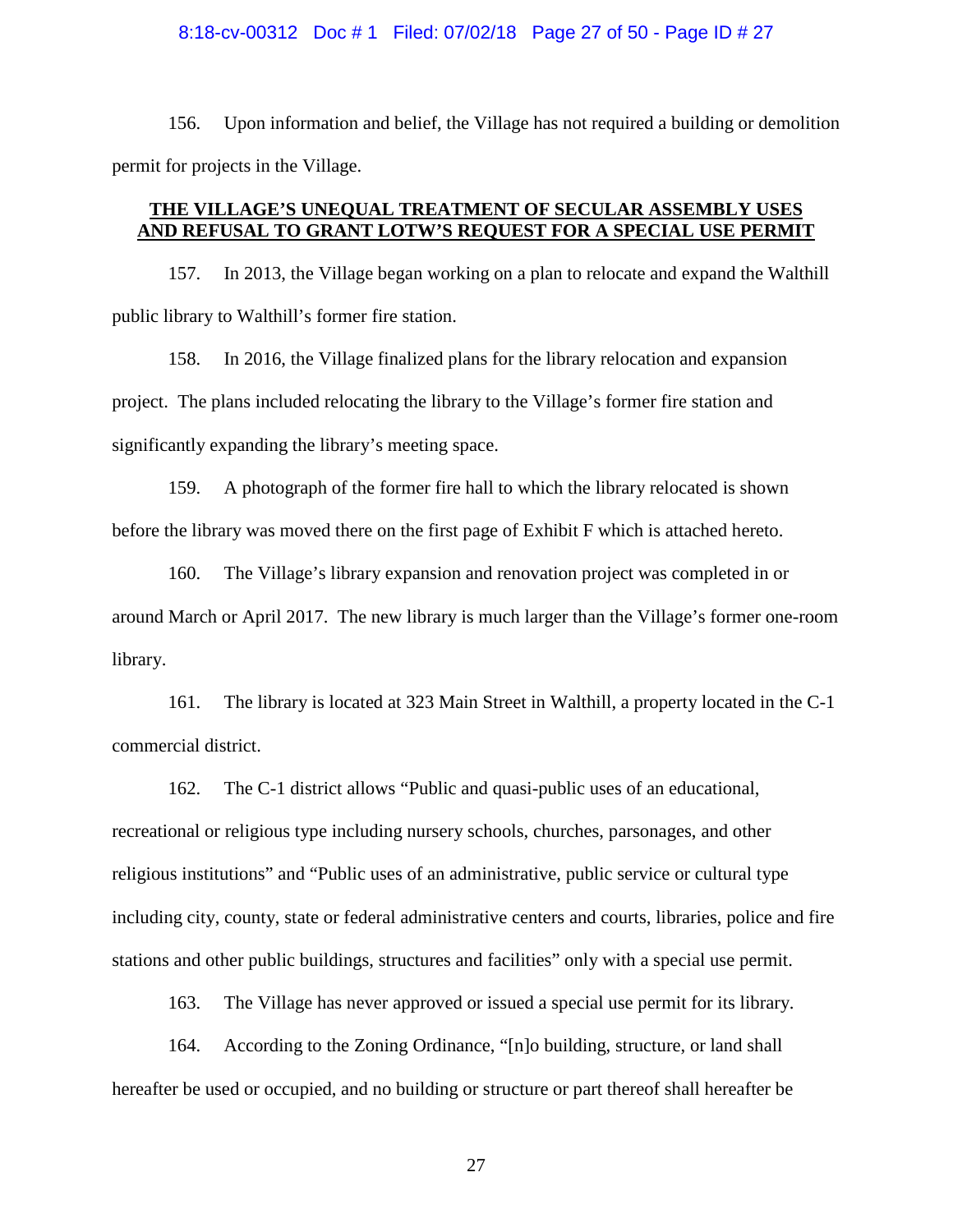# 8:18-cv-00312 Doc # 1 Filed: 07/02/18 Page 28 of 50 - Page ID # 28

erected, constructed, reconstructed, moved or structurally altered except in conformity with all of the zoning regulations" specified in the Zoning Ordinance for the district in which it is located. Zoning Ordinance § 202

165. The C-1 zoning district's design standards, set forth in Zoning Ordinance Section 504.08, apply to "all structures" in the district. Among other requirements, the design standards prohibit building facades of "Metal, aluminum or vinyl siding or preformed panels—[which] should only be utilized as accents or within small areas of a facade."

166. Despite the relocation, expansion, alteration, and construction of the new library, the Village did not require it to comply with the "design standards" of the Zoning District.

167. As late as April 2017, the Village was uncertain whether LOTW would be required to request a Special Use Permit to use the Church's Main Street Properties for religious worship.

168. In 2017 there was a meeting or meetings regarding a "community center partnership" that included a member of the Village Planning Commission, a representative of the Walthill Senior Center, a representative of the Masonic Lodge in Walthill, and the Village's development person. LOTW was not invited to this meeting or meetings.

169. Notes from a community center partnership meeting indicated that participants discussed, among other topics:

A. Possible location of a community center;

B. Whether LOTW would accept or build on a new location rather than the Main Street Properties; and

C. Potentially classifying the Senior Center as a business by selling food.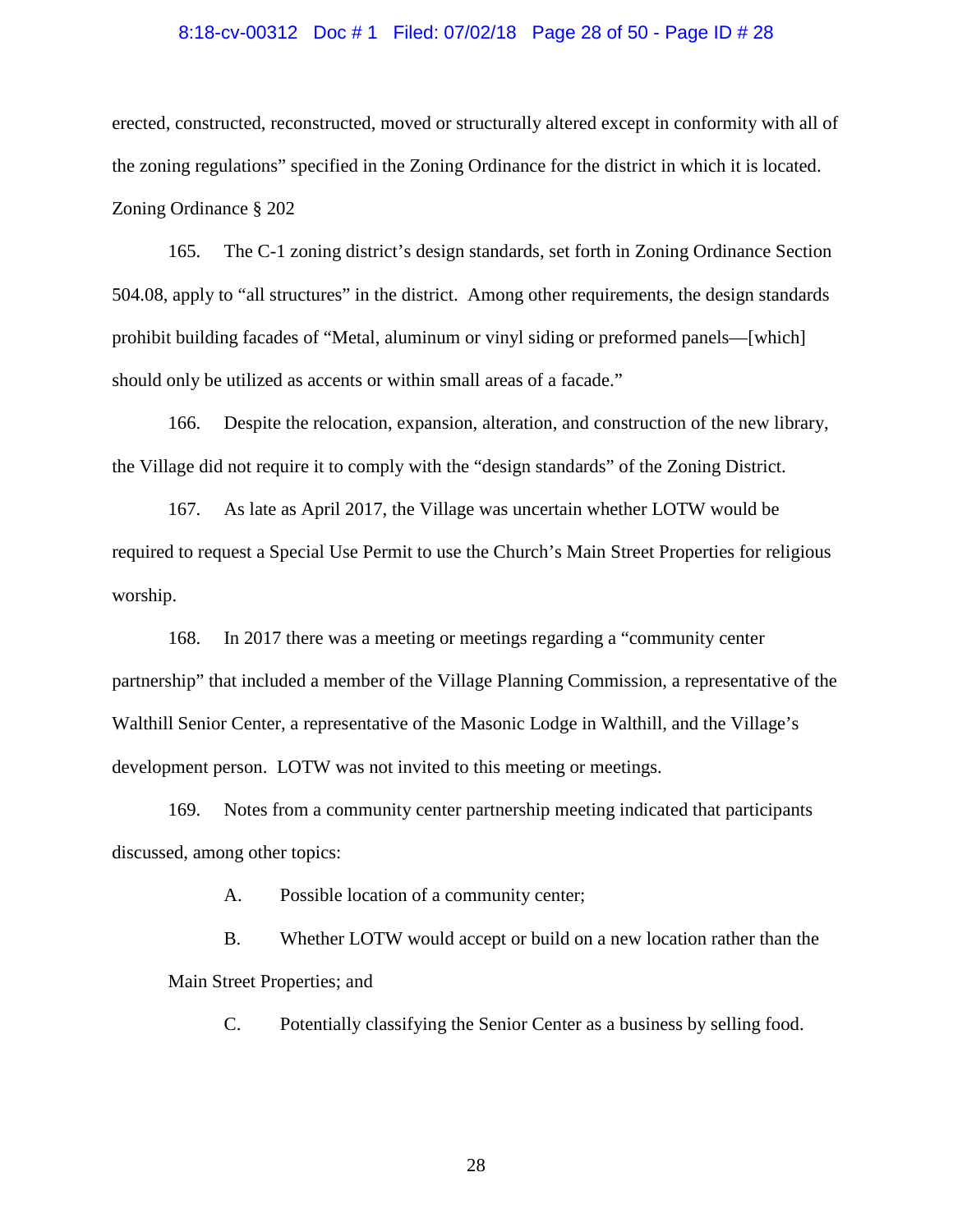# 8:18-cv-00312 Doc # 1 Filed: 07/02/18 Page 29 of 50 - Page ID # 29

170. In June 2017, for the first time the Village informed LOTW that it was required to request a Special Use Permit to use the Church's Main Street Properties for religious worship.

171. On or about June 7, 2017, LOTW submitted an application for a Special Use Permit to the Village, requesting that the Church be permitted to use the Main Street Properties as a "church" for an indefinite period of time.

172. On July 10, 2017, the Village's Planning Commission held a public hearing regarding LOTW's application for a Special Use Permit.

173. At this meeting, a representative of the Native American Church expressed opinions regarding LOTW's alleged religious views.

174. No speaker at the July 10, 2017, Village Planning Commission meeting raised any concern regarding LOTW that the Village could lawfully consider.

175. The Minutes of the July 20, 10 meeting state that

The opportunity to speak on reasons for both pro and con was given and several village residents and community members took the floor.

Motion to hold an executive session, MSC. At 8:00 pm, Chairman Roger Tremayne called an executive session and the public was asked to leave the room. Commission members present discussed the issues presented as they pertain to the zoning regulations in place. A motion to come out of executive session at 8:35 pm, MSC.

Recommendation: The commission recommends to the Village Board that the special use permit be denied. The special use permit requested runs counter to the long-range comprehensive plans and the intended purposes of the Walthill zoning regulations in the uses of C-1 properties. The decision to deny the request was read to the public.

176. On July 10, 2017, LOTW had not brought or threatened litigation, nor had any

other party on behalf of LOTW.

177. On July 10, 2017, a closed session of the Village Planning Commission was not clearly necessary for the protection of the public interest or for the prevention of needless injury to the reputation of any individual.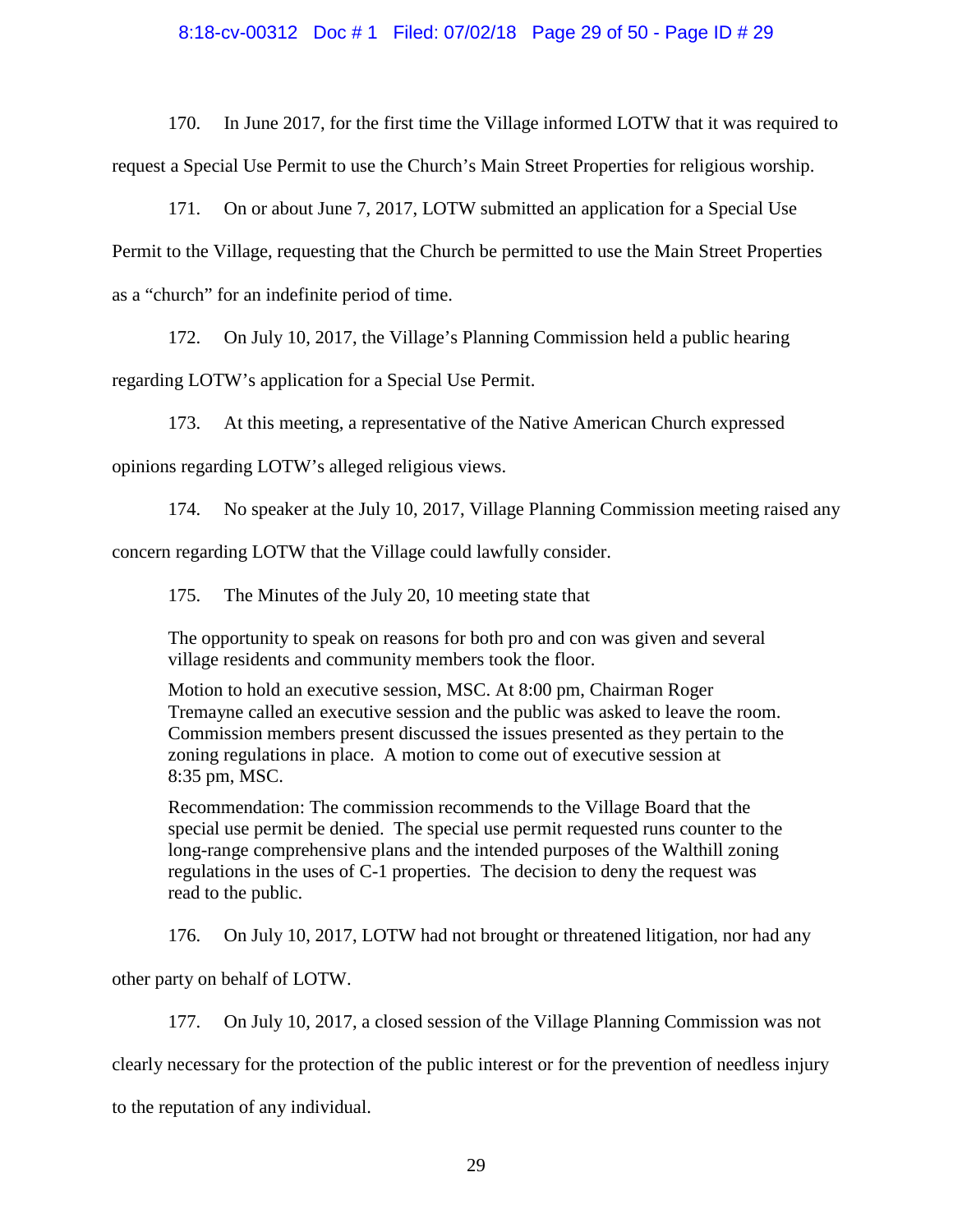# 8:18-cv-00312 Doc # 1 Filed: 07/02/18 Page 30 of 50 - Page ID # 30

178. On July 10, 2017, the Village Planning Commission did not require a closed executive session of the Village Board for a strategy session with respect to collective bargaining, real estate purchases, pending litigation, or litigation.

179. On September 13, 2017, the Village Board held a public hearing to consider whether to approve the Special Use Permit requested by LOTW. No member of the Board made any comment regarding LOTW's proposed use during the public hearing other than to summarize the Planning Commission's July 10, 2017, recommendation. The Planning Commission recommendation did not cite or reference any evidence, study, or finding on which its recommendation was based.

180. LOTW Pastor Malcomson was the only person who spoke during the public hearing regarding LOTW's permit.

181. Among other comments, Pastor Malcomson informed the Board that:

It is our sincere belief that God has directed us to have a church building within the Village of Walthill, to use for Worship, to share God's truth with the Village, and to Minister to the Village. . . In order to live out our beliefs we need to build a place of worship and ministry on these lots. . . We have outgrown our current building and have no room to continue our worship and ministry there.

182. Pastor Malcomson did not threaten litigation in his comments. LOTW had not threatened or brought a lawsuit against the Village on or before September 13, 2017.

183. Immediately after Pastor Malcomson finished his comments and before the Board took any action on LOTW's SUP Application, the Village Board closed the meeting and went into a closed executive session. The Board did not state any reason or purpose for closing the meeting and closed the meeting in the middle of the public hearing regarding LOTW's application for a Special Use Permit.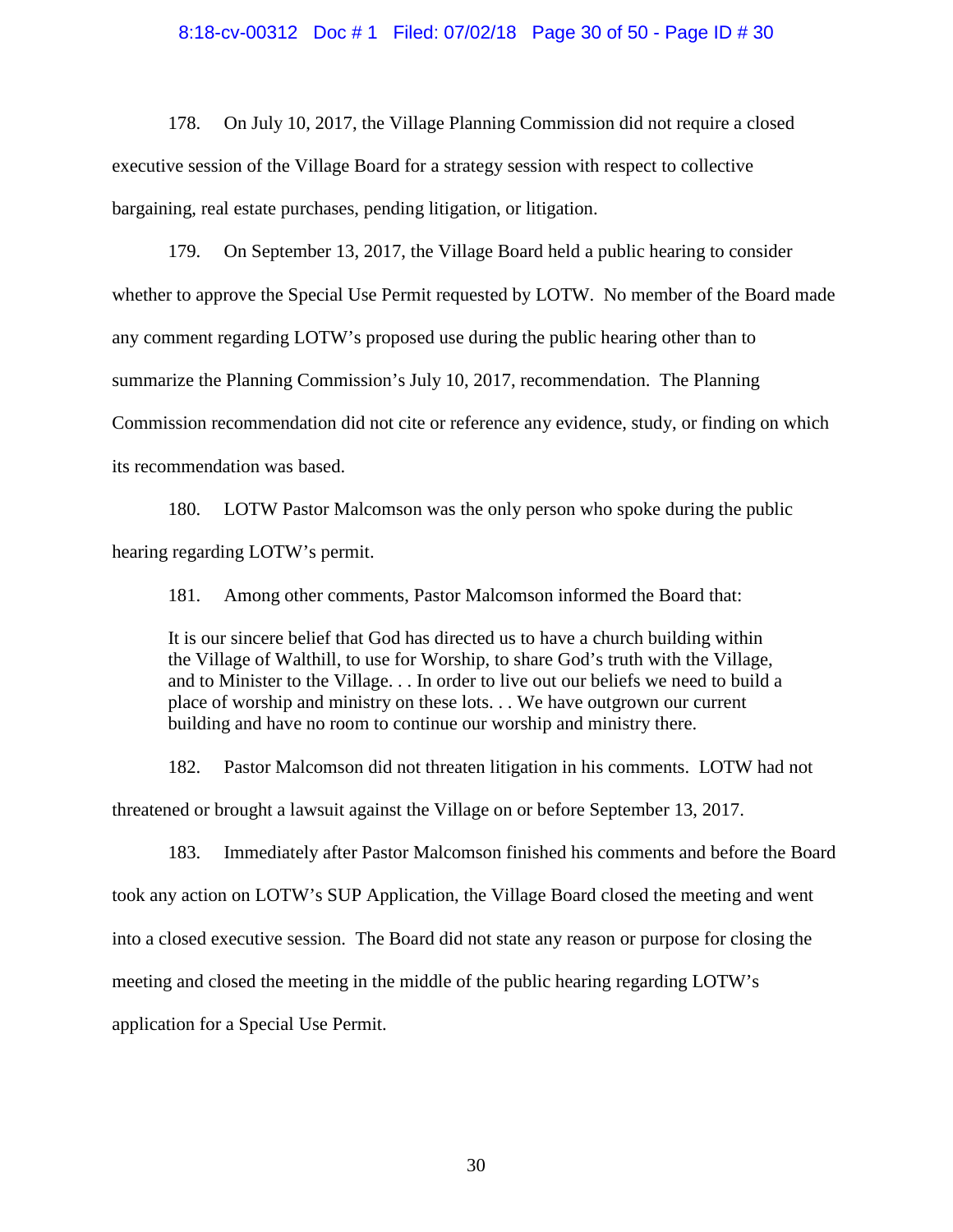# 8:18-cv-00312 Doc # 1 Filed: 07/02/18 Page 31 of 50 - Page ID # 31

184. Immediately after the Board re-opened the meeting, Chairperson Grant stated that the Board would take action on LOTW's application for a Special Use Permit. After Chairperson Grant requested that a Trustee make a motion regarding LOTW's SUP Application, Trustee Aaron Brown made a motion for the Board to approve LOTW's requested SUP. No member of the Board seconded the motion and the Board considered the SUP to be denied.

185. No member of the Village Board stated or cited a reason, fact, purpose, finding, evidence, study, potential problem, problem, or any other statement as to the reason for the Board's denial of LOTW's SUP. The Board did not issue any written document or findings for its non-action.

186. The minutes of the Board's September 13, 2017, meeting state the following summarizing the public hearing on LOTW's application for a Special Use Permit:

Pastor Paul Malcomson of LOTW gave a statement regarding the Special Use Permit.

Chair Grant closed the Special Use Permit Hearing at 5:42 p.m. Trustee Brown made a motion, seconded by Valentino to go into executive session at 5:42p.m. to discuss litigation strategy. Upon roll call vote, the following voted aye: Grant, Valentino and Brown. Nay: None. Absent: Porter and Stabler. Motion carried.

Trustee Brown made a motion, seconded by Valentino to reconvene the regular board meeting at 7:15 p.m. Upon roll call vote, the following voted aye: Grant, Valentino and Brown, Nay: None. Absent: Porter and Stabler. Motion carried.

A motion was made by Brown to approve the Special Use Permit application for LOTW Gospel Ministries. Due to the lack of a second, the motion failed, therefore denied.

187. At the September 13, 2017, meeting no member of the Board stated that the

purpose of the Board's executive session held in the middle of the public hearing regarding

LOTW's application for a Special Use Permit was "to discuss litigation strategy." There was no

statement regarding the purpose or reason for the Board's executive session in the motion to

close the meeting of the Board on September 13, 2017.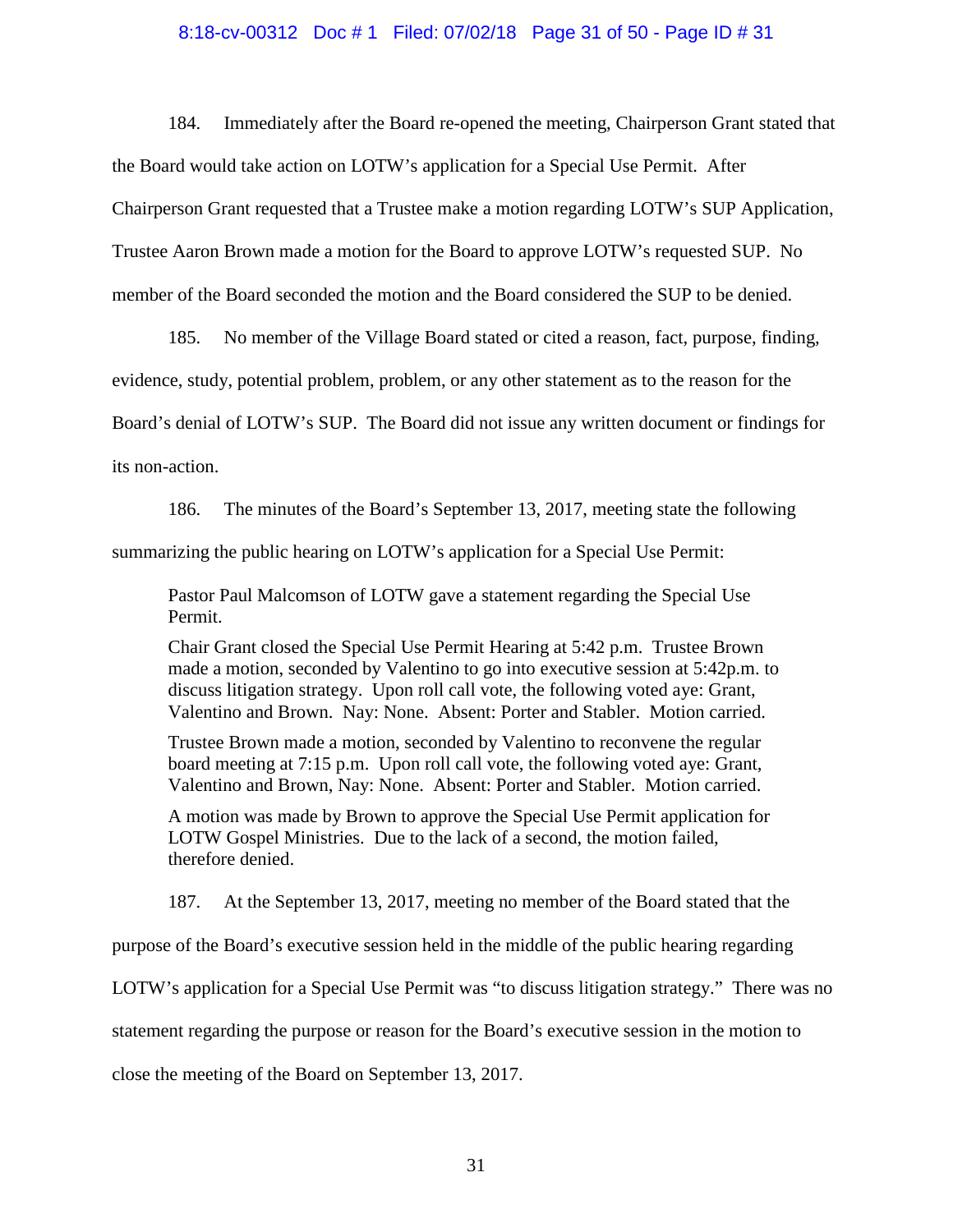# 8:18-cv-00312 Doc # 1 Filed: 07/02/18 Page 32 of 50 - Page ID # 32

188. On September 13, 2017, LOTW had not brought or threatened litigation against the Village, nor had any other party on behalf of LOTW.

189. On September 13, 2017, a closed session of the Village Board was not clearly necessary for the protection of the public interest or for the prevention of needless injury to the reputation of any individual.

190. On September 13, 2017, the Village Board did not require a closed executive session of the Village Board for a strategy session with respect to collective bargaining, real estate purchases, pending litigation, or litigation.

191. LOTW's claims set forth below challenge Walthill's land use regulations, including its Zoning Ordinance, both facially and as applied to LOTW and the Church's numerous attempts to improve and use the Main Street Properties, as well as Walthill's actions directly and indirectly in response to LOTW's building permit, numerous applications for demolition permits, and application for a Special Use Permit.

192. All acts set forth herein of Walthill, its officers, agents, servants, employees, or persons acting at its behest or direction, were done and are continuing to be done under the color and pretense of state law and pursuant to Walthill's policies, practices and/or customs. Said acts include, without limitation, the enactment, implementation and enforcement of the Zoning Ordinance and the denial or revocation of multiple permits sought by LOTW.

193. The Village's actions have caused, and will continue to cause, LOTW to suffer undue and actual hardship and irreparable injury.

194. LOTW has no adequate remedy at law to correct the continuing deprivations of its rights.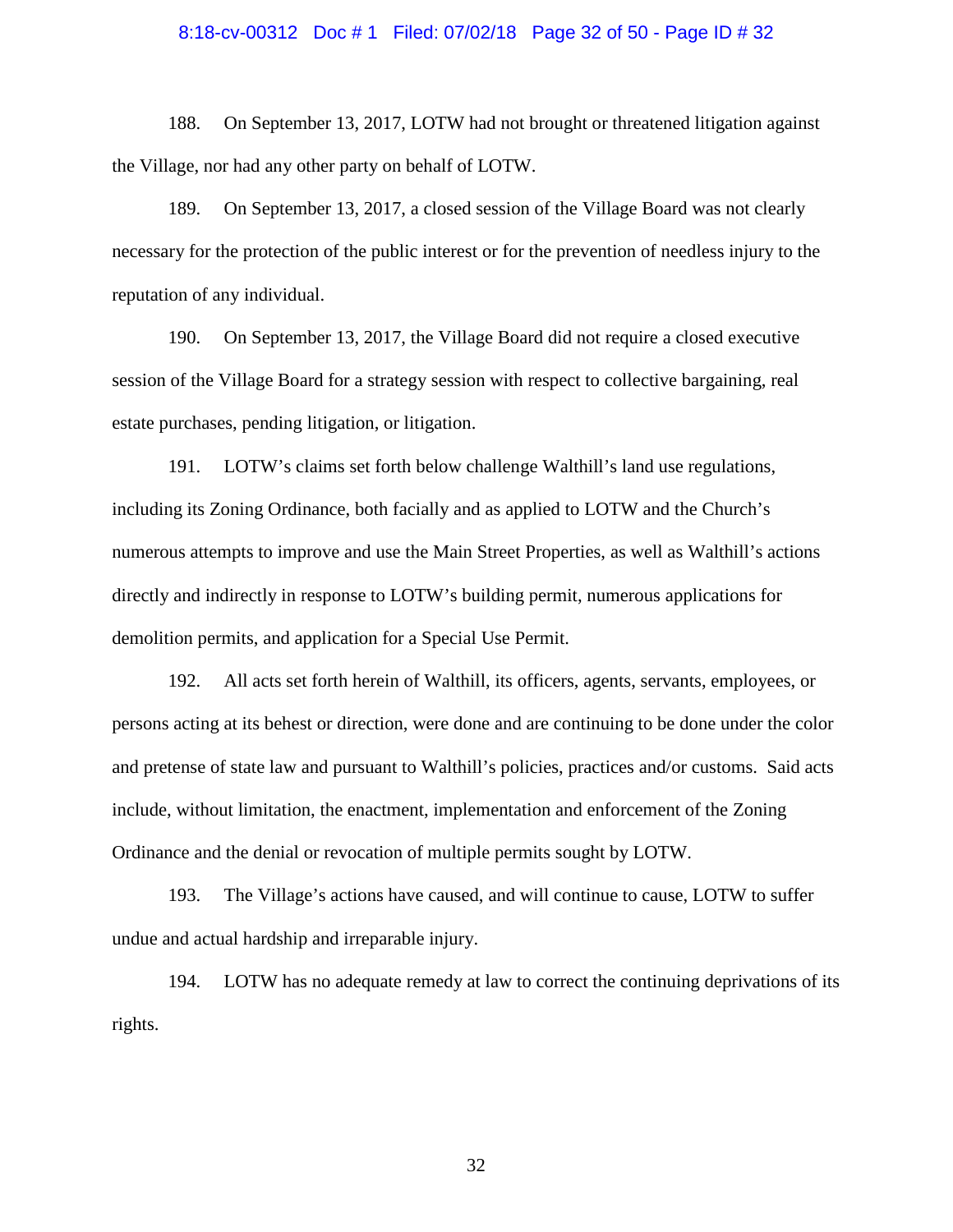#### 8:18-cv-00312 Doc # 1 Filed: 07/02/18 Page 33 of 50 - Page ID # 33

195. As a direct and proximate result of the Village's continuing violations of LOTW's rights, LOTW has in the past and will continue to suffer in the future direct and consequential damages, including but not limited to, the loss of the ability to exercise its constitutional and other rights.

196. The Village's failure to adopt clear and concise written policies which protect the rights of LOTW caused the unlawful and discriminatory treatment by the Village.

197. The Village's failure to properly train, direct, control and supervise the actions and conduct of its officers, agents, servants, employees, or persons acting at its behest or direction, which failure amounted to deliberate indifference, resulted in the violation of LOTW's constitutional and other rights.

198. The Village's deliberate indifference to act to stop or remedy the unlawful actions amounted to endorsement, adoption and ratification of unlawful actions by any individual member of the Village Board, Village employee, or Village agent.

199. The Village failed to repudiate or discipline, and failed to immediately act to remedy, the unlawful and discriminatory actions and unlawful conduct set out herein.

#### **CLAIMS FOR RELIEF**

### **COUNT I VIOLATION OF THE RIGHTS TO FREEDOM OF SPEECH AND ASSEMBLY AS GUARANTEED BY THE FIRST AMENDMENT TO THE UNITED STATES CONSTITUTION**

200. LOTW realleges all of the foregoing paragraphs, herein.

201. The Zoning Ordinance's regulation of religious assemblies is not a lawful time,

place, or manner regulation, as it is not narrowly tailored to serve a significant government

interest, and does not leave open ample alternative channels for communication.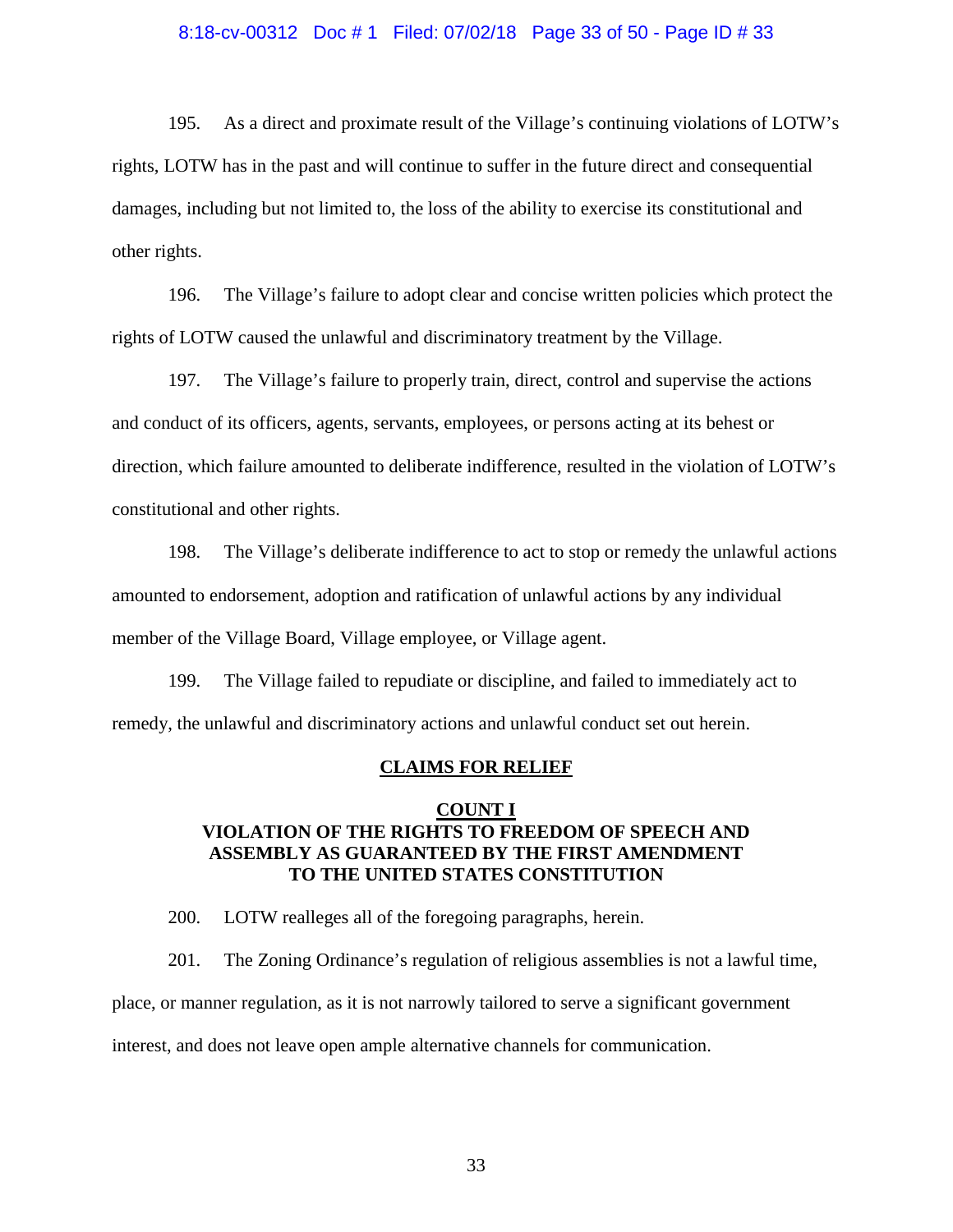# 8:18-cv-00312 Doc # 1 Filed: 07/02/18 Page 34 of 50 - Page ID # 34

202. The Zoning Ordinance requires all religious assemblies, including LOTW to obtain special dispensation from Village officials to use land for assembling for religious purposes, affords Village officials unfettered discretion to decide whether to allow religious speech, and does not contain in that process the procedural safeguards necessary for a speechrelated permit scheme, and constitutes a prior restraint on LOTW's speech in violation of the First Amendment to the United States Constitution.

203. Walthill's discriminatory treatment of religious land uses constitutes contentbased and viewpoint-based restriction of speech and of assembly.

204. Walthill favors commercial speech and assembly over noncommercial speech and assembly.

205. The Village treats and has treated religious and nonreligious assemblies and uses differently.

206. Walthill's content and viewpoint-based restrictions are not supported by a rational, let alone compelling government interest and are not narrowly tailored or the least restrictive means to accomplish a compelling or permissible governmental interest.

207. The Village has engaged in viewpoint discrimination against LOTW by favoring other groups, religious opinions, and religious groups over the Church.

208. The Village unlawfully discriminated against LOTW by dismissing its members from a public meeting on the basis of these individuals' association with the Church.

209. LOTW through its attorney's June 25, 2014, letter and numerous statements by Pastor Malcomson and other Church members to the Village Board, engaged in conduct protected by the First Amendment.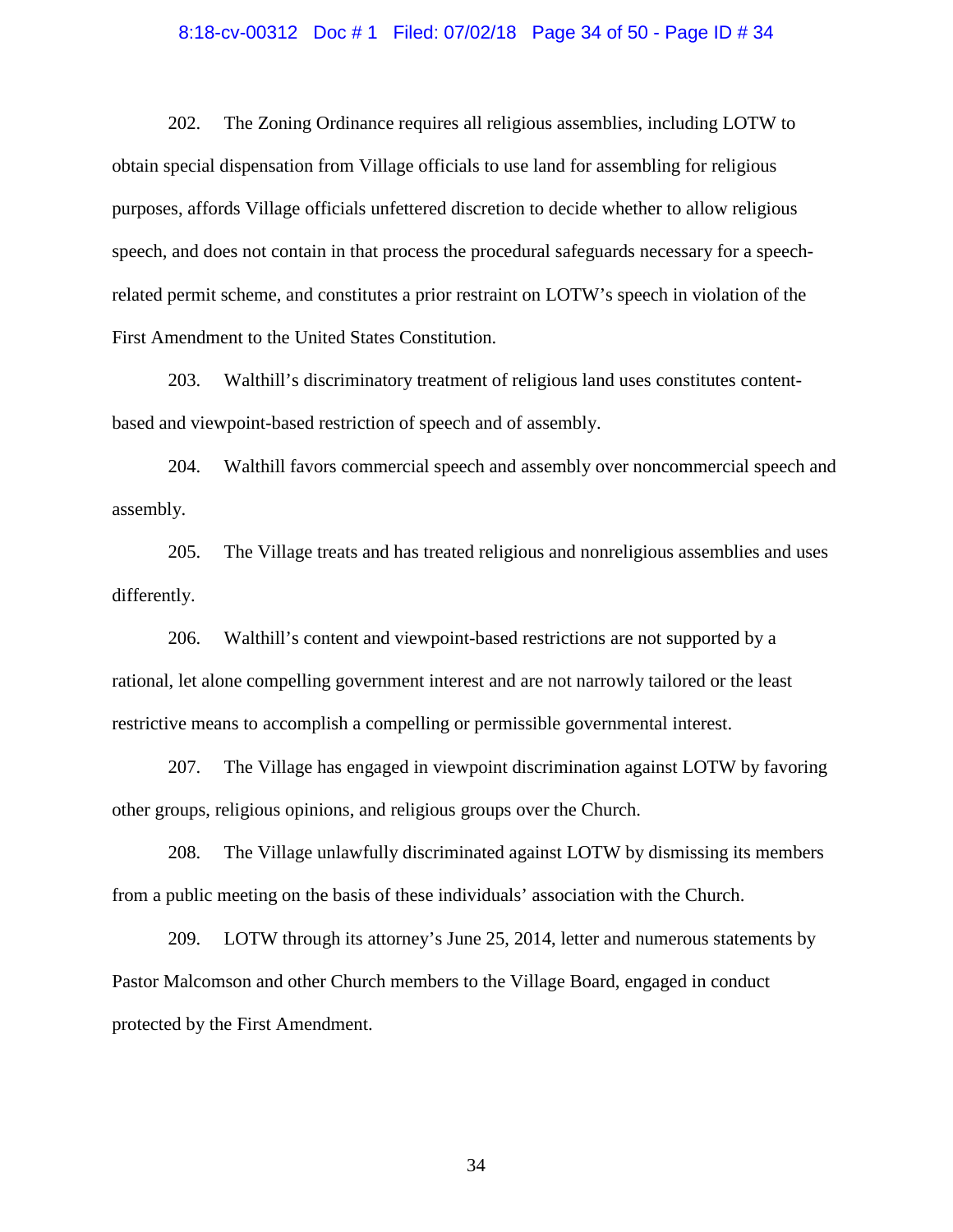#### 8:18-cv-00312 Doc # 1 Filed: 07/02/18 Page 35 of 50 - Page ID # 35

210. Walthill by and through the Village Board, Chairperson Ross, Trustee/ Chairperson Grant, and Village Attorney Munderloh, unlawfully retaliated against LOTW and its members and agents.

211. The Village's actions against LOTW were and are due to the Village's or its officials, employees, or agents, disagreement with and disapproval of LOTW's sincerely held religious viewpoint and its beliefs.

212. The Village's actions and its policies, practices and/or customs , on their face and as applied to LOTW, violate and violated the Free Speech and Freedom of Assembly Clauses of the First Amendment to the Constitution of the United States.

213. The Village's actions, as well as its policies, practices and/or customs, on their face and as applied to LOTW, unlawfully impose and imposed overbroad restrictions on LOTW's speech, constitute and constituted an unlawful prior restraint on LOTW's speech that grants unbridled discretion to government officials, and unconstitutionally condition and conditioned a government benefit on the relinquishment of a First Amendment right.

214. The Villages actions, as well as its policies, practices and/or customs, on their face and as applied to LOTW, unlawfully chill, deter and restrict, and chilled, deterred and restricted, LOTW's protected speech right.

215. As a direct result of Walthill's violation of LOTW's First Amendment rights to the freedom of speech and assembly, as alleged above, LOTW is suffering irreparable harm for which there is no adequate remedy at law. LOTW is therefore entitled to injunctive relief.

216. As a direct result of Walthill's violation of LOTW's First Amendment rights to the freedom of speech and assembly, as alleged above, LOTW has suffered harm and is entitled to recover compensatory and nominal damages, as well as attorneys' fees.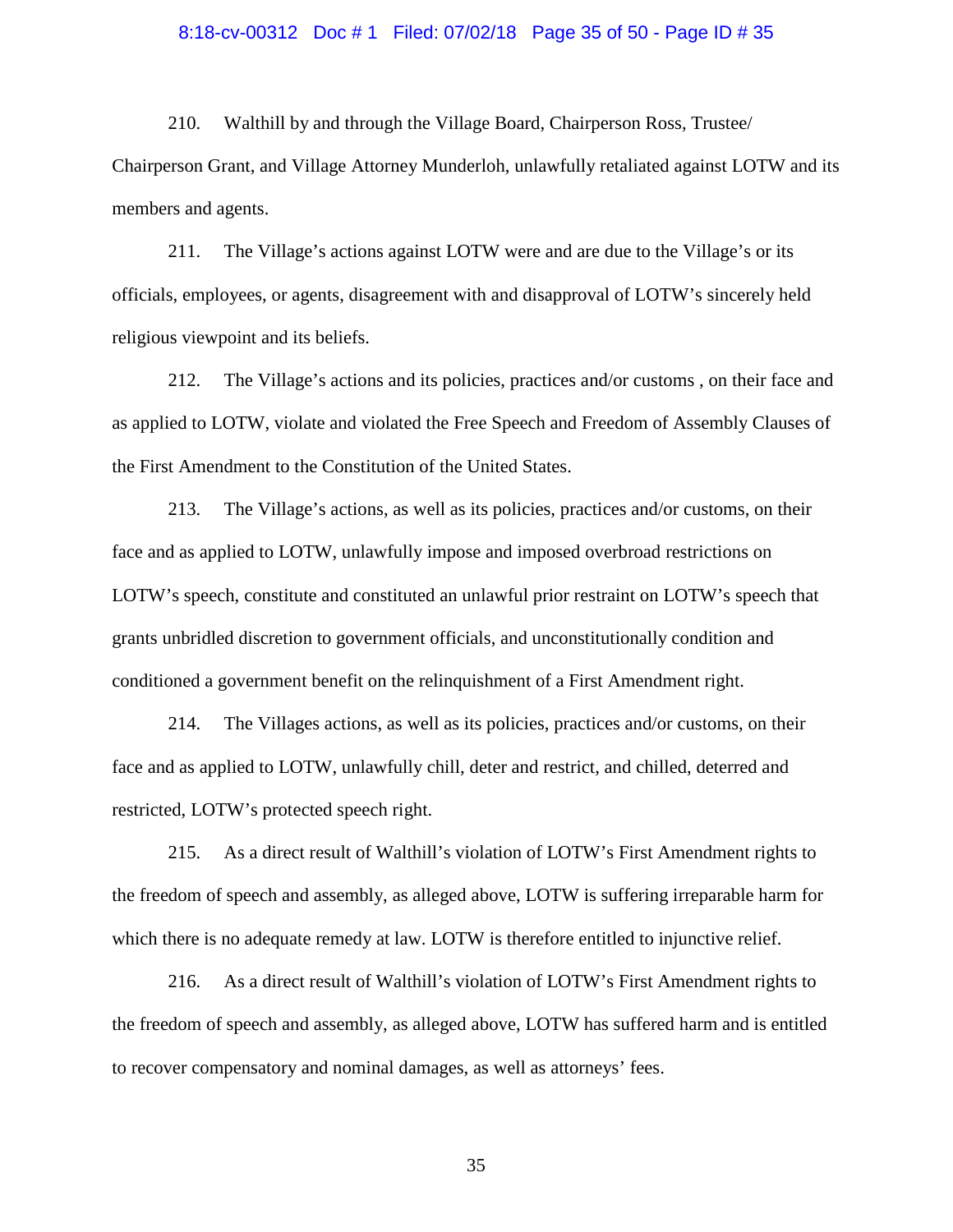### **COUNT II VIOLATION OF THE FREE EXERCISE AND ESTABLISHMENT CLAUSES OF THE FIRST AMENDMENT TO THE UNITED STATES CONSTITUTION**

217. LOTW realleges all of the foregoing paragraphs, herein.

218. The Village's actions violate and violated the Free Exercise and Establishment Clauses of the First Amendment to the Constitution of the United States.

219. The terms and operation of the Zoning Ordinance substantially burden the exercise of religion, and are not neutral or of general application.

220. Walthill unlawfully enacted its building permit ordinance, enacted its Zoning Ordinance, and/or took other official actions for the purpose of discriminating against LOTW on the basis of religion.

221. Knowing that LOTW believed and believes that it is called by God to worship on the Main Street Properties, the Village acting by and through the Village Board engaged in a series of discriminatory actions intended to keep LOTW from worshiping on such properties and without any lawful purpose.

222. Walthill's actions were motivated by its personal and religious animus toward LOTW and/or the religious animus of speakers in public fora.

223. The Village's statements regarding, and actions toward, the Church violated the required neutrality toward religion mandated by the First Amendment. Instead, The Village's statements and actions showed a clear and impermissible hostility toward the sincere religious beliefs and practices motivating the Church.

224. The Village's discriminatory, disparate, and less favorable treatment of the Church in comparison with other religious groups and individuals and with non-religious groups and individuals showed official disapproval of the Church's religious beliefs and practices,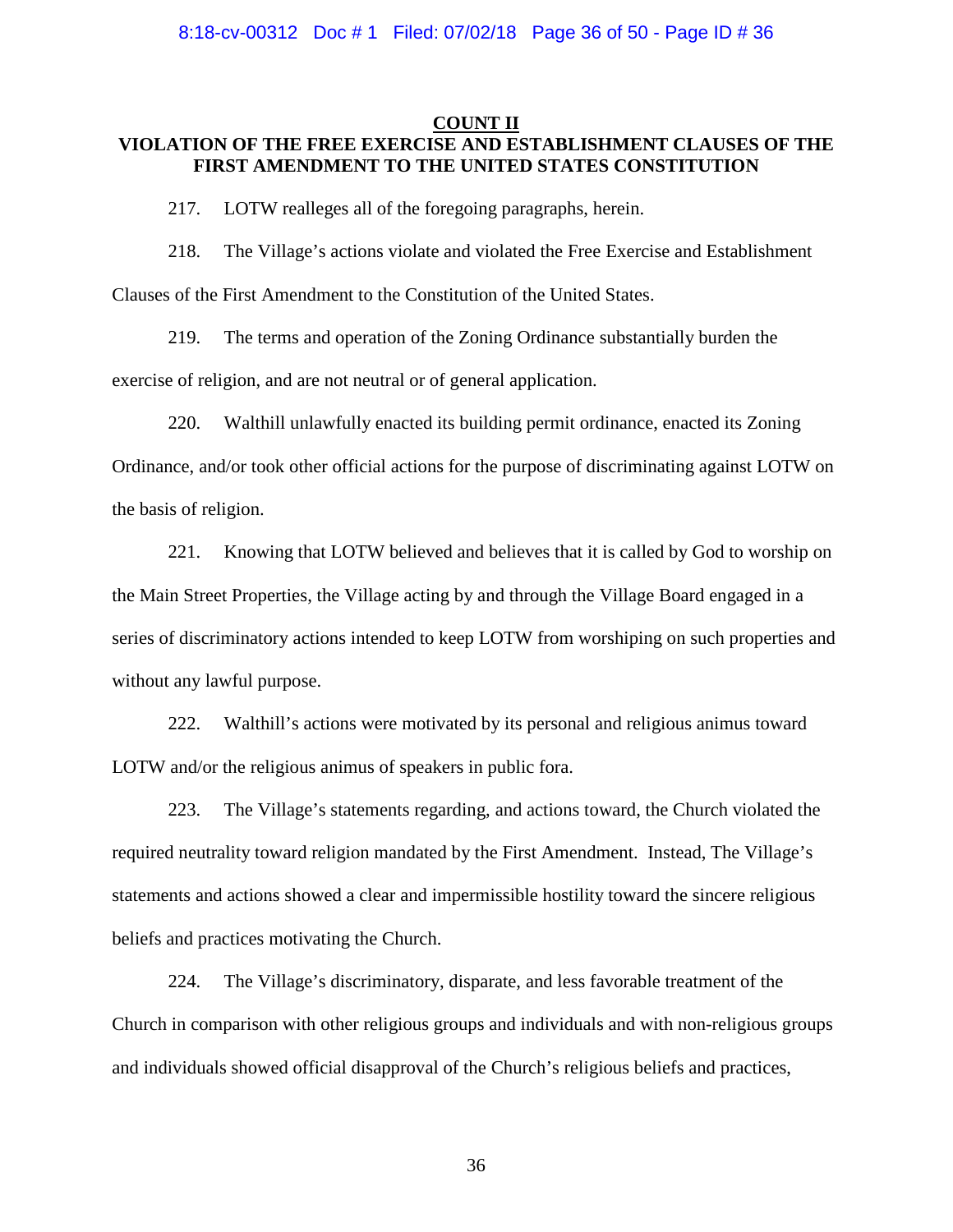# 8:18-cv-00312 Doc # 1 Filed: 07/02/18 Page 37 of 50 - Page ID # 37

violated the requirement of religious neutrality and showed clear and impermissible hostility toward the Church's religion.

225. The Village's inappropriate, dismissive and disparaging comments toward the Church's religious beliefs and practices violated the requirement of religious neutrality and showed clear and impermissible hostility toward the Church's religion.

226. The Village's failure to object to or disavow Village officials' inappropriate, dismissive and disparaging comments toward the Church's religious beliefs and practices violated the requirement of religious neutrality and showed clear and impermissible hostility toward the Church's religion.

227. The Village's statements and actions were intolerant toward and disrespectful of the Church's religious beliefs and exercise in violation of the requirement of religious neutrality, showing clear and impermissible hostility toward the Church's religion.

228. The Village's statements and actions passed judgment upon or presupposed the illegitimacy of the Church's religious beliefs and practices in violation of the requirement of religious neutrality, showing clear and impermissible hostility toward the Church's religion.

229. Walthill's regulations of religious exercise and religious assembly suppress religious worship and assembly.

230. Walthill's actions and regulations of religious exercise and assembly in general and related to LOTW's Application in particular are and were unconstitutionally under-inclusive.

231. The Village's conduct, as well as its policies, practices and/or customs, on their face and as applied to LOTW, is and was based on disagreement with and disapproval of LOTW's religion; penalized and discriminated, and penalize and discriminate, against LOTW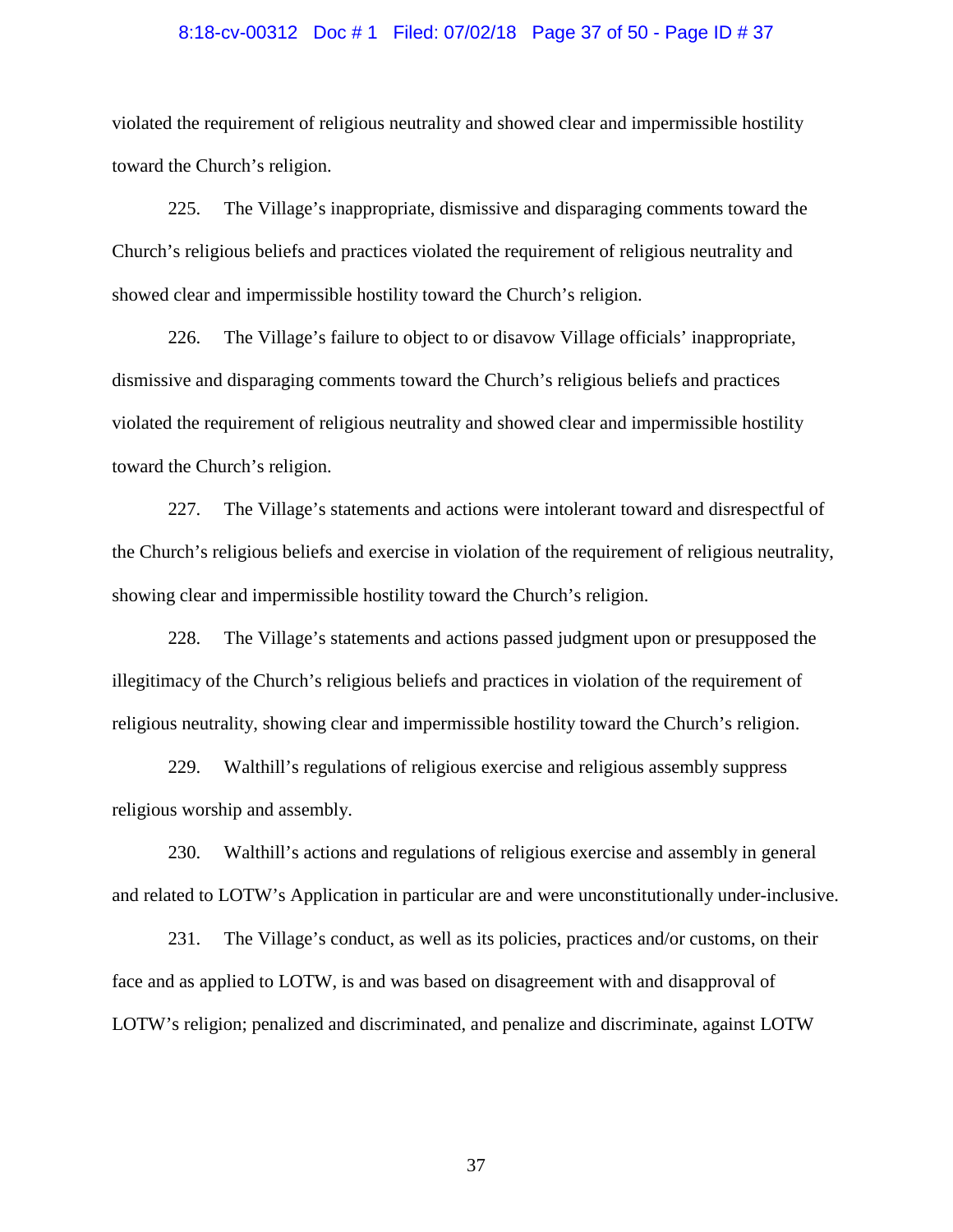# 8:18-cv-00312 Doc # 1 Filed: 07/02/18 Page 38 of 50 - Page ID # 38

for its religious beliefs and exercise; and imposed and impose disabilities upon LOTW because of its religion.

232. The Village's actions, as well as its policies, practices and/or customs, on their face and as applied to LOTW, substantially burden and burdened LOTW's sincerely held religious beliefs.

233. The Village's actions, as well as its policies, practices and/or customs, on their face and as applied to LOTW, are not and were not neutral or generally applicable.

234. The Village's actions, as well as its policies, practices and/or customs, on their face and as applied to LOTW, are not and were not neutral toward religion, and target and targeted LOTW's religion and religious exercise for distinctive treatment.

235. Walthill's regulations of religious exercise and religious assembly serve and served no rational, let alone compelling, interest, and are and were not narrowly tailored, the least restrictive, or rational means to serve a compelling or permissible government interest.

236. The Village's actions, as well as its policies, practices and/or customs, on their face and as applied to LOTW, implicate and implicated not only LOTW's free exercise rights alone, but also LOTW's free exercise rights in conjunction with other constitutional protections, to include without limitation freedom of speech and equal protection.

237. The Village's actions had and have no secular purpose or primary secular purpose, are and were carried out with an unlawful hostile purpose, and had and have the effect and primary effect of inhibiting religion.

238. A reasonable observer of the Village's actions would perceive a message of governmental hostility toward religion, and governmental hostility toward LOTW's religion.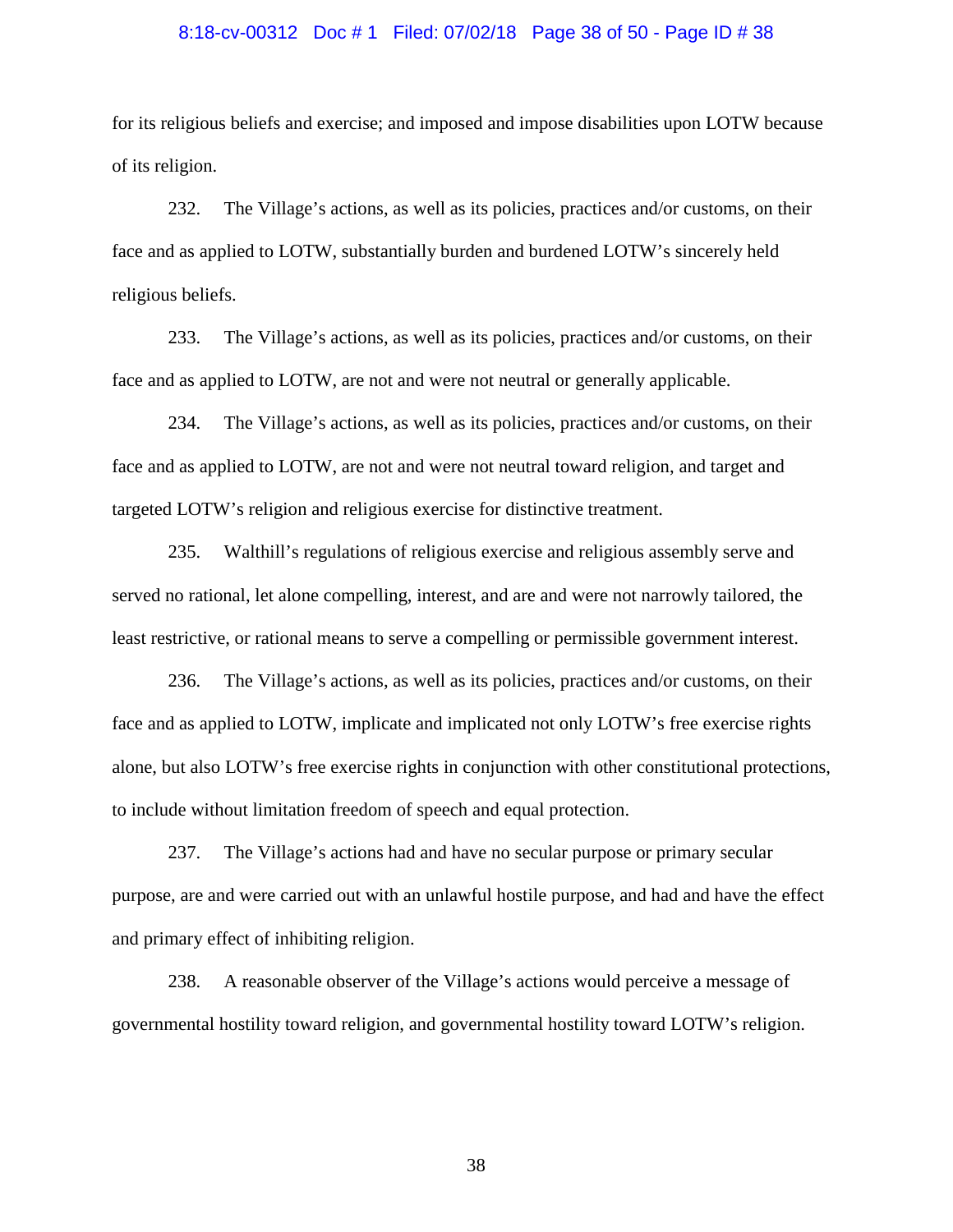# 8:18-cv-00312 Doc # 1 Filed: 07/02/18 Page 39 of 50 - Page ID # 39

239. As a direct result of Walthill's violation of LOTW's First Amendment right to the

free exercise of religion, as alleged above, LOTW is suffering irreparable harm for which there is no adequate remedy at law. LOTW is therefore entitled to injunctive relief.

240. As a direct result of Walthill's violation of LOTW's First Amendment right to the free exercise of religion, as alleged above, LOTW has suffered harm and is entitled to recover compensatory and nominal damages, as well as attorneys' fees.

# **COUNT III**

## **DEPRIVATION OF LOTW'S RIGHT TO LIFE, LIBERTY, OR PROPERTY, WITHOUT DUE PROCESS OF LAW AND DENIAL OF EQUAL PROTECTION IN VIOLATION OF THE FOURTEENTH AMENDMENT TO THE UNITED STATES CONSTITUTION**

241. LOTW realleges all of the foregoing paragraphs, herein.

242. The Village discriminated against and treated LOTW differently than other land use applicants and originations on the basis of its religion and its religious beliefs.

243. The Village's actions, policies, practices and customs infringed upon LOTW's

fundamental rights to freedom of religion and freedom of speech, among other fundamental rights.

244. Other religious and non-religious assemblies and institutions in the Village at all times relevant herein were and are similarly situated to LOTW, to include without limitation the Assembly of God Church and the library.

245. The Village intentionally and unlawfully targeted and targets LOTW and treated and treats it unequally with other similarly situated religious and non-religious assemblies and institutions on basis of LOTW's religious faith, beliefs, speech, viewpoint, expression, association and/or practices.

246. Religion is an inherently suspect classification and LOTW is a religious entity.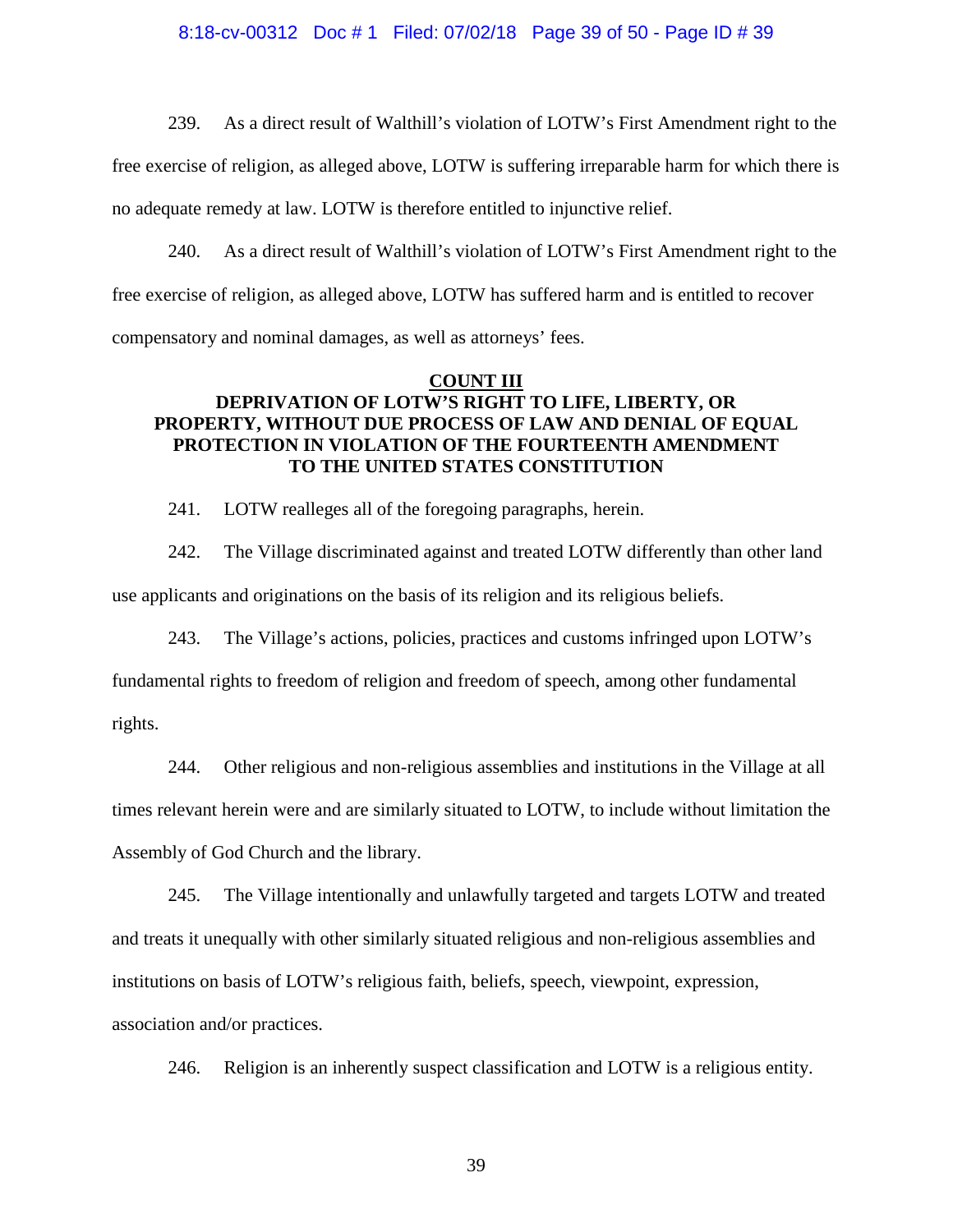#### 8:18-cv-00312 Doc # 1 Filed: 07/02/18 Page 40 of 50 - Page ID # 40

247. The Village's policies, practices, customs and actions were and re irrational and unreasonable, impose irrational and unjustifiable restrictions on constitutionally protected speech, assembly, and worship.

248. The Village's policies, practices, customs and actions serve and served no rational, let alone compelling, government interest, and are not and were not narrowly tailored or the least restrictive means to serve a compelling or permissible government interest.

249. The Zoning Ordinance contains provisions which are unconstitutionally vague, in that those provisions are not defined sufficiently such as to allow persons of ordinary intelligence to understand the proper meaning of its terms, nor to preclude arbitrary and discriminatory enforcement of its provisions, thereby violating LOTW's due process rights under the Fourteenth Amendment to the United States Constitution.

250. As a direct result of Walthill's violation of LOTW's Fourteenth Amendment rights to equal protection of the law and due process, as alleged above, LOTW is suffering irreparable harm for which there is no adequate remedy at law. LOTW is therefore entitled to injunctive relief.

251. As a direct result of Walthill's violation of LOTW's Fourteenth Amendment rights to equal protection of the law and due process, as alleged above, LOTW has suffered and is entitled to recover compensatory and nominal damages, as well as attorney's fees.

### **COUNT IV VIOLATION OF RLUIPA: UNLAWFUL SUBSTANTIAL BURDEN 42 U.S.C. § 2000cc(a)(1)**

252. LOTW realleges all of the foregoing paragraphs, herein.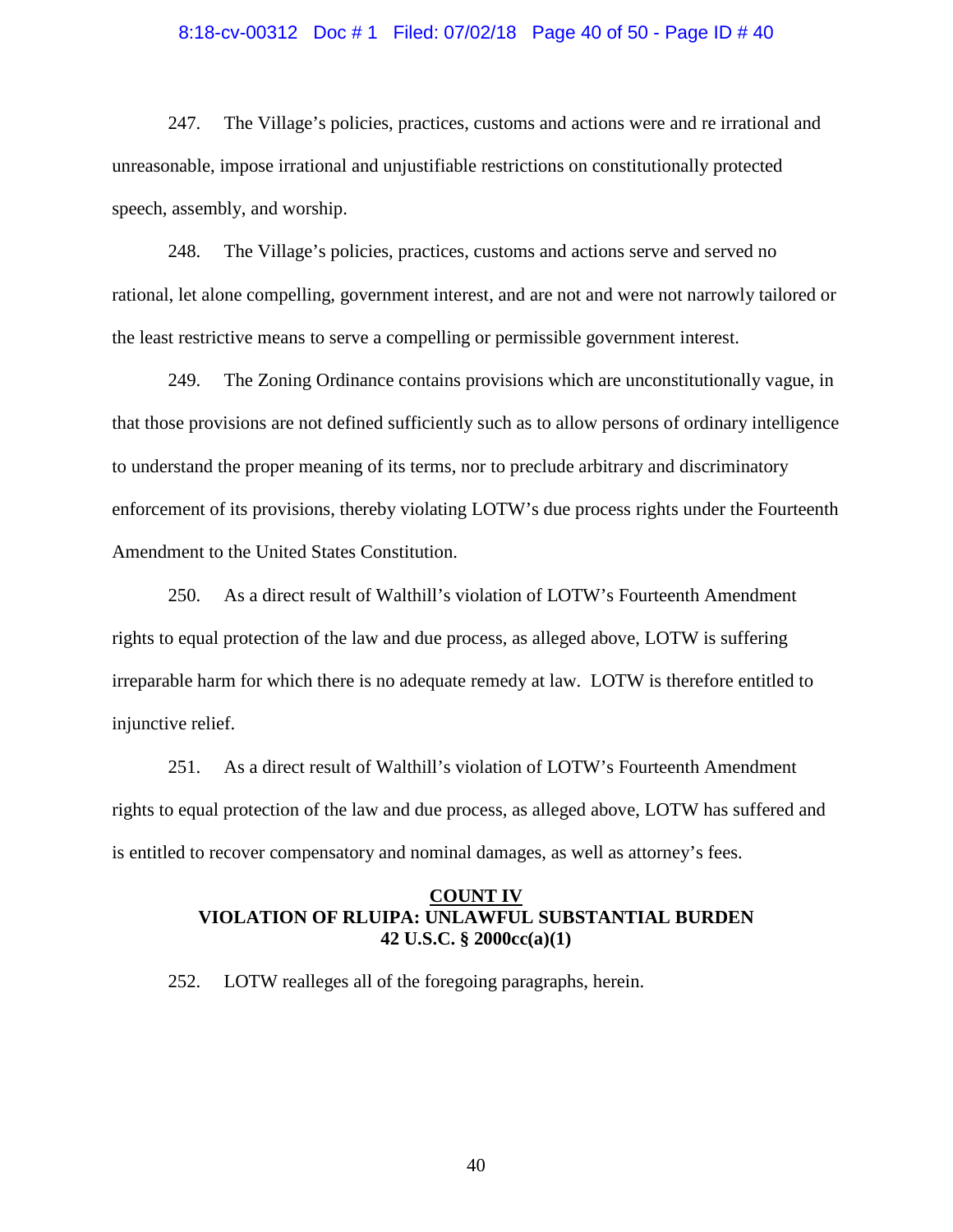#### 8:18-cv-00312 Doc # 1 Filed: 07/02/18 Page 41 of 50 - Page ID # 41

253. Walthill's land use regulations contained in the Zoning Ordinance, as alleged above, both on their face and as applied to LOTW, imposes and have imposed a substantial burden on the religious exercise of LOTW.

254. Under the Zoning Ordinance, there is no location in the entire Village in which LOTW may use or construct a building for religious purposes without obtaining a special use permit from the Village.

255. This special use permit requirement rendered and renders LOTW's ability to exist anywhere within the Village contingent on the approval of the Village and/or its officials.

256. This special use permit requirement imposed and imposes a substantial burden on the religious exercise of LOTW.

257. Walthill's reasons for revoking LOTW's building permit and for denying the Church's application for a special use permit are unlawful, unreasonable, unfounded, or otherwise improper.

258. LOTW has been substantially burdened by continue to be required to meet in an unsafe, inadequate when the Church owns properties on which the Village had previously approved construction of a new Church building and on which LOTW could and would have constructed a new Church building in 2014.

259. The substantial burden imposed on LOTW's religious exercise is not in furtherance of a compelling governmental interest and is not the least restrictive means of furthering any compelling governmental interest.

260. Accordingly, Walthill has violated LOTW's rights recognized under federal law as contained in 42 U.S.C. § 2000cc(a) of RLUIPA.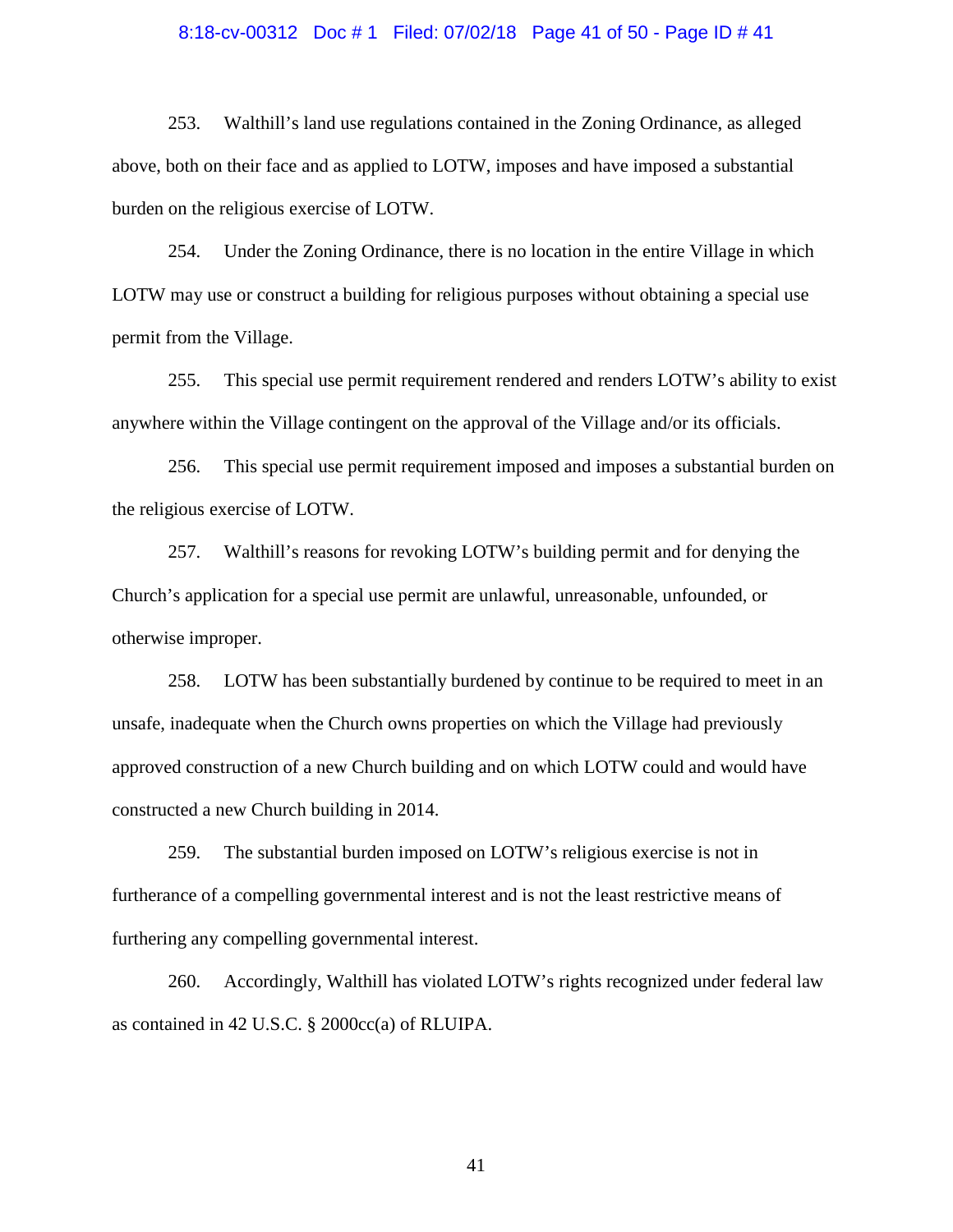# 8:18-cv-00312 Doc # 1 Filed: 07/02/18 Page 42 of 50 - Page ID # 42

261. As a direct result of Walthill's violation of the Church's rights under 42 U.S.C.

§ 2000cc(a) of RLUIPA, as alleged above, LOTW is suffering irreparable harm for which there is no adequate remedy at law. LOTW is therefore entitled to injunctive relief.

262. Furthermore, as a direct result of Walthill's violation of LOTW's rights under 42 U.S.C. § 2000cc(a) of RLUIPA, as alleged above, LOTW has suffered harm and is entitled to recover compensatory and nominal damages, as well as attorneys' fees.

### **COUNT V VIOLATION OF RLUIPA: UNLAWFUL UNEQUAL TREATMENT 42 U.S.C. § 2000cc(b)(1)**

263. LOTW realleges all of the foregoing paragraphs, herein.

264. The Village's Zoning Ordinance and the Village's application of the Zoning Ordinance to religious assemblies and/or institutions and to LOTW differently, less favorably, and on less than equal terms than to nonreligious or secular assembly uses and assemblies and institutions.

265. The Village's actions, as well as its Zoning Ordinance and its policies, practices and/or customs, on their face and as applied to LOTW, treated and treat LOTW on less than equal terms with non-religious assemblies or institutions.

266. Accordingly, Walthill has violated LOTW's rights recognized under federal law as contained in 42 U.S.C. § 2000cc(b)(1) of RLUIPA.

267. As a direct result of Walthill's violation of the Church's rights under 442 U.S.C. § 2000cc(b)(1) of RLUIPA, as alleged above, LOTW is suffering irreparable harm for which there is no adequate remedy at law. LOTW is therefore entitled to injunctive relief.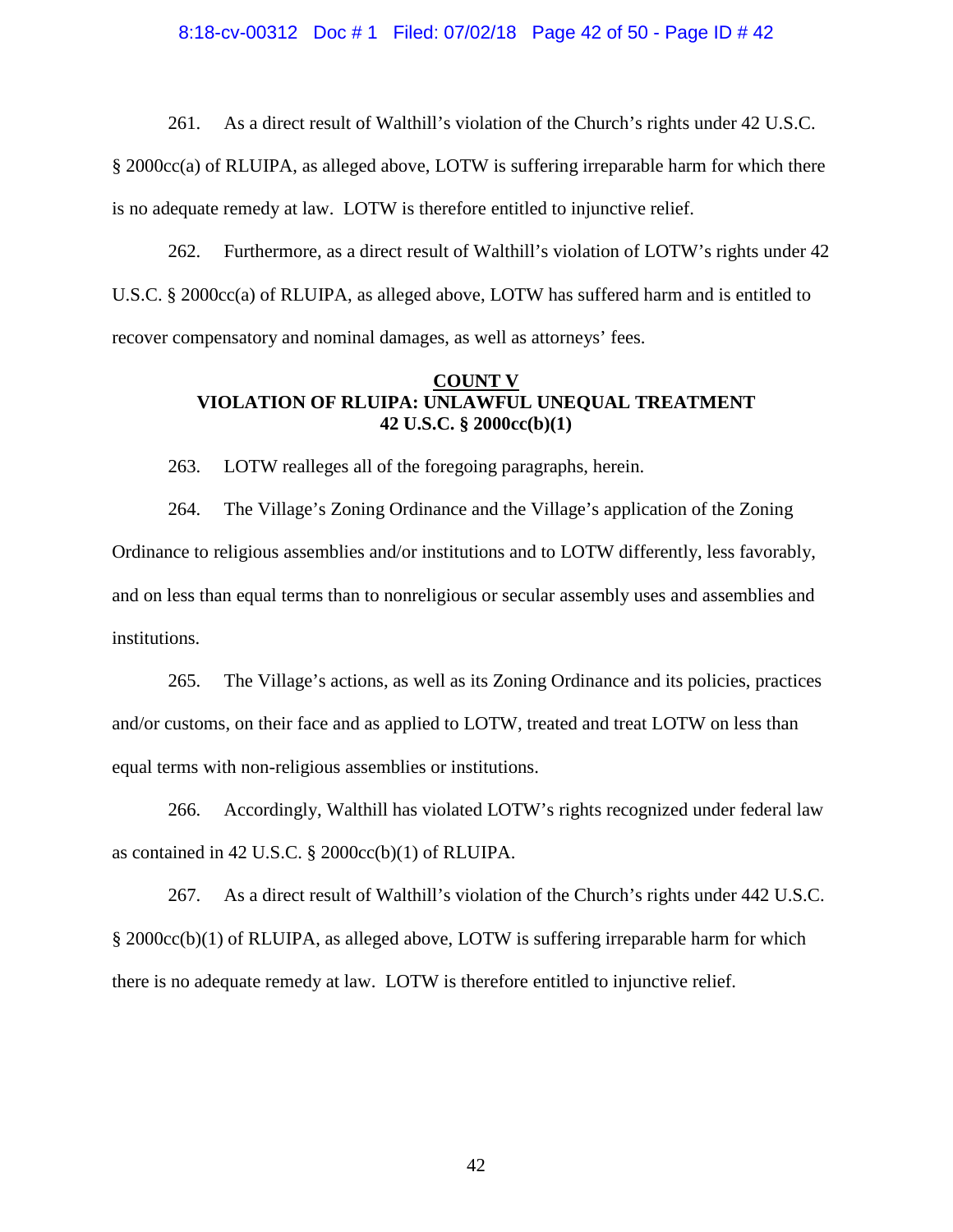#### 8:18-cv-00312 Doc # 1 Filed: 07/02/18 Page 43 of 50 - Page ID # 43

268. Furthermore, as a direct result of Walthill's violation of LOTW's rights under 42 U.S.C. § 2000cc(b)(1) of RLUIPA, as alleged above, LOTW has suffered harm and is entitled to recover compensatory and nominal damages, as well as attorneys' fees.

### **COUNT VI VIOLATION OF RLUIPA: DISCRIMINATION BASED ON RELIGION OR RELIGIOUS DENOMINATION 42 U.S.C. § 2000cc(b)(2)**

269. LOTW realleges all of the foregoing paragraphs, herein.

270. Walthill has discriminated against religious uses and LOTW by favoring and taking more favorable actions with respect to non-religious uses in comparison to religious uses and particularly to the Church.

271. Walthill has discriminated against LOTW by favoring and taking more favorable actions with respect to other religious views, opinions, and beliefs than the Village has with respect to LOTW.

272. Walthill has imposed or implemented a land use regulation that discriminated and discriminates against LOTW on the basis of religion or religious denomination.

273. Walthill's discriminatory implementation and imposition of its land use regulations as set out herein was and is done on the basis of religion or religious denomination.

274. Accordingly, Walthill has violated LOTW's rights recognized under federal law as contained in 42 U.S.C. § 2000cc(b)(2) of RLUIPA.

275. As a direct result of Walthill's violation of the Church's rights under 442 U.S.C. § 2000cc(b)(2) of RLUIPA, as alleged above, LOTW is suffering irreparable harm for which there is no adequate remedy at law. LOTW is therefore entitled to injunctive relief.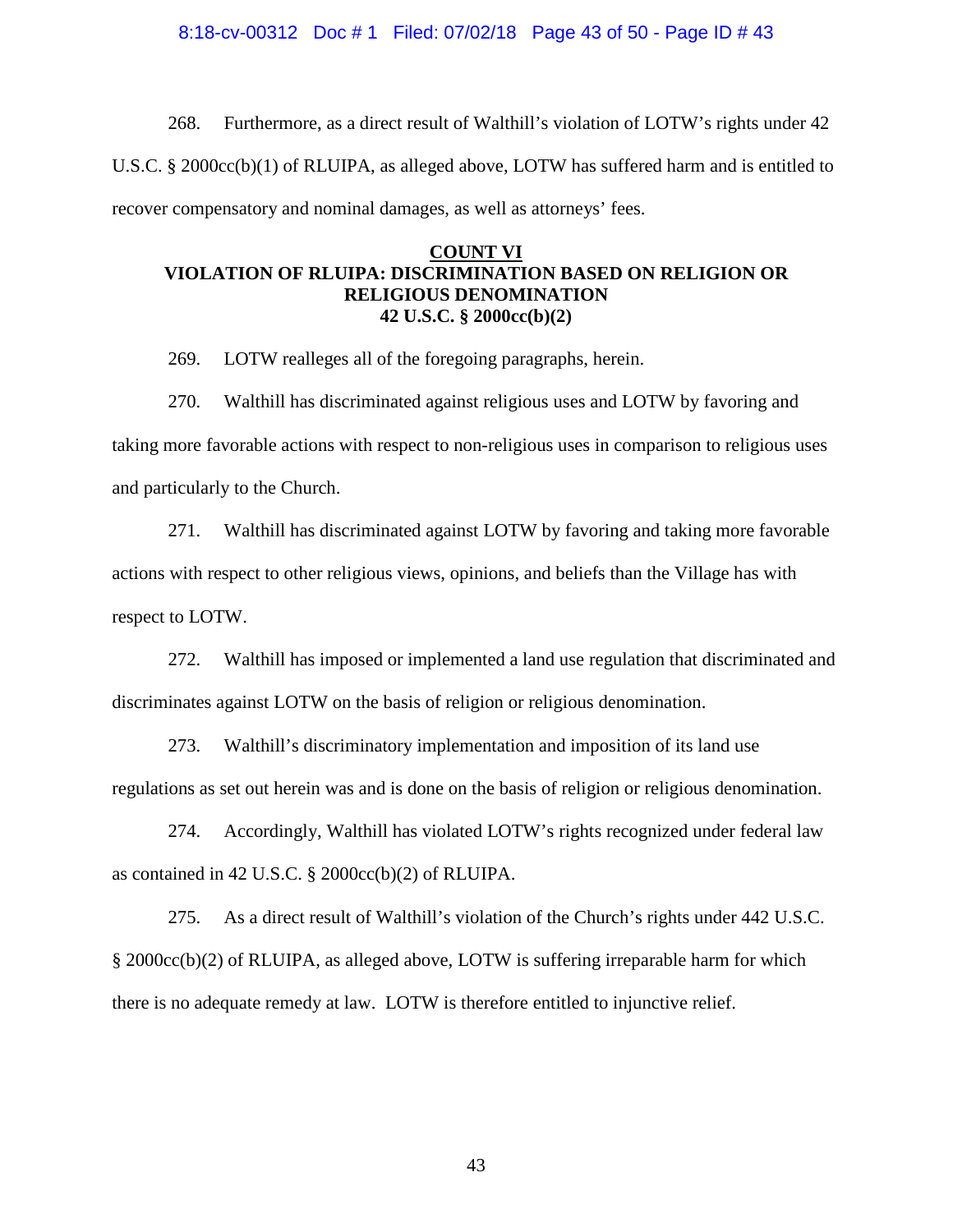#### 8:18-cv-00312 Doc # 1 Filed: 07/02/18 Page 44 of 50 - Page ID # 44

276. Furthermore, as a direct result of Walthill's violation of LOTW's rights under 42 U.S.C. § 2000cc(b)(2) of RLUIPA, as alleged above, LOTW has suffered harm and is entitled to recover compensatory and nominal damages, as well as attorneys' fees.

### **COUNT VII VIOLATION OF RLUIPA: UNREASONABLE LIMITATION 42 U.S.C. § 2000cc(b)(3)**

277. LOTW realleges all of the foregoing paragraphs, herein.

278. Among other violations, Walthill only allows religious assembly uses on any property in the Village with a special permit which may be granted or withheld based on vague, amorphous standards.

279. The Zoning Ordinance requires all religious assemblies, including LOTW to obtain special dispensation from Village officials to use land for assembling for religious purposes, affords Village officials unfettered discretion to decide whether to allow religious speech, and does not contain in that process the procedural safeguards necessary for such a permit scheme.

280. The Zoning Ordinance, on its face and as applied to LOTW, imposes unreasonable limits on LOTW and on religious assemblies, institutions, and structures for worship in Walthill.

281. The Village Board arbitrary and unnecessarily limited LOTW's use of the Main Street Properties—including on LOTW's attempts to demolish unsafe structures and to construct a new church building—at different times purportedly or actually based on the uninformed opinions of adjacent property owners, the irrelevant opinions of the Omaha Tribe, the religious opinions or discriminatory beliefs of attendees, or for no reason whatsoever.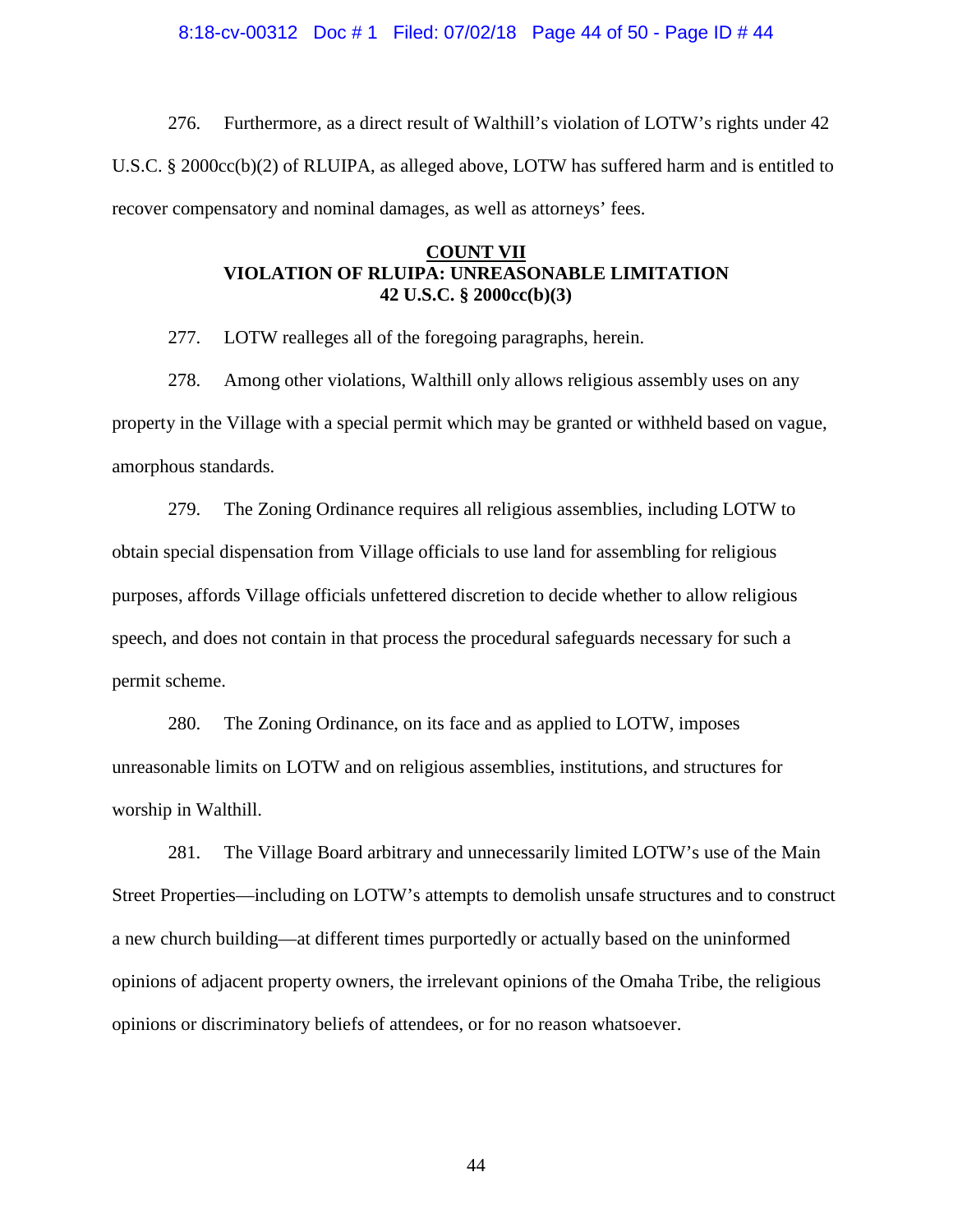# 8:18-cv-00312 Doc # 1 Filed: 07/02/18 Page 45 of 50 - Page ID # 45

282. The Village Board imposed unreasonable limits on LOTW's efforts and attempts to worship and build a church on the Main Street Properties.

283. Accordingly, Walthill has violated LOTW's rights recognized under federal law as contained in 42 U.S.C. § 2000cc(b)(3) of RLUIPA.

284. As a direct result of Walthill's violation of the Church's rights under 442 U.S.C. § 2000cc(b)(3) of RLUIPA, as alleged above, LOTW is suffering irreparable harm for which

there is no adequate remedy at law. LOTW is therefore entitled to injunctive relief.

285. Furthermore, as a direct result of Walthill's violation of LOTW's rights under 42 U.S.C. § 2000cc(b)(3) of RLUIPA, as alleged above, LOTW has suffered harm and is entitled to recover compensatory and nominal damages, as well as attorneys' fees.

### **COUNT VIII VIOLATION OF THE NEBRASKA OPEN MEETINGS ACT, Neb. Rev. St. § 84-1407 to 84-1414**

286. LOTW realleges all of the foregoing paragraphs, herein.

287. Walthill's Village Board is a public body covered by the Nebraska Open Meetings Act.

288. All regular, special, or called meetings, formal or informal, of the Village Board, or at least those including a quorum of the Board, are meetings covered by the Open Meetings Act.

289. Unless otherwise authorized by law, every meeting of a public body in Nebraska shall be open to the public in order that citizens may exercise their democratic privilege of attending and speaking at such meetings.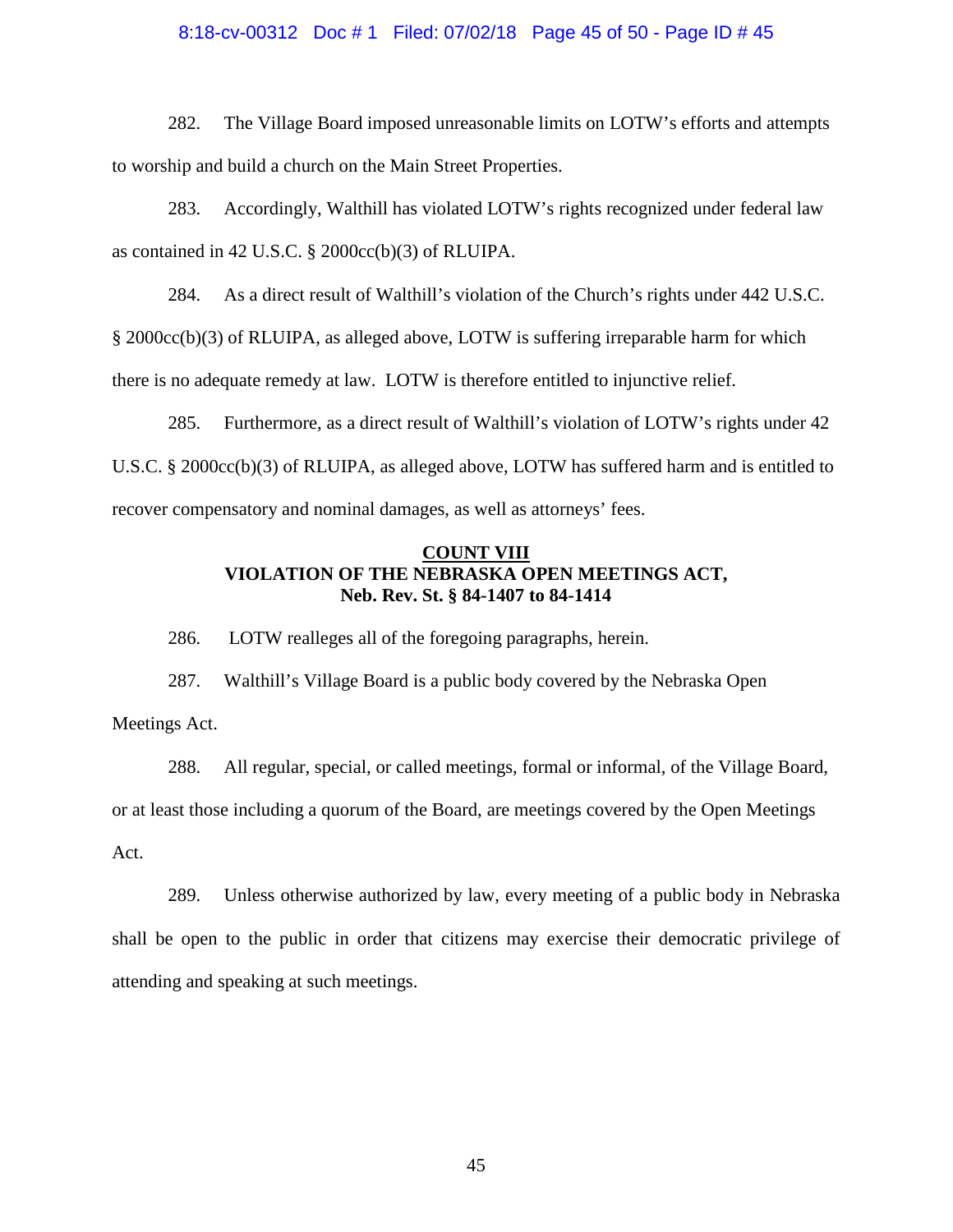# 8:18-cv-00312 Doc # 1 Filed: 07/02/18 Page 46 of 50 - Page ID # 46

290. Meetings of the Village Board may not be closed unless a closed session is clearly necessary for the protection of the public interest or for the prevention of needless injury to the reputation of an individual and if such individual has not requested a public meeting.

291. Meetings of the Village Board may not be closed unless the subject matter and the reason necessitating the closed session is identified by the Board or a Board member in the motion to close the Board meeting.

292. Each public body shall keep minutes of all meetings showing the time, place, members present and absent, and the substance of all matters discussed.

293. The minutes of all meetings and evidence and documentation received or disclosed in open session shall be public records and open to public inspection during normal business hours.

294. The Village Board regularly, including as set forth above, closed meetings of the Village Board when it was not clearly necessary for the protection of the public interest or for the prevention of needless injury to the reputation of an individual.

295. The Village Board closed meetings without identifying the subject matter and the reason necessitating the closed session.

296. The Village Board did not keep accurate minutes and made changes intended to falsify minutes or to remove any record of certain actions of the Board.

297. Among other violations set forth above, the Village Board violated the Opens Meeting Act on September 13, 2017, by closing the Board meeting in the middle of the public hearing regarding LOTW's application for a Special Use Permit when closing the meeting was not clearly necessary for the protection of the public interest or for the prevention of needless injury to the reputation of an individual.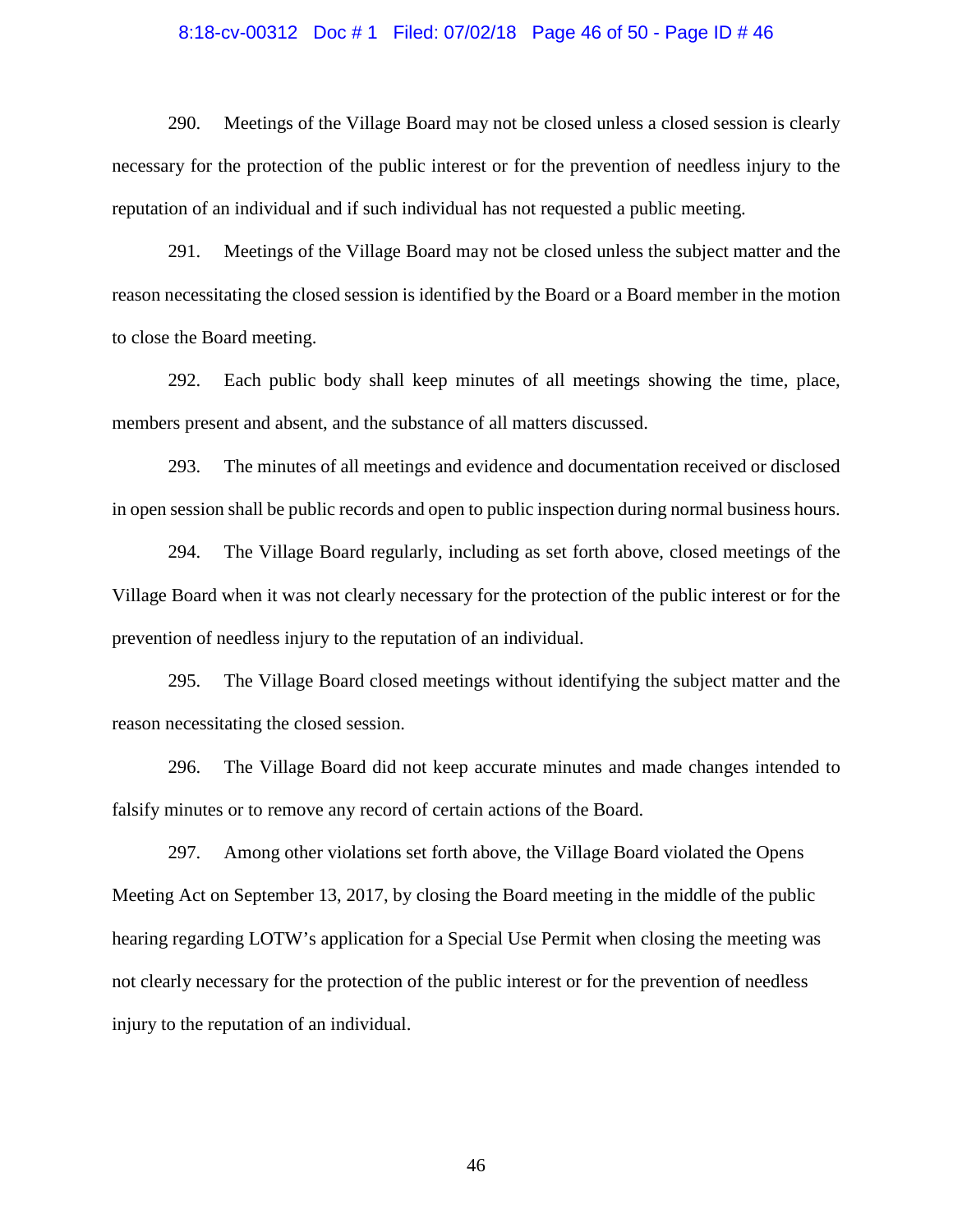# 8:18-cv-00312 Doc # 1 Filed: 07/02/18 Page 47 of 50 - Page ID # 47

298. Among other violations set forth above, the Village Board violated the Opens Meeting Act on September 13, 2017, by closing the Board meeting in the middle of the public hearing regarding LOTW's application for a Special Use Permit when the Village Board closed the meeting without identifying the subject matter and the reason necessitating the closed session.

299. The Board's closed "executive session" on September 13, 2017, kept LOTW from hearing, speaking against, or refuting the reasons for the Board's denial of its Special Permit

300. Pursuant to the Open Meetings Act, the Village Board's September 13, 2017, refusal to issue LOTW's requested Special Use Permit must be declared void.

301. Pursuant to the Open Meetings Act, the Village must be ordered to issue the Special Use Permit that the Board refused to issue on September 13, 2017.

302. The Board has engaged in a series of continuing violations of the Open Meetings Act, guided and facilitated by the Village attorney.

303. The Village must be enjoined from further violations of the Opens Meetings Act, including with respect to the continuing practice of unlawfully closing meetings and violations related to meeting minutes.

304. Pursuant to the Open Meetings Act, LOTW is entitled to attorneys' fees costs and expenses incurred.

#### **PRAYER FOR RELIEF**

WHEREFORE, LOTW prays for judgment against Walthill and that this Court:

A. Adjudge, decree and declare the rights and other legal relations of the parties to the subject matter in controversy in order that such declarations shall have the force and effect of final judgment and that the Court retain jurisdiction of this matter for the purpose of enforcing the Court's Orders;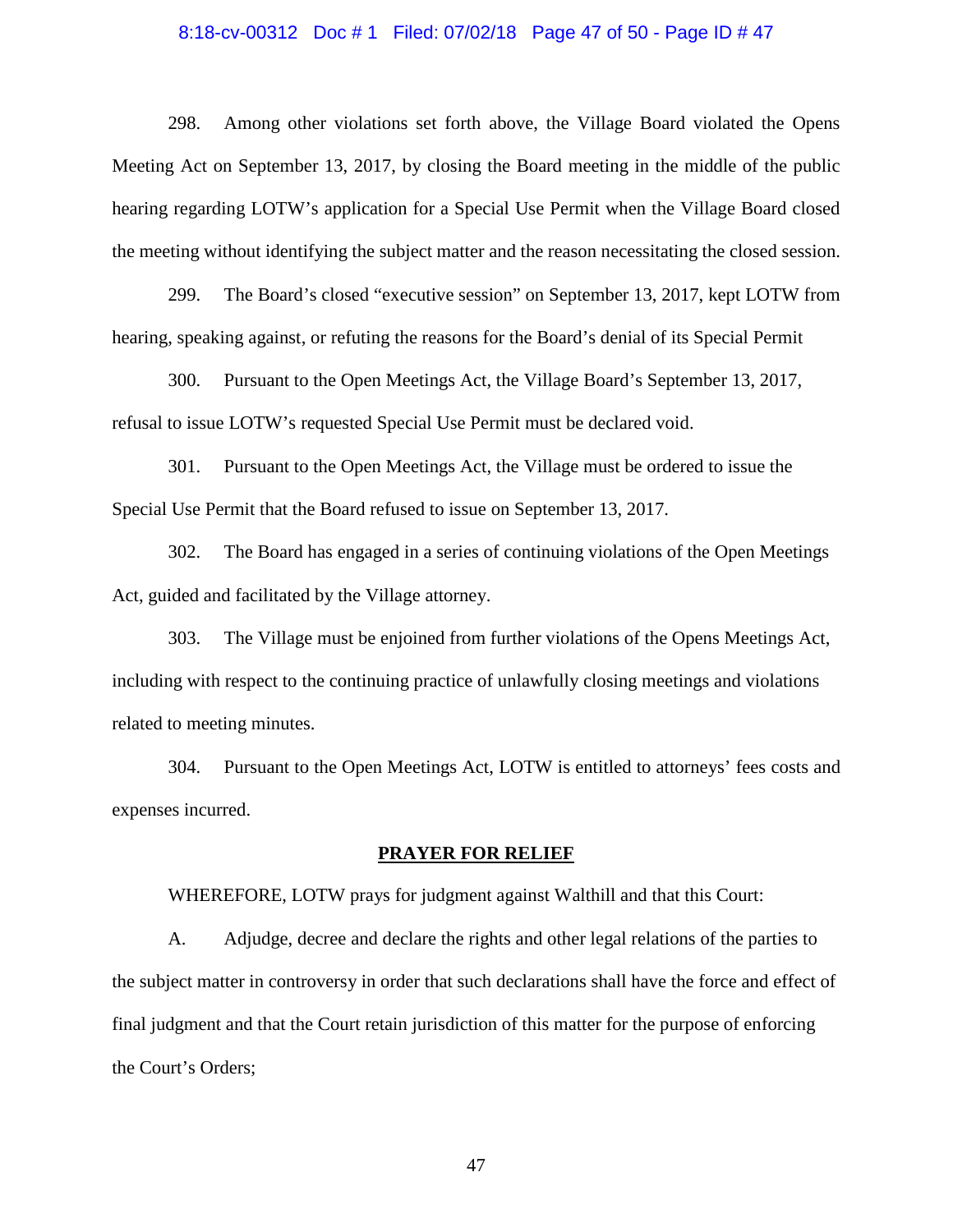#### 8:18-cv-00312 Doc # 1 Filed: 07/02/18 Page 48 of 50 - Page ID # 48

B. Pursuant to 28 U.S.C. § 2201, declare the aforementioned provisions of the Zoning Ordinance, and to the extent such provisions are not severable, the entire Zoning Ordinance, to be in violation of the First and Fourteenth Amendments to the United States Constitution and RLUIPA;

C. Pursuant to 28 U.S.C. § 2201, declare the aforementioned unlawful actions of the Village to be in violation of the First and Fourteenth Amendments to the United States Constitution, RLUIPA, and the Nebraska Open Meetings Act;

D. Pursuant to 28 U.S.C. § 2202, FED. R. CIV. P. 65, 42 U.S.C. § 1983 and 42 U.S.C. § 2000cc-2(a), (i) permanently enjoin Walthill from enforcing the Zoning Ordinance to the extent that it disallows Churches as a permitted use in any zoning district; (ii) permanently enjoin Walthill from enforcing the Zoning Ordinance to prevent LOTW from using the Main Street Properties for religious worship, assembly, and ministry; and (iii) issue a permanent injunction ordering Walthill to process and issue all demolition, building, occupancy and other permits and grant all other rights and privileges to LOTW to use the Main Street Properties for religious worship, assembly, and ministry as if religious assembly uses were a permitted use;

E. Pursuant to 28 U.S.C. § 2202, FED. R. CIV. P. 65, 42 U.S.C. § 1983 and 42 U.S.C. §2000cc-2(a), award LOTW nominal and compensatory damages;

F. Pursuant to 42 U.S.C. § 1988, 42 U.S.C. § 2000cc-2(a), FED. R. CIV. P. 54(d) and other applicable law, award LOTW its reasonable attorneys' fees and costs;

G. Grant such other and further relief as the Court deems equitable, just, and proper; and

H. LOTW requests trial by jury in Omaha, Nebraska.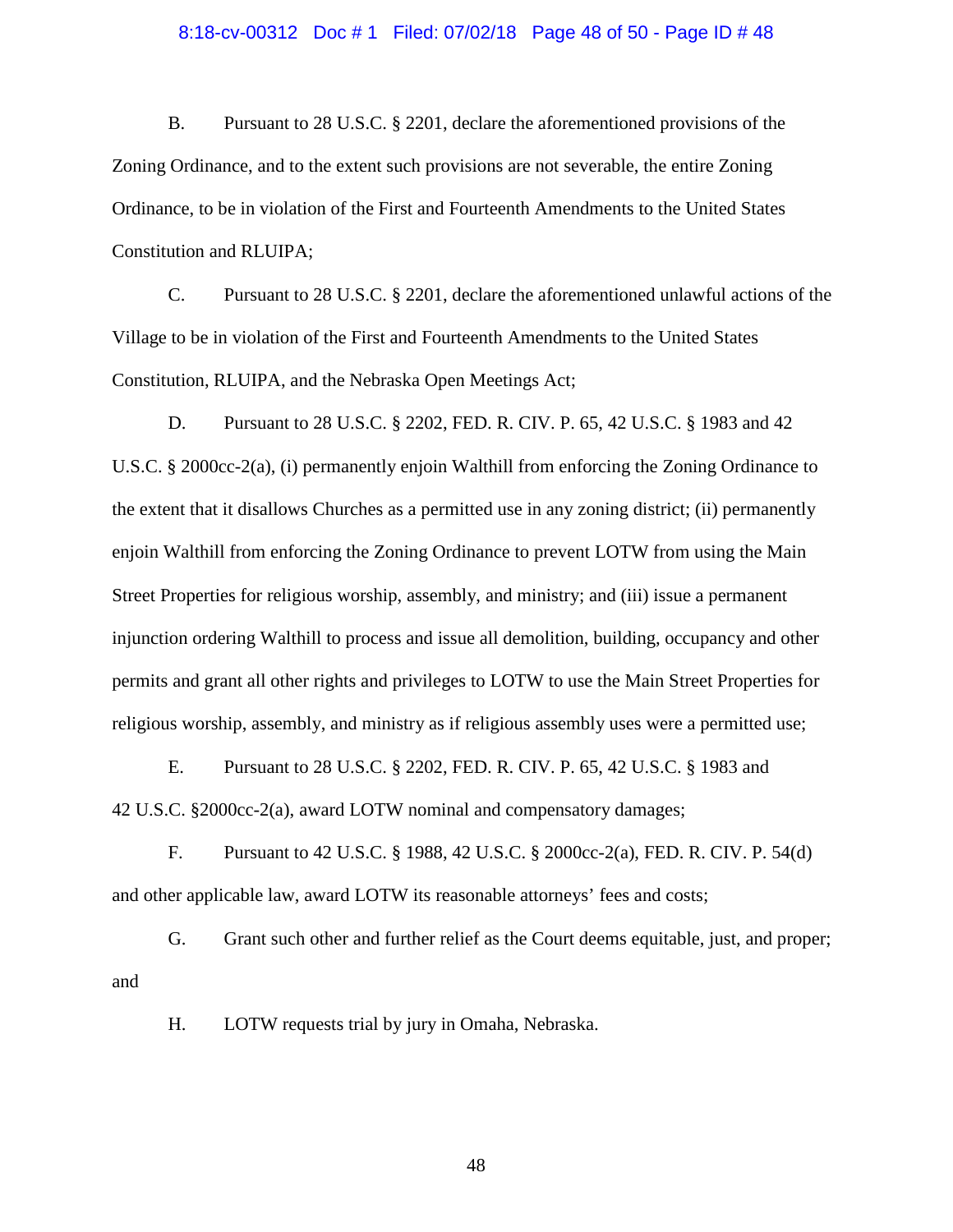### Dated: July 2, 2018 **LIGHT OF THE WORLD GOSPEL MINISTRIES, INC.**

By s/ Samuel W. Diehl Samuel W. Diehl (MN#388371) Emily E. Mawer (MN#0396329) **GRAY, PLANT, MOOTY, MOOTY & BENNETT, P.A.**  500 IDS Center 80 South Eighth Street Minneapolis, Minnesota 55402 P: (612) 632-3000 F: (612) 632-4095

-and-

Roger Byron (Tex# 24062643) **FIRST LIBERTY INSTITUTE**  2001 W. Plano Pky., Suite 1600 Plano, TX 75075 972-941-4444

-and-

Jefferson Downing (Neb.#19280) **KEATING, O'GARA, NEDVED & PETER, P.C., L.L.O.**  530 South 13th Street Suite 100 Lincoln, NE 68508-2795 (402) 475-8230

### **ATTORNEYS FOR PLAINTIFF LIGHT OF THE WORLD GOSPEL MINISTRIES, INC.**

GP:4851-8335-0624 v5